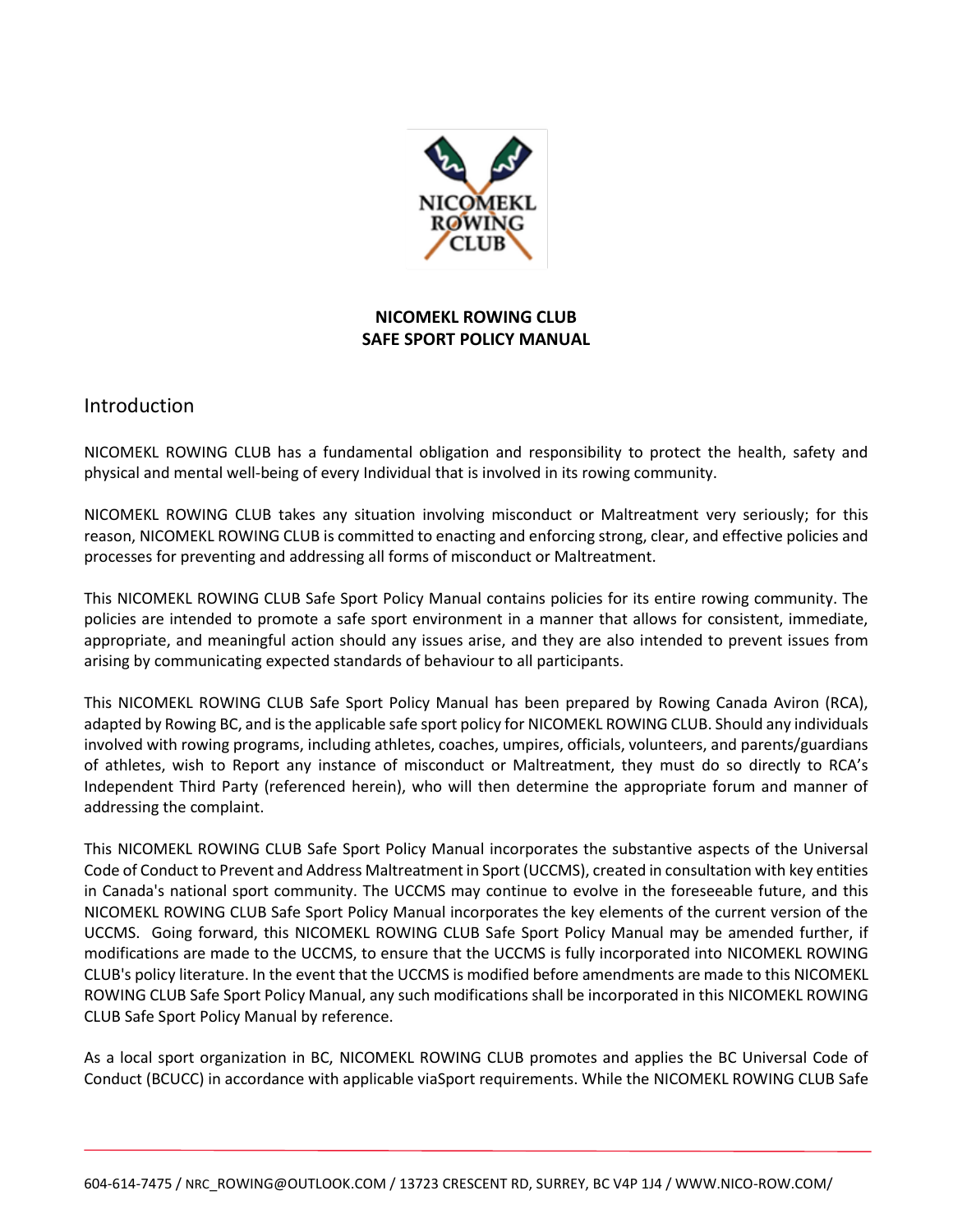Sport Policy Manual incorporates substantive aspects of the BCUCC, the BCUCC is also applicable to NICOMEKL ROWING CLUB, and they should be read and applied collectively, not exclusively.

Certain policies found in this NICOMEKL ROWING CLUB Safe Sport Policy Manual also apply to matters beyond safe sport (i.e., the Appeal Policy). As such, copies of these policies will also be published separately on NICOMEKL ROWING CLUB's website so that they are accessible and applicable in all relevant areas.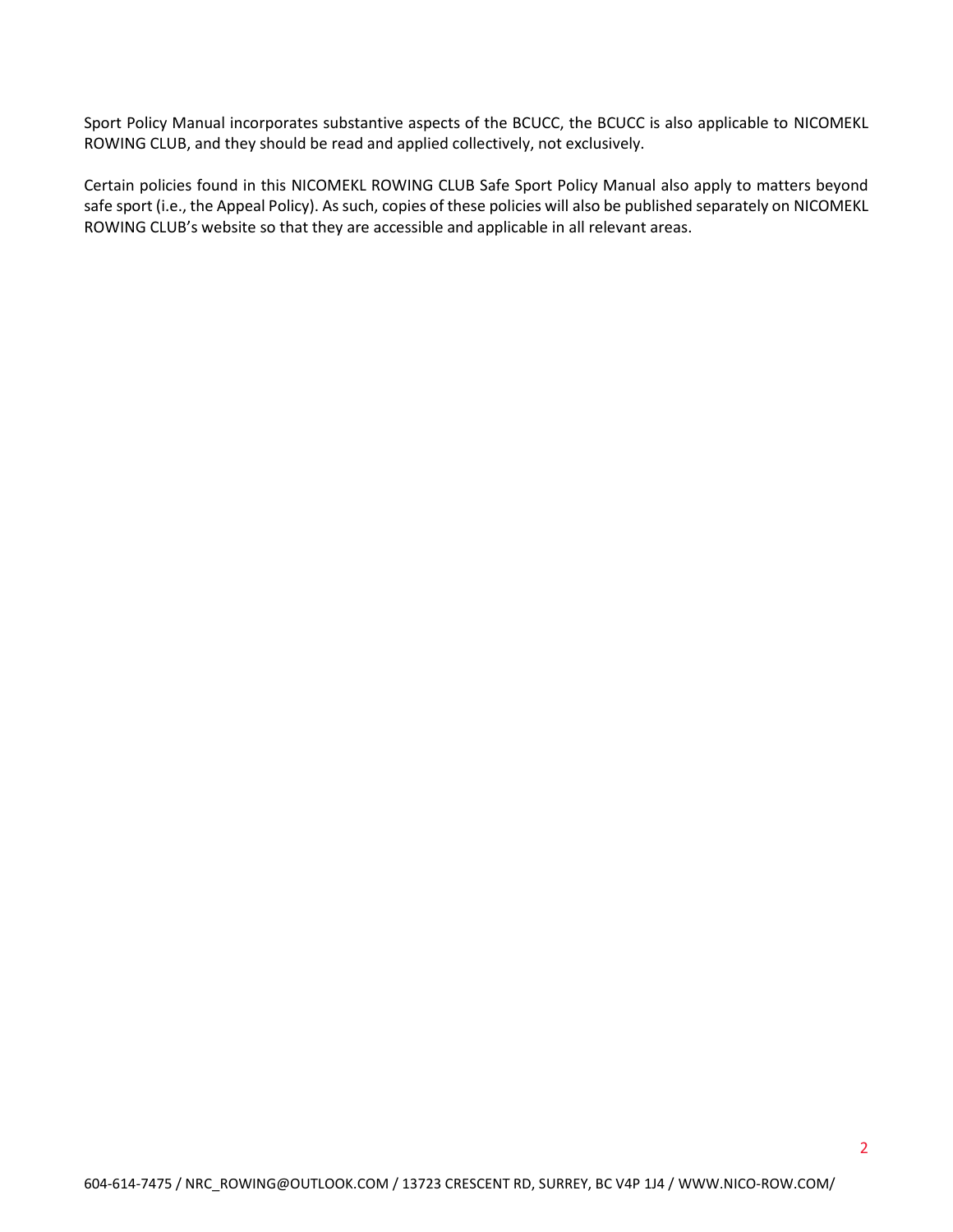# **Table of Contents**

| Introductions                                                        | 1        |
|----------------------------------------------------------------------|----------|
| Definitions                                                          | 4        |
| Athlete Protection Policy<br>Appendix A (Image Consent Form)         | 12<br>16 |
| Code of Conduct and Ethics                                           | 17       |
| Discipline and Complaints Policy                                     | 23       |
| <b>Appeal Policy</b>                                                 | 34       |
| Social Media Policy                                                  | 40       |
| <b>Screening Policy</b><br>Appendix A (Screening Requirement Matrix) | 42<br>43 |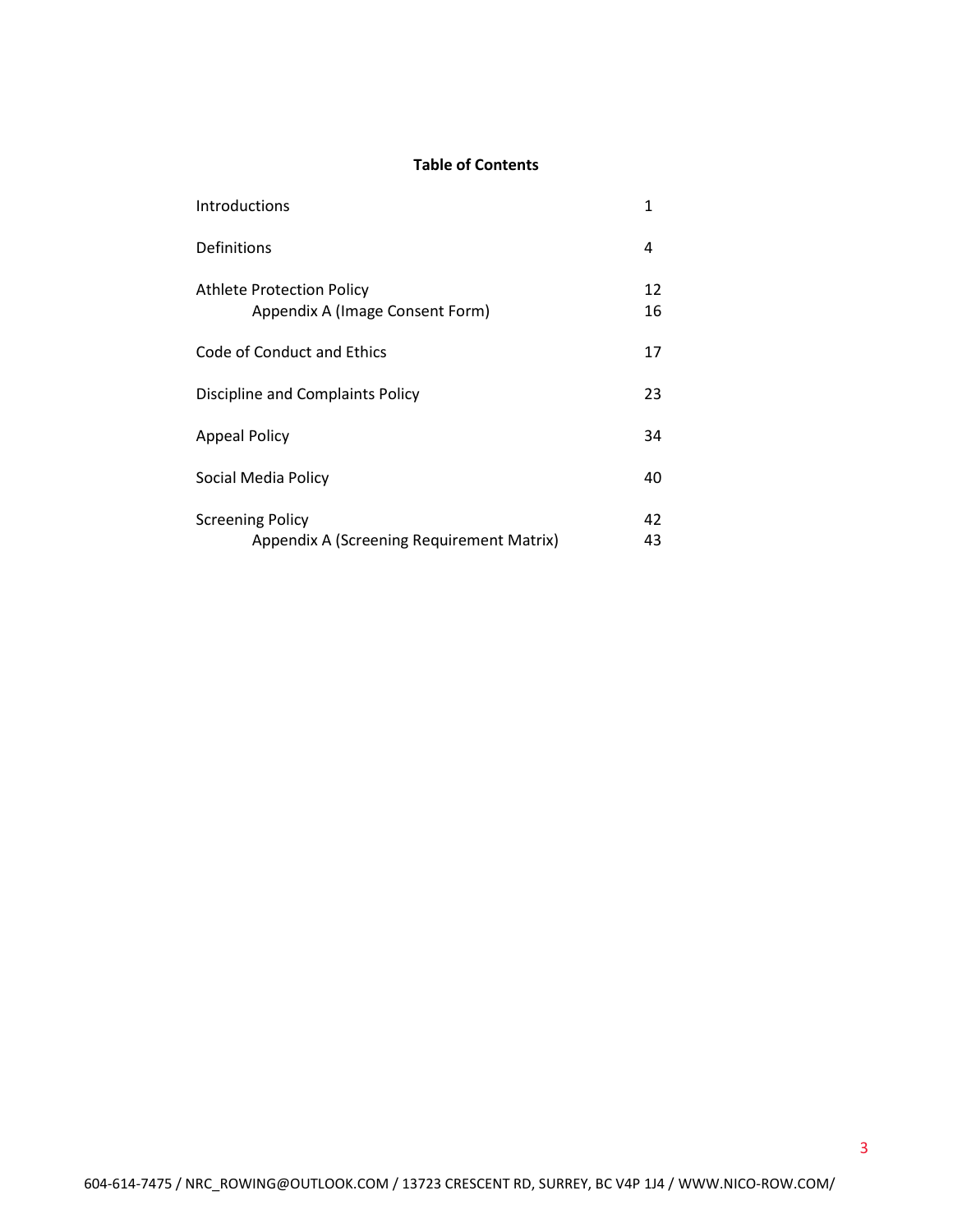# **NICOMEKL ROWING CLUB**

# **DEFINITIONS**

# *The terms defined below shall apply to all policies included in this NICOMEKL ROWING CLUB Safe Sport Manual.*

- 1. "*Affected Party*" Any Individual or entity, as determined by the Appeal Manager, who may be affected by a decision rendered under the *Appeal Policy* and who may have recourse to an appeal in their own right under the *Appeal Policy*.
- 2. "*Appellant*" The Party appealing a decision pursuant to the *Appeal Policy*.
- 3. "*Appeal Manager*" An individual appointed by NICOMEKL ROWING CLUB who may be any staff member, committee member, volunteer, Director, or an independent third party, to oversee the administration of the *Appeal Policy*. The Appeal Manager's responsibilities shall include those as described in the *Appeal Policy*.
- 4. *"Athlete"* includes any Individual who is registered with NICOMEKL ROWING CLUB as a rower.
- 5. *"Board*" the Board of Directors of NICOMEKL ROWING CLUB.
- 6. *"Case Manager"* an independent individual appointed by NICOMEKL ROWING CLUB, to fulfill the responsibilities described in the *Discipline and Complaints Policy*. In order to be appointed as a Case Manager, the individual must have relevant experience and skills to manage complaints and perform their duties, either as a legal practitioner or sport administrator.
- 7. "*Complainant*" the Party making a complaint pursuant to the *Discipline and Complaints Policy.*
- 8. *"Complaint Resolution Officer"* an individual appointed by NICOMEKL ROWING CLUB to handle the duties of the Complaint Resolution Officer as described in the *Discipline and Complaints Policy*.
- 9. "*Criminal Record Check (CRC)*" A search of the RCMP Canadian Police Information Centre (CPIC) system for adult convictions
- 10. "*Days*" calendar days<sup>1</sup>
- 11. "*Designated Event"* An Event sanctioned by NICOMEKL ROWING CLUB, or an approved social event, at which the approving body has designated the Event as one where the consumption of alcohol and/or cannabis (as applicable) is permitted, in line with BC's "Serving It Right" guidelines.
- 12. "*Discrimination*" Differential treatment of an individual based on one or more prohibited grounds which include race, citizenship, national or ethnic origin, colour, religion, age, sex, sexual orientation, gender identity or expression, marital status, family status, genetic characteristics, or disability.
- 13. "*Event*" An event sanctioned by NICOMEKL ROWING CLUB, or an approved social event.
- 14. "*Harassment*" A vexatious comment (or comments) or conduct against an Individual or group of Individuals, irrespective of whether the comment or conduct occurs in person or via any other media, including Social Media, which is known or ought to reasonably be known to be unwelcome and distressing to the Individual or group of Individuals. Types of behaviour that constitute Harassment include, but are not limited to:

 $^1$  For the purpose of calculating deadlines, the following shall apply: the day of the act is not included in the calculation (i.e., the date of receipt of a decision is not Day 1); instead, the deadline would start on the day following receipt of the decision and would expire at midnight (in the location of the individual seeking to file an appeal) on the last day of the period. If the end date is a Saturday, a Sunday or a statutory holiday, the period runs until the next day that is not a Saturday, a Sunday or a statutory holiday. For example, if an Individual receives a decision on Thursday December 17, 2020, the 14-day deadline to appeal this decision starts on Friday December 18, 2020 and would expire on Friday January 1, 2021. However, since January 1, 2021 is a statutory holiday, January 2, 2021 is a Saturday, and January 3, 2021 is a Sunday, the deadline to appeal would expire at midnight (in the location of the individual seeking to file an appeal) on January 4, 2021.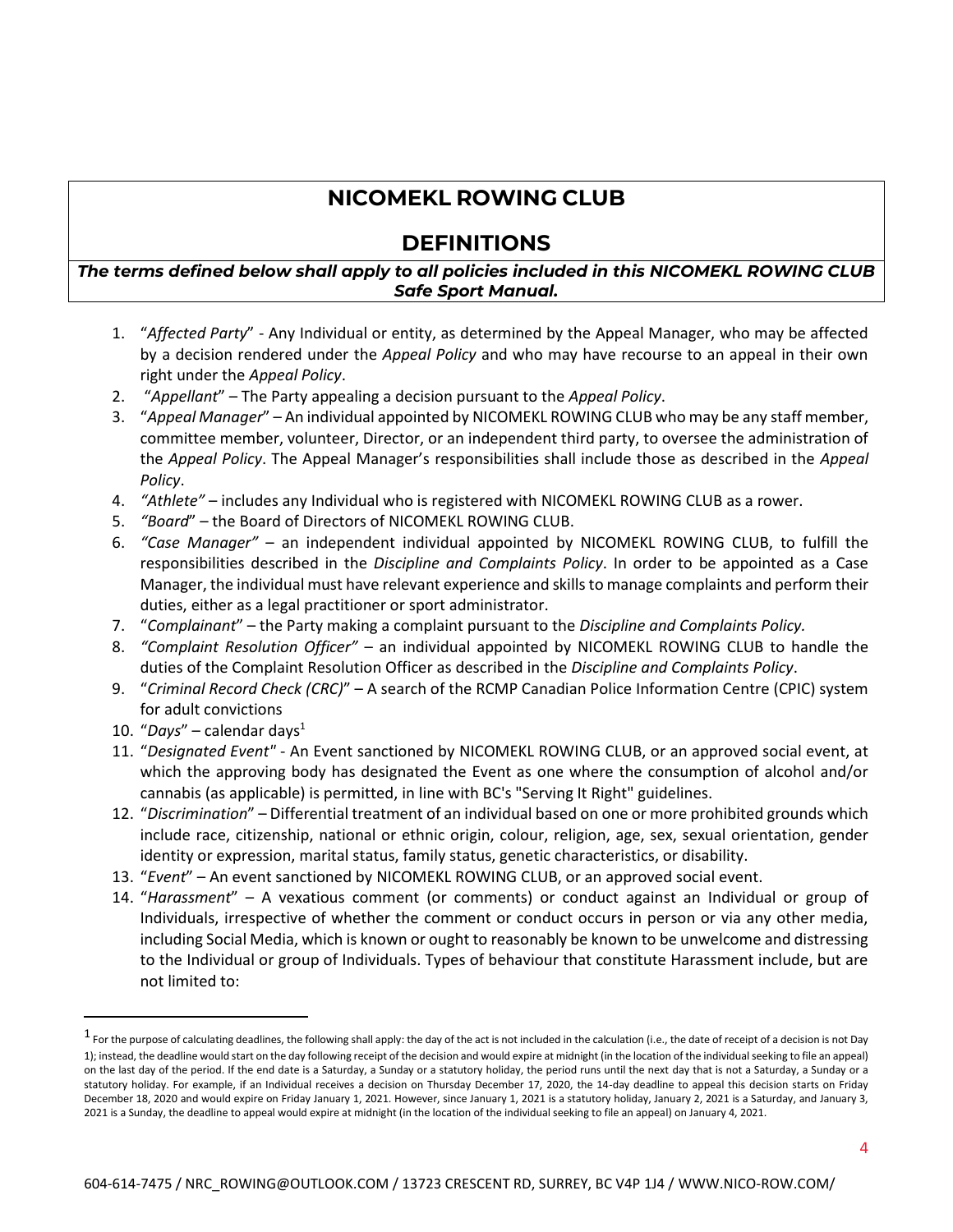- i. Written or verbal abuse, threats, or outbursts.
- ii. Persistent unwelcome remarks, jokes, comments, innuendo, or taunts.
- iii. Racial harassment, which is racial slurs, jokes, name calling, or insulting behaviour or terminology that reinforces stereotypes or discounts abilities because of racial or ethnic origin.
- iv. Leering or other suggestive or obscene gestures.
- v. Condescending or patronizing behaviour which is intended to undermine self-esteem, diminish performance, or adversely affect working conditions.
- vi. Practical jokes which endanger a person's physical or mental safety, or which may negatively affect performance.
- vii. Hazing, which is any form of conduct which exhibits any potentially humiliating, degrading, abusive, or dangerous activity which does not contribute to any Individual's positive development, but is required to be accepted as part of a team or group, regardless of the Individual's willingness to participate. This includes, but is not limited to, any ceremonial activity, no matter how traditional or seemingly benign, that sets apart or alienates any teammate or group member based on class, number of years on the team or with the group, or ability;
- viii. Unwanted physical contact including, but not limited to, touching, petting, pinching, or kissing;
- ix. Deliberately socially isolating an Individual from a team;
- x. Persistent sexual flirtations, advances, requests, or invitations;
- xi. Physical or sexual assault;
- xii. Behaviours such as those described above that are not directed towards a specific person or group but have the same effect of creating a negative or hostile environment; and
- xiii. Retaliation or threats of retaliation against a person who Reports harassment to NICOMEKL ROWING CLUB.

For clarity, the above definition is designed to protect the physical and mental health of Individuals, or groups of Individuals. The definition is not intended to stifle or restrict commentary about NICOMEKL ROWING CLUB, or organizations affiliated with NICOMEKL ROWING CLUB, that is made in good faith with a view to improving the operation and function of that organization.

- 15. "*Independent Third Party*" the independent individual retained by RCA to receive complaints and to fulfill the responsibilities outlined in the *Discipline and Complaints Policy* and *Investigation Policy*, as applicable.
- 16. "*Individuals*" refers to all categories of members and/or registrants, as well as all people employed by, contracted by, or engaged in activities with NICOMEKL ROWING CLUB including, but not limited to, employees, contractors, thletes, coaches, umpires, officials, volunteers, managers, administrators, parents or guardians, spectators, committee members or Directors or Officers
- 17. "*Maltreatment*" any intentional, non-consensual act by an Individual that results in harm or the potential for physical or psychological harm to another Individual, and includes any of the following behaviours or conduct:
	- i. Psychological Maltreatment: any pattern or single serious incident of deliberate conduct that has the potential to be harmful to the psychological well-being of an Individual. Psychological Maltreatment is determined by the objective behaviour, and not whether harm is intended or results from the behaviour. It includes:
		- a. Verbal Acts: verbally assaulting or attacking an Individual, including but not limited to:
			- i. unwarranted personal criticisms;
			- ii. body shaming;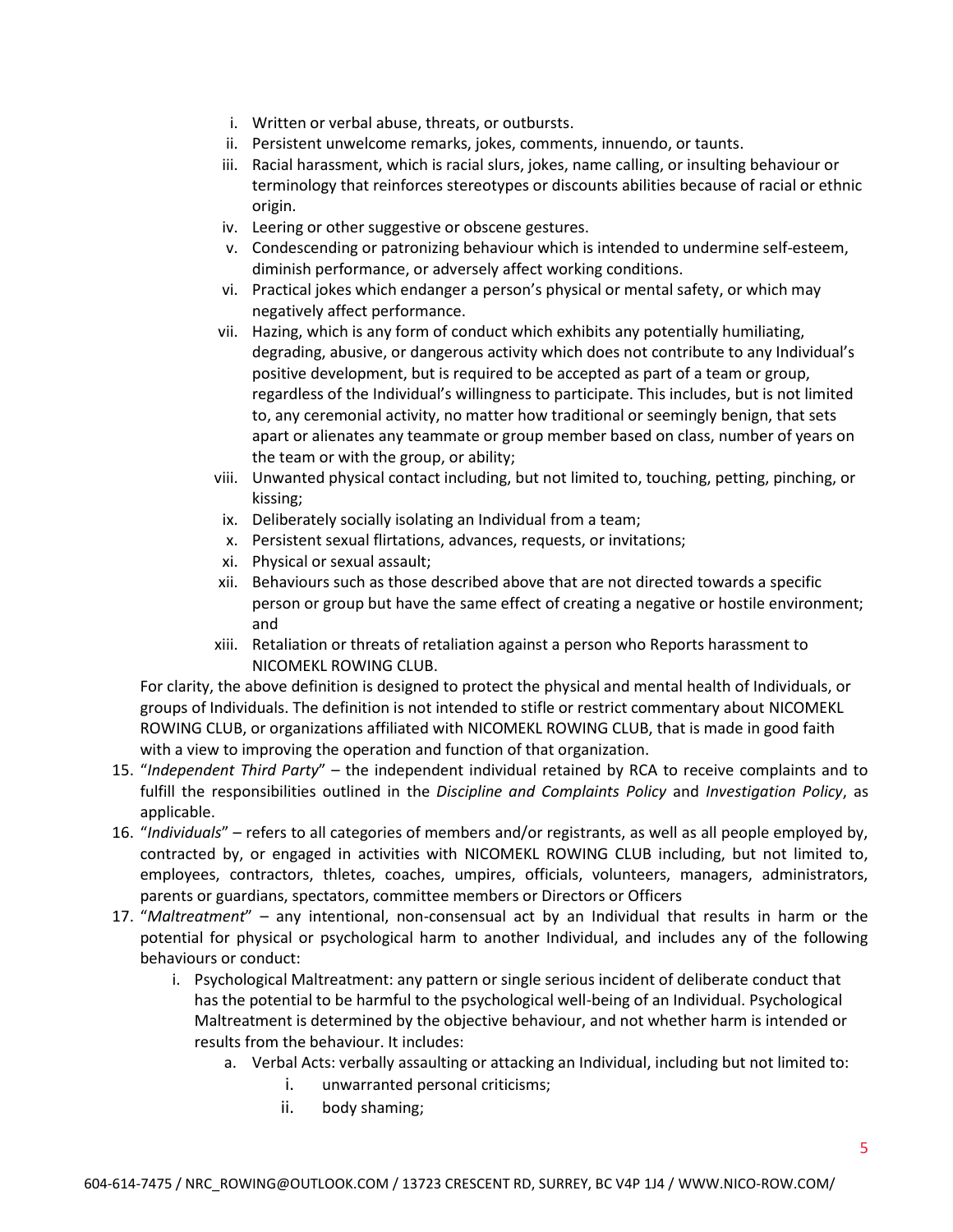- iii. derogatory comments related to an Individual's identity (e.g. race, gender identity or expression, ethnicity, Indigenous status, ability/disability);
- iv. comments that are demeaning, humiliating, belittling, intimidating, insulting or threatening;
- v. the use of rumours or false statements about an Individual to diminish their reputation;
- vi. using confidential sport and non-sport information inappropriately.
- b. Written Acts: any written statement which, if it had been stated verbally, would have constituted a "Verbal Act" under (a) above.
- c. Non-assaultive Physical Acts (no physical contact): physically aggressive behaviours, including but not limited to throwing objects at or in the presence of others without striking another; hitting, striking, or punching objects in the presence of others.
- d. Acts that Deny Attention or Support: acts that deny attention, or result in a lack of support or isolation, including but not limited to:
	- i. ignoring psychological needs or socially isolating an Individual repeatedly or for an extended period of time;
	- ii. abandonment of an Athlete as punishment for poor performance; or
	- iii. arbitrarily or unreasonably denying feedback, training opportunities, support or attention for extended periods of time and/or asking others to do the same.
- ii. Physical Maltreatment: any pattern or single serious incident of deliberate conduct that has the potential to be harmful to the physical or psychological well-being of an Individual. Physical Maltreatment is determined by the objective behaviour, and not whether harm is intended or results from the behaviour. It includes, without limitation:
	- a. Contact behaviours: including but not limited to deliberately punching, kicking, beating, biting, striking, strangling or slapping another, or deliberately hitting another with objects;
	- b. Non-contact behaviours: including but not limited to:
		- i. isolating an Individual in a confined space;
		- ii. forcing an Individual to assume a painful stance or position for no athletic purpose (e.g., requiring an Athlete to kneel on a hard surface);
		- iii. the use of exercise for the purposes of punishment without an athletic purpose;
		- iv. withholding, recommending against, or denying adequate hydration, nutrition, medical attention or sleep;
		- v. denying access to a toilet;
		- vi. providing alcohol to an Individual under the legal drinking age;
		- vii. providing illegal drugs or non-prescribed medications to an Individual;
		- viii. encouraging or knowingly permitting an Athlete to return to training, on or off the water, prematurely following any injury and without the clearance of a medical professional; or
		- ix. encouraging an Athlete to perform a skill for which they are known to not be developmentally ready.
- iii. Sexual Maltreatment, including but not limited to: any act targeting an Individual's sexuality, gender identity or expression, that is committed, threatened, or attempted against that person, and includes but is not limited to the Criminal Code Offences of sexual assault, sexual exploitation, sexual interference, invitation to sexual touching, indecent exposure, voyeurism,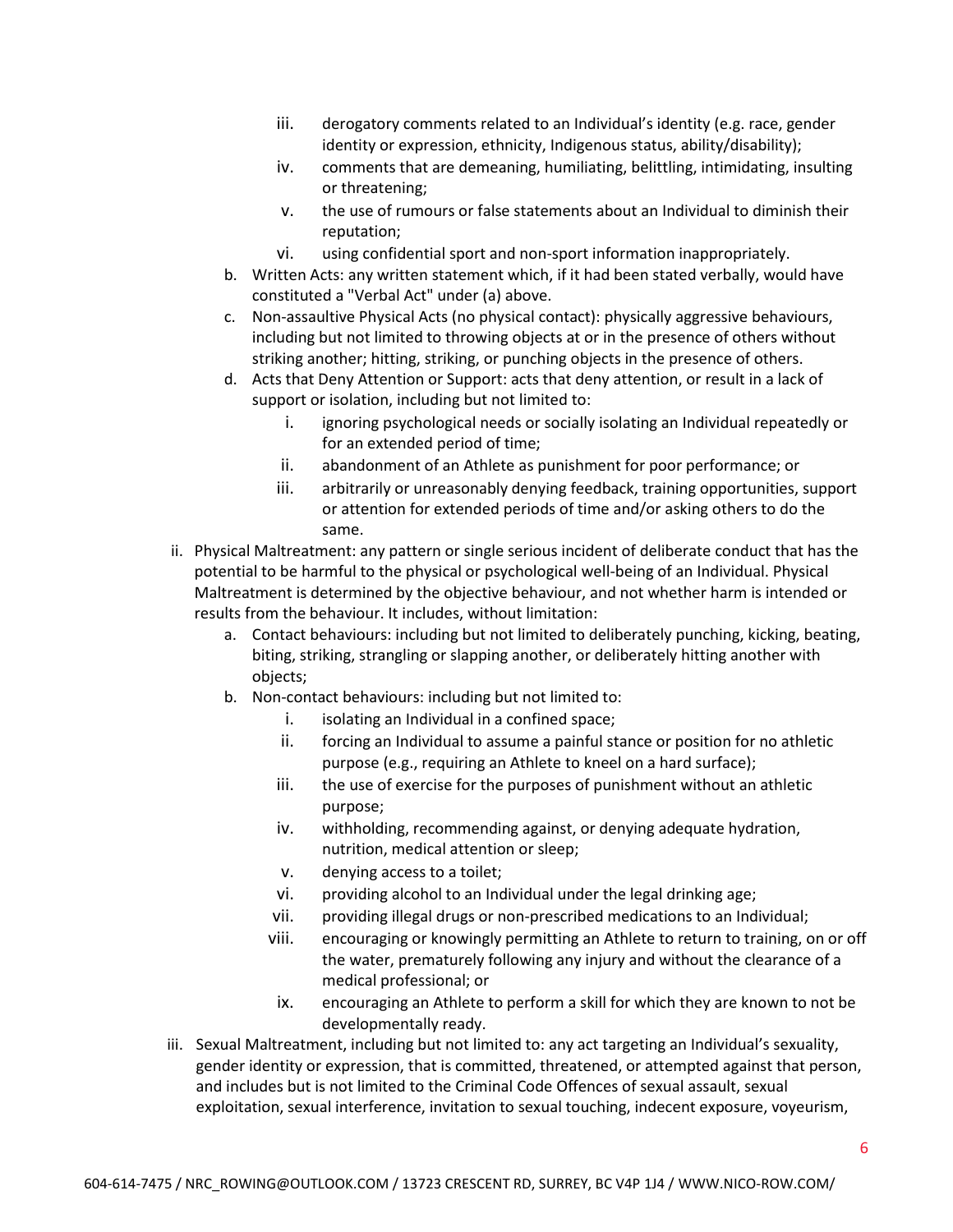and non-consensual distribution of sexual/intimate images. Sexual Maltreatment also includes sexual harassment and stalking, and cyber harassment of a sexual nature.

- a. Examples of Sexual Maltreatment include, but are not limited to:
	- i. Any penetration of any part of a person's body, however slight, with any object or body part by a person upon another person, including but not limited to:
		- 1. vaginal penetration by a penis, object, tongue, or finger;
		- 2. anal penetration by a penis, object, tongue, or finger; and
		- 3. oral penetration by a penis, object, tongue, or finger.
	- ii. Any intentional touching of a sexual nature of any part of a person's body, however slight, with any object or body part by a person upon another person, including but not limited to:
		- 1. kissing;
		- 2. intentional touching of the breasts, buttocks, groin or genitals of anotherr, whether clothed or unclothed, or the intentional touching of another with any of these body parts;
		- 3. any contact, no matter how slight, between the mouth of one person and the genitalia of another person, and
		- 4. making another touch themselves, the Individual, or someone else with or on any of the body parts listed in (2) above.
		- 5. any intentional touching in a sexualized manner in light of the relationship, context, or situation.
- iv. Neglect: any pattern or a single serious incident of lack of reasonable care, inattention to an Individual's needs, nurturing or well-being, or omissions in care. Neglect is determined by the objective behaviour, but the behaviour must be evaluated with consideration given to the Individual's needs and requirements, not whether harm is intended or resulted from the behaviour.
	- a. Neglect*,* or acts of omission, include without limitation:
		- i. not providing an Athlete recovery time and/or treatment for a sport injury;
		- ii. not being aware of, and not considering, an Individual's physical or intellectual disability;
		- iii. not considering supervision of an Athlete during travel, training or competition;
		- iv. not considering the welfare of the Athlete when prescribing dieting or other weight control methods (e.g., caliper tests);
		- v. disregarding the use of Prohibited Substances or Methods by an Athlete;
		- vi. failure to ensure the safety of equipment or environment;
		- vii. allowing an Athlete to disregard sport rules, regulations, and standards; or viii. subjecting Individuals to the risk of Maltreatment.
- v. Grooming: includes, without limitation, deliberate conduct by an adult Individual to sexualize a relationship with a Minor, and which includes making inappropriate behaviour seem normal and gradually engaging in 'boundary violations' which have been professionally-identified to Canadian standards. Examples include:
	- a. A degrading remark;
	- b. a sexual joke;
	- c. sexualized physical contact;
	- d. adult participants sharing rooms with a Minor who is not an immediate family member;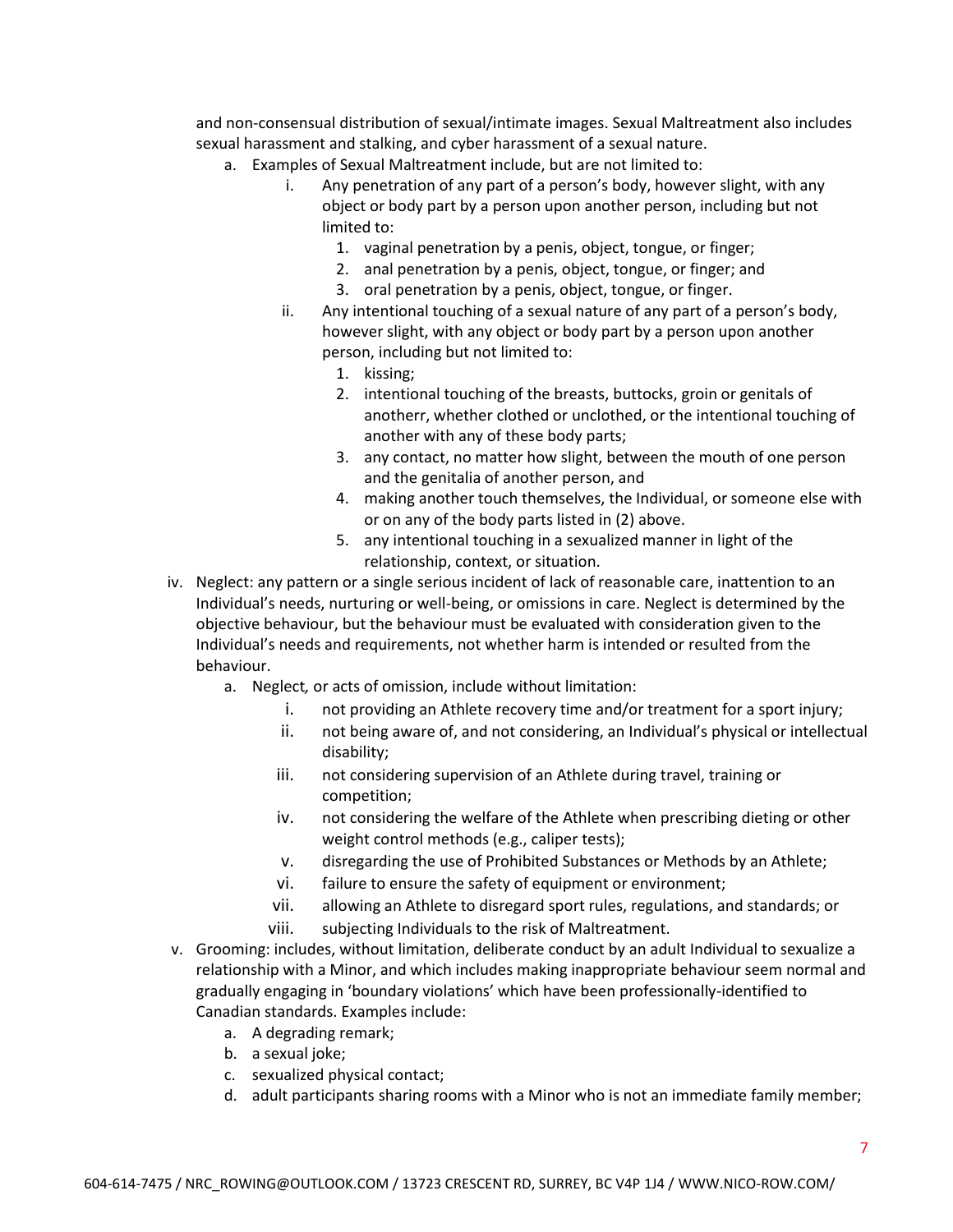- e. providing a massage or other purported therapeutic interventions with no specific training or expertise;
- f. private Social Media and text communications;
- g. sharing sexualized personal photographs;
- h. shared use of locker rooms;
- i. private meetings with no athletic purpose;
- j. private travel; or
- k. providing gifts.
- vi. Interference with or Manipulation of Process
	- a. An adult Individual violates the *BC Universal Code of Conduct* and/or the *Code of Conduct and Ethics* by directly or indirectly interfering with a process instituted pursuant to the *Code* or any other policy of NICOMEKL ROWING CLUB by:
		- i. falsifying, distorting, or misrepresenting information, the resolution process, or an outcome;
		- ii. destroying or concealing information;
		- iii. attempting to discourage an Individual's proper participation in or use of processes of NICOMEKL ROWING CLUB;
		- iv. harassing or intimidating (verbally or physically) any person involved in processes of NICOMEKL ROWING CLUB before, during, and/or following any proceedings;
		- v. publicly disclosing an Individual's identifying information, without the Individual's agreement, where a process has been initiated;
		- vi. failing to comply with any temporary or provisional measure, or final sanction;
		- vii. distributing or otherwise publicizing materials an Individual gains access to during any investigation or hearing, except as required by law or as expressly permitted by the Complainant or the administering authority; or
		- viii. influencing or attempting to influence another Individual to interfere with or manipulate the process.
- vii. Retaliation: An Individual shall not take an adverse action against any other Individual for making a good faith Report of possible Maltreatment or for participating in any process found in the policies of NICOMEKL ROWING CLUB. Retaliation includes threatening, intimidating, harassing, coercing or any other conduct that would discourage a reasonable person from engaging or participating in the processes of NICOMEKL ROWING CLUB. Retaliation after the conclusion of investigation and sanction processes is also prohibited. Retaliation may be present even where there is a finding that no Maltreatment occurred. Retaliation does not include good faith actions lawfully pursued in response to a Report of possible Maltreatment*.*
- viii. Aiding and abetting:
	- a. any act taken with the purpose of facilitating, promoting, or encouraging the commission of Maltreatment by an Individual. Aiding and abetting also includes, without limitation, knowingly:
		- i. allowing any person who has been suspended or is otherwise ineligible, for any reason, to be associated with sport or to coach or instruct Individuals;
		- ii. providing any coaching-related advice or service to an Athlete who has been suspended or is otherwise ineligible; and
		- iii. allowing any Individual to violate the terms of their suspension or any other sanctions imposed.
- ix. Failure by an adult Individual to Report actual or suspected Maltreatment of a Minor. This obligation is ongoing and is not satisfied by making an initial Report. Instead, this obligation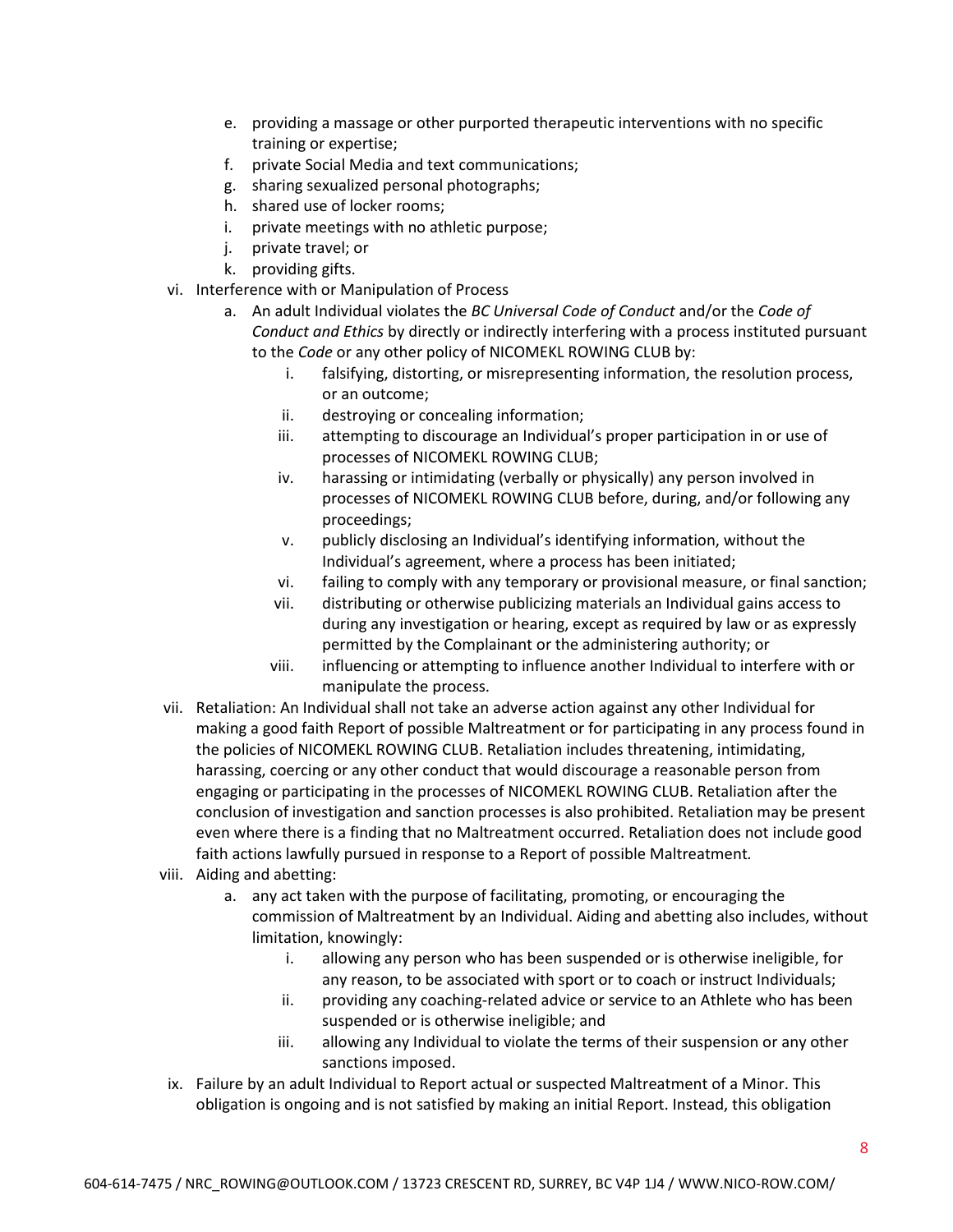includes Reporting to the Independent Third Party, on a timely basis, all relevant information that the adult Individual is or becomes aware of and requires making a direct Report to the Independent Third Party. Any Report shall include the personally identifying information of the potential Minor complainant (to the extent known), and any such information learned at a later date. Suspected Maltreament of a Minor outside of the sport of rowing must be reported in accordance with the BC *Child Family and Community Service Act.*

- x. Failure to Report inappropriate conduct. Any Individual who suspects or becomes aware of another Individual's inappropriate conduct, even if it is not defined as Maltreatment, has a duty to Report such inappropriate conduct to the Independent Third Party. Persons in Authority who become aware of another Individual's inappropriate conduct have a responsibility for Reporting the concern to the Independent Third Party.
- xi. Intentionally filing a false allegation. An allegation is false if the events or conduct reported did not occur and the Individual making the Report knows that the events or conduct did not occur. An individual shall not be considered to have filed a false allegation in cases where the allegation cannot be substantiated by supporting evidence but was nevertheless filed in good faith.
- 18. "*Minor*" any Individual who is under the age of nineteen (19) years old. Adult Individuals are responsible for knowing the age of a Minor.
- 19. "*Party/Parties*" in the context of a complaint under the *Discipline and Complaints Policy*, the Complainant and Respondent; in the context of an appeal under the *Appeal Policy*, the Appellant, Respondent and Affected Party (or Parties).
- 20. "*Person in Authority*" Any Individual who holds a position of authority NICOMEKL ROWING CLUB, including, but not limited to, coaches, umpires, officials, managers, support personnel, chaperones, committee members, and Directors or Officers. In addition to the responsibilities described for Individuals in the *BC Universal Code of Conduct* and/or the *Code of Conduct and Ethics*, a Person in Authority shall be responsible for knowing what constitutes Maltreatment.
- 21. *"Power Imbalance"* A Power Imbalance may exist where, based on the totality of the circumstances, an Individual has supervisory, evaluative, or other authority over another Individual*.* A Power Imbalance may also exist between an Athlete and other adults involved in sport in positions such as highperformance directors, sport-specific health-care providers, sport science support staff, care or support persons, guides, or pilots. Maltreatment occurs when this power is misused. Once a coach-Athlete relationship is established, a Power Imbalance is presumed to exist throughout the coach-Athlete relationship, regardless of age, and is presumed to continue for Minor Athletes after the direct coach-Athlete relationship terminates until the Athlete reaches 25 years of age. A Power Imbalance may exist, but is not presumed, where an intimate relationship existed before the sport relationship commenced (e.g., a relationship between two spouses or life partners, or a sexual relationship between consenting adults that preceded the sport relationship).
- *22. "Prohibited Substance or Method"* A substance or method which is classified as prohibited by the World Anti-Doping Agency, the list of which is found at https://www.wada-ama.org/en/content/what-isprohibited
- 23. "*Reporting (or Report)*": The provision of information in writing by any person or an Individual to a relevant independent authority (the Independent Third Party or position charged with receiving a Report and determining next steps) regarding Maltreatment. Reporting may occur through either: (i) the Complainant (of any age) or the one who experienced the Maltreatment, or (ii) a witness – someone who witnessed the Maltreatment or otherwise knows or suspects Maltreatment. In either case, the intention of Reporting is to initiate an independent investigative process, which could result in disciplinary action being taken against the Respondent.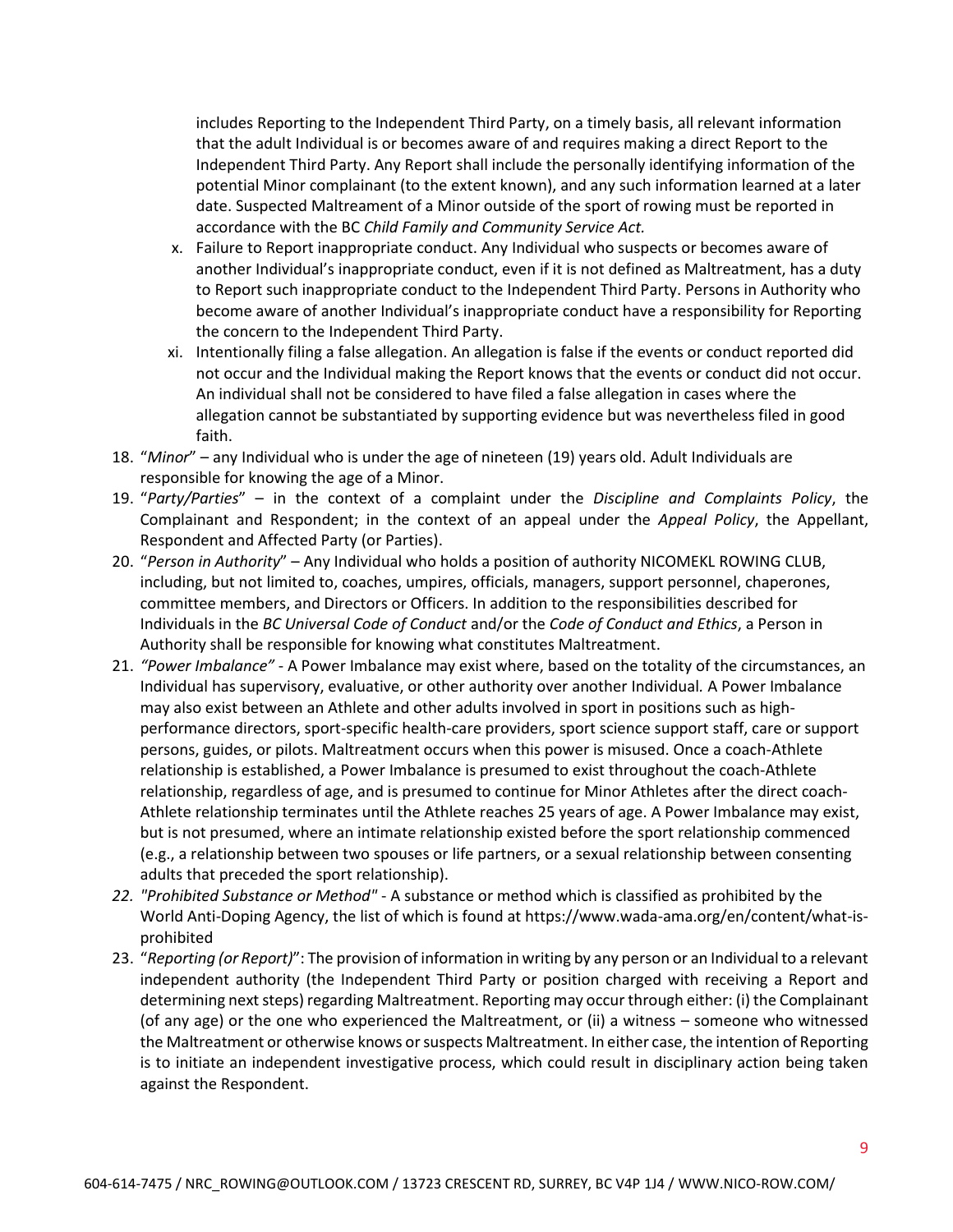- 24. *"Respondent"* the Party responding to a complaint or investigation. In the case of an appeal, the Respondent is the body or organization whose decision is being appealed, or the Individual who was the subject of a decision that is being appealed.
- 25. "*Sexual Harassment*" A vexatious comment (or comments) or conduct against an Individual of a sexual nature directed at a person's sex, sexual orientation, gender identify or gender expression, where the comment or course of conduct is known or ought reasonably to be known to be unwelcome. This Includees making a sexual solicitation or advance where the person making the solicitation or advance is in a position to confer, grant or deny a benefit or advance to the Individual such that there is a Power Imbalance in the relationship. Types of behaviour that constitute Sexual Harassment include, but are not limited to:
	- i. Sexist jokes;
	- ii. Threats, punishment, or denial of a benefit for refusing a sexual advance;
	- iii. Offering a benefit in exchange for a sexual favour;
	- iv. Demanding hugs;
	- v. Bragging about sexual ability;
	- vi. Leering (persistent sexual staring);
	- vii. Sexual assault;
	- viii. Display of sexually offensive material;
	- ix. Distributing sexually explicit messages or attachments such as pictures or video files;
	- x. Sexually degrading words used to describe an Individual;
	- xi. Unwelcome inquiries into or comments about an Individual's gender identity or physical appearance;
	- xii. Inquiries or comments about an Individual's sex life;
	- xiii. Persistent, unwanted attention after a consensual relationship ends;
	- xiv. Persistent unwelcome sexual flirtations, advances, comments, or propositions; and
	- xv. Persistent unwanted contact.
- 26. "*Social Medium (Social Media)"* A form of electronic communication including websites for social networking, microblogging or widespread dissemination of information such as blogs, YouTube, Facebook, Instagram, Tumblr, Flickr, Weibo, Snapchat, Tik-Tok, and Twitter. Social Media is the plural of Social Medium representing all the platforms broadly.
- 27. "*Vulnerable Individuals*" Includes Children / Youth (minors) and Vulnerable Adults (people who, because of age, disability or personal circumstances, are in a position of dependence on others or are otherwise at a greater risk than the general population of being harmed by a Person in Authority);
- 28. "*Vulnerable Sector Check (VSC)*" a detailed check that includes a search of the RCMP Canadian Police Information Centre (CPIC) system, local police information, and the Pardoned Sex Offender database
- 29. "*Workplace*" Any place where Events, business or work-related activities are conducted. Workplaces include but are not limited to, the office or facilities of NICOMEKL ROWING CLUB, work-related social functions, work assignments outside offices, work-related travel, the training, and competition environment (wherever located), and work-related conferences or training sessions
- 30. *"Workplace Harassment"* Vexatious comment(s) or conduct against a worker in a Workplace that is known or ought reasonably to be known to be unwelcome. Workplace Harassment should not be confused with legitimate, reasonable management actions that are part of the normal work/training function, including measures to correct performance deficiencies, such as placing someone on a performance improvement plan, or imposing discipline for workplace infractions. Types of behaviour that constitute Workplace Harassment include, but are not limited to:
	- i. Bullying;
	- ii. Workplace pranks, vandalism, bullying or hazing;
	- iii. Repeated offensive or intimidating phone calls, text messages or emails;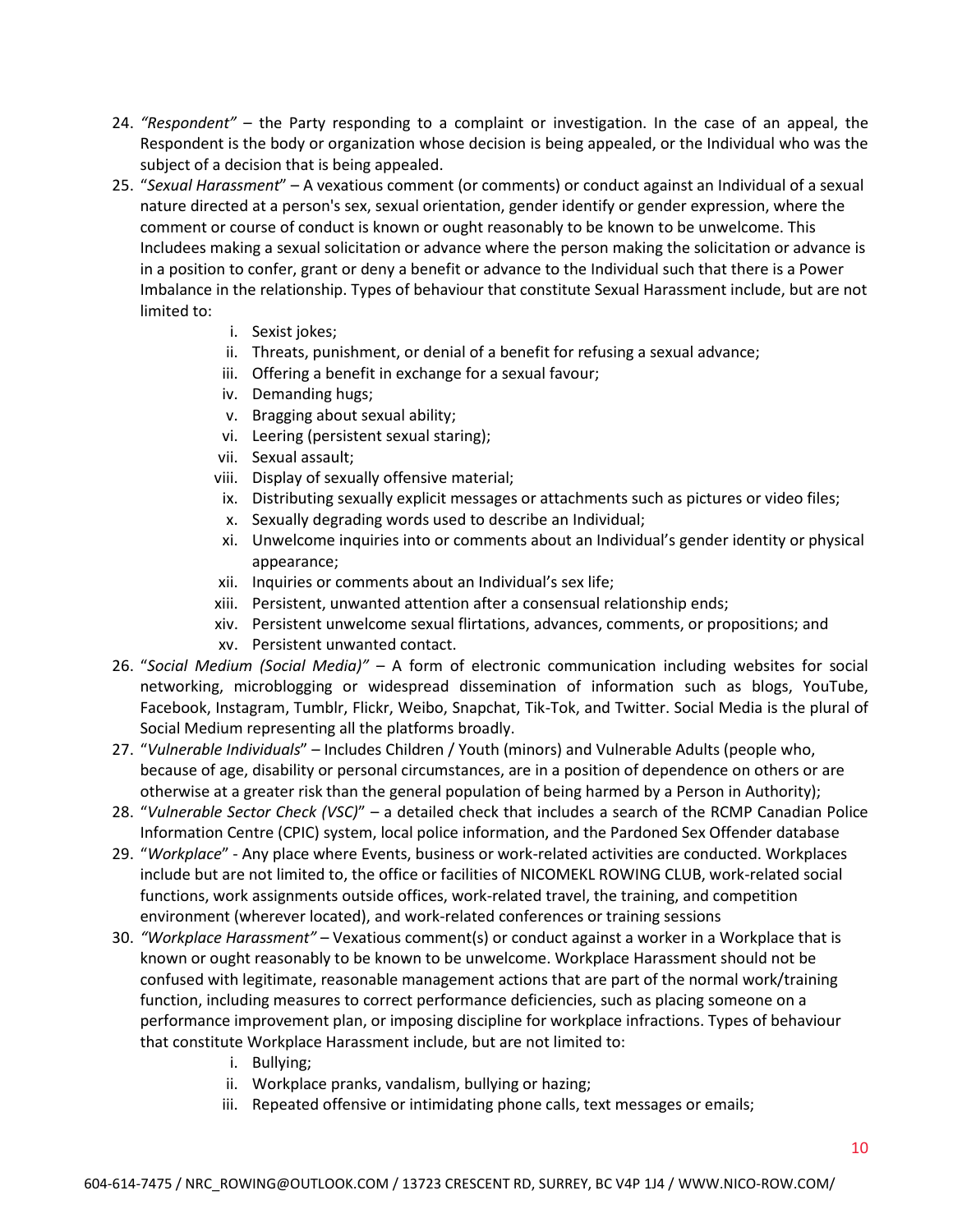- iv. Inappropriate sexual touching, advances, suggestions or requests;
- v. Displaying or circulating offensive pictures, photographs or materials in printed or electronic form;
- vi. Psychological abuse;
- vii. Excluding or ignoring someone, including persistent exclusion of a person from workrelated social gatherings where invitation to the gathering would be expected to be universal;
- viii. Deliberately withholding information that would enable a person to do their job, perform or train;
- ix. Sabotaging someone else's work or performance;
- x. Gossiping or spreading malicious rumours;
- xi. Intimidating words or conduct (offensive jokes or innuendos); and
- xii. Words or actions which are known or should reasonably be known to be offensive, embarrassing, humiliating, or demeaning.
- 31. "*Workplace Violence*" the use, or threat, of physical force by a person against a worker in a Workplace that causes or could cause physical injury to the worker; an attempt to exercise physical force against a worker in a Workplace that could cause physical injury to the worker; or a statement or behaviour that it is reasonable for a worker to interpret as a threat to exercise physical force against the worker in a Workplace that could cause physical injury to the worker. Types of behaviour that constitute Workplace Violence include, but are not limited to:
	- Verbal or written threats to attack;
	- Sending or leaving threatening notes, text messages or emails;
	- Physically threatening behaviour such as shaking a fist at someone, finger pointing, destroying property, or throwing objects;
	- Wielding a weapon in a Workplace;
	- Hitting, pinching or unwanted touching which is not accidental;
	- Dangerous or threatening horseplay;
	- Physical restraint or confinement;
	- Blatant or intentional disregard for the safety or wellbeing of others;
	- Blocking normal movement or physical interference, with or without the use of equipment;
	- Sexual violence; and
	- Any attempt to engage in the type of conduct outlined above.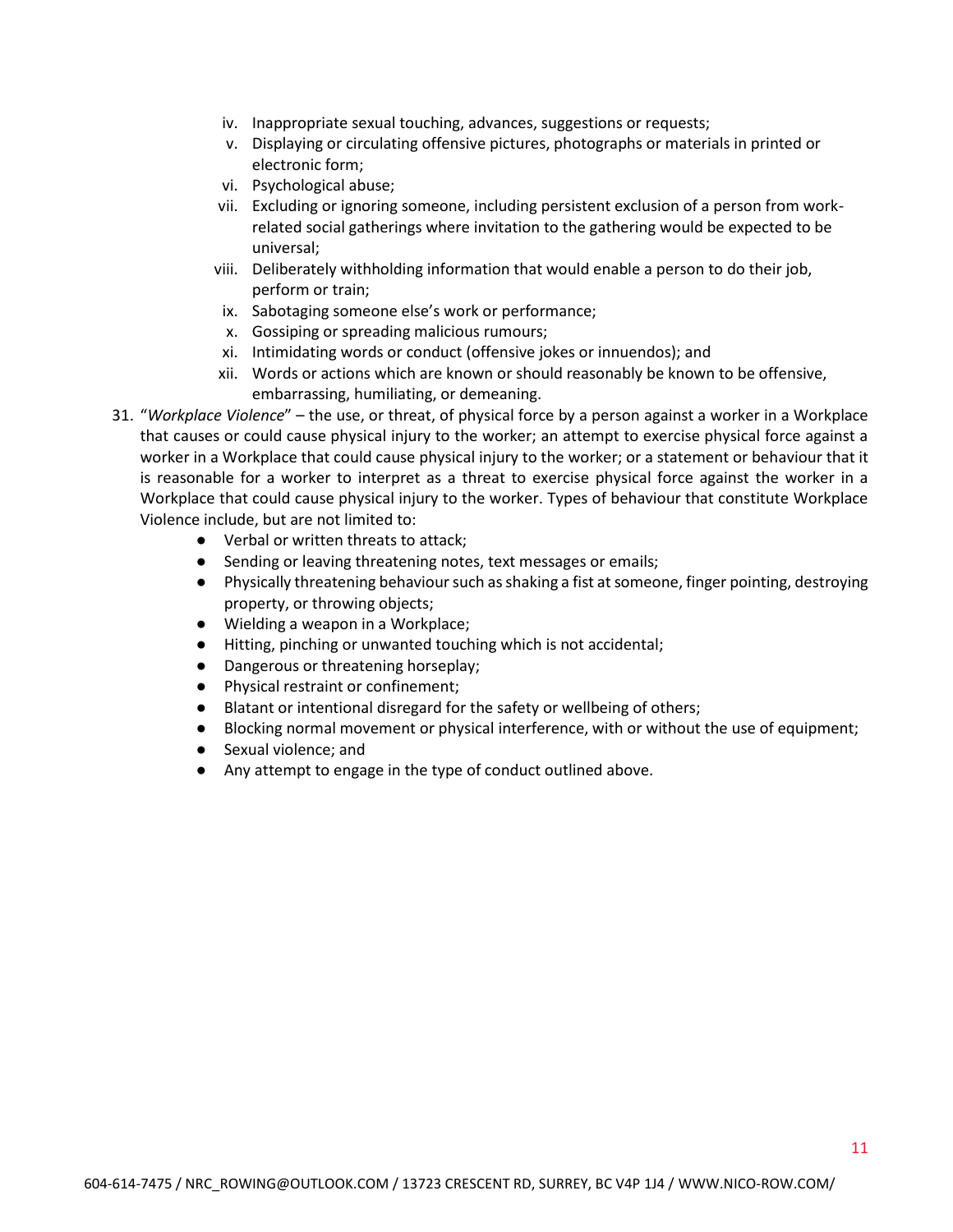# **NICOMEKL ROWING CLUB**

# **ATHLETE PROTECTION POLICY**

| Effective date                | February 14, 2022               |
|-------------------------------|---------------------------------|
| Archived date                 | N/A                             |
| Date last reviewed            | March 7, 2022                   |
| Scheduled review date         | March 31, 2023                  |
| Replaces and/or amends        | V1 February 14, 2022            |
| Approved by and date          | Executive, February 13, 2022    |
| Appendix(-ces) to this Policy | Appendix A - Image Consent Form |

#### **Purpose**

1. This Athlete Protection Policy describe how Persons in Authority shall maintain a safe sport environment for all Athletes.

#### **Interactions between Persons in Authority and Athletes – the 'Rule of Two'**

2. NICOMEKL ROWING CLUB strongly recommends the 'Rule of Two' for all Persons in Authority who interact with Athletes, whether in person or remotely (i.e., in virtual settings). The Coaching Association of Canada describes the intention of the 'Rule of Two' as follows:

A coach must never be alone in a private setting, or out of sight, with a minor athlete. Two NCCP trained or certified coaches should always be present with an athlete, especially a minor athlete, when in a potentially vulnerable situation such as in a locker room or meeting room. All one-on-one interactions between a coach and an athlete must take place within earshot and in view of a second coach except for medical emergencies. It is recommended that one of the coaches should also be of the same gender as the athlete, wherever possible. Should there be a circumstance where a second screened and NCCP trained or certified coach is not available, it is acceptable to substitute a screened volunteer, parent, or adult.

- 3. NICOMEKL ROWING CLUB recognizes that fully implementing the 'Rule of Two', as described above (and modified accordingly for Persons in Authority), in all circumstances, may not always be possible. Consequently, at a minimum, interactions between Persons in Authority and Athletes must respect the following:
	- i. The training and competition environments should be open to observation so that all interactions between Persons in Authority and Athletes are observable.
	- ii. Private or one-on-one situations must be avoided unless they are open and observable by another screened adult or Athlete.
	- iii. Persons in Authority shall not invite or have a Vulnerable Individual (or Vulnerable Individuals) in their home without the written permission and contemporaneous knowledge of the Vulnerable Individual's parent or guardian.
	- iv. A Vulnerable Individual must not be in any situation where they are alone with a Person in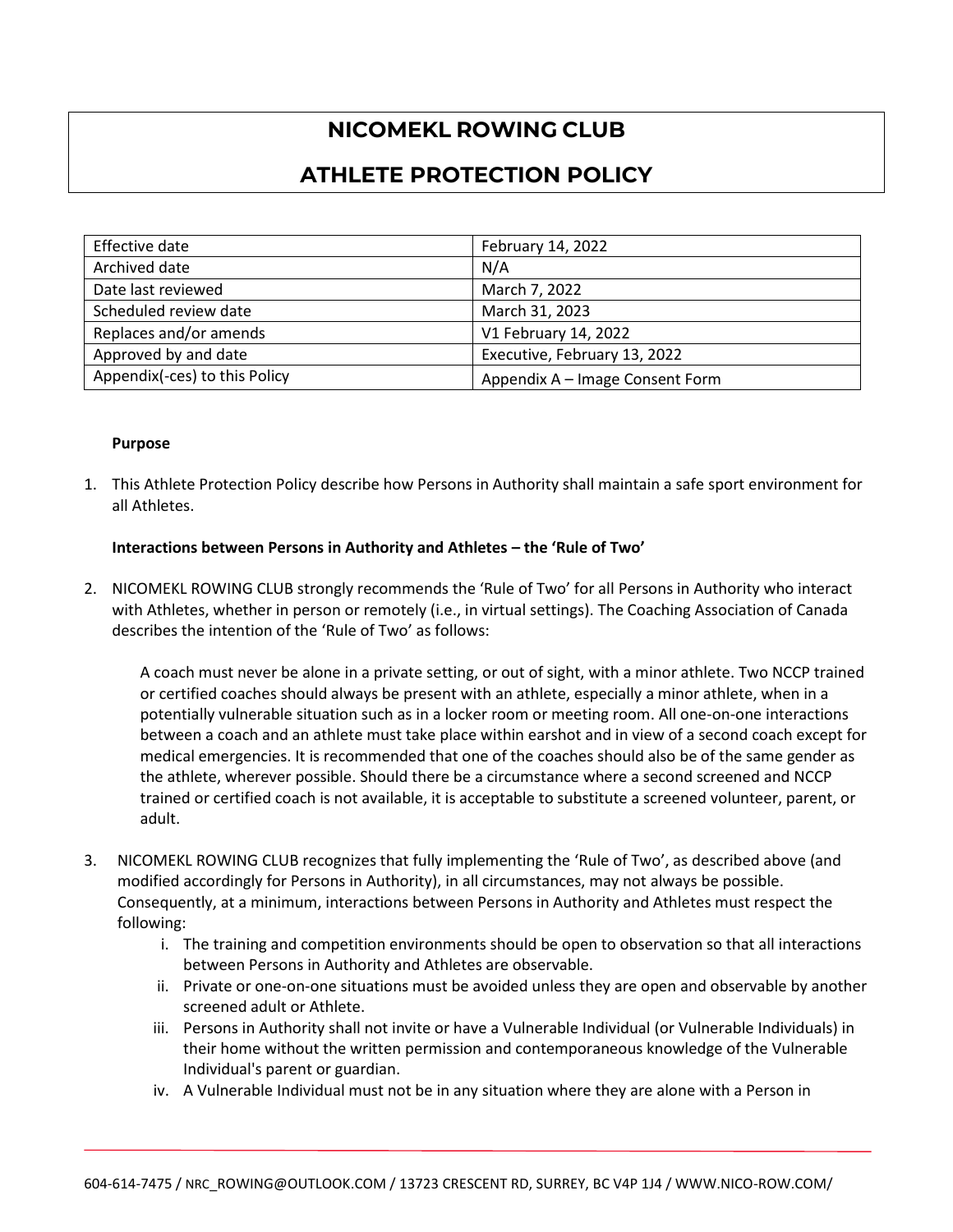Authority without another screened adult or Athlete present unless prior written permission is obtained from the Vulnerable Individual's parent or guardian

#### **Practices and Events**

- 4. As it relates to practices and/or competitions, the following shall be respected:
	- a) A Person in Authority should never be alone with a Vulnerable Individual prior to or following a competition or practice unless the Person in Authority is the Vulnerable Individual's parent or guardian.
	- b) If the Vulnerable Individual is the first Athlete to arrive, the Athlete's parent should remain until another Athlete or screened adult arrives.
	- c) If a Vulnerable Individual would potentially be alone with a Person in Authority following a competition or practice, the Person in Authority should ask another Person in Authority (or a parent or guardian of another Athlete) to stay until all of the Athletes have been picked up. If an adult is unavailable, another Athlete, who is preferably not a Vulnerable Individual, should be present in order to avoid the Person in Authority being alone with a Vulnerable Individual
	- d) Persons in Authority giving instructions, demonstrating skills, or facilitating drills or lessons to an individual Athlete should always do so within earshot and eyesight of another Person in Authority
	- e) If there is a concern with observing the Rule of Two, Persons in Authority and Athletes should take additional steps to achieve transparency and accountability in their interactions.

#### **Communications**

- 5. Communications between Persons in Authority and Athletes shall respect the following:
	- a) Group messages, group emails or team pages are to be used as the regular method of communication between Persons in Authority and Athletes
	- b) Persons in Authority may only send personal texts, direct messages on Social Media or emails to individual Athletes when necessary and only for communicating information related to team issues and activities (e.g., non-personal information). Any such texts, messages or emails shall be professional in tone and must be copied to another adult when the Athlete is a Vulnerable Individual.
	- c) No personal texts between Vulnerable Individuals and Persons in Authority may be sent; however, if this is necessary as indicated above, it shall include one other adult person on the message (preferably the Vulnerable Person's parent(s)/guardian(s)).
	- d) Parents and guardians of a Vulnerable Individual may request that their child not be contacted by a Person in Authority using any form of electronic communication and/or to request that certain information about their child may not be distributed in any form of electronic communications
	- e) All communication between a Person in Authority and Athletes must be between the hours of 6:00am and 11:00pm unless extenuating circumstances justify otherwise (e.g., cancelling an early morning practice)
	- f) Communications promoting or normalizing alcohol or recreational drug (unless regarding its prohibition) is not permitted
	- g) No sexually explicit language or imagery or sexually oriented conversation may be communicated by any medium
	- h) Persons in Authority and Athletes are not permitted to offer or ask one another to keep a secret for them. This does not infringe upon their ability to maintain confidences regarding the Athlete's medical conditions, disability, personal circumstances, or other topics which the Athlete wishes to keep private in the context of an appropriate coach-Athlete relationship.

#### **Virtual settings**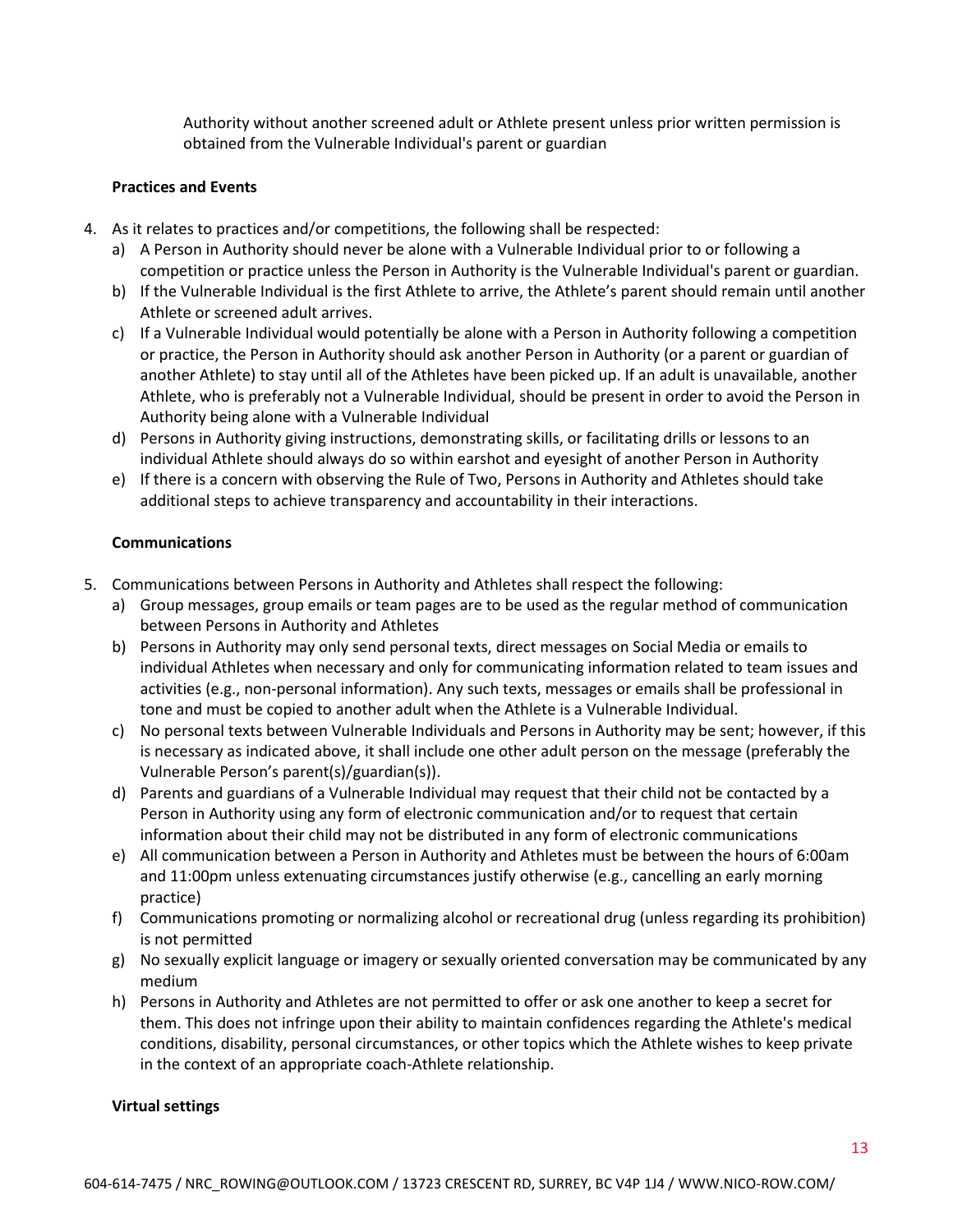- 6. The Rule of Two shall apply to all Minors in a virtual environment, to the same degree that it would apply to an in-person private meeting space. Specifically:
	- a) For Athletes under the age of 19 wherever possible, a parent/guardian should be present during any virtual session;
	- b) Two adult coaches should be present or one coach and one adult (parent, guardian, volunteer, Member Organization administrator). One-on-one virtual sessions are prohibited;
	- c) Coaches shall be informed by NICOMEKL ROWING CLUB of the expected standards of conduct during virtual sessions;
	- d) Parents/guardians of Minors shall be informed by NICOMEKL ROWING CLUB of the activities that will take place during the virtual session, as well as the process of the virtual session;
	- e) Parents/guardians of Minors shall provide consent to the Minor participating in the virtual session, if irregularly scheduled, or prior to the first session if the sessions will take place on a regular basis;
	- f) Communications during virtual sessions shall take place in an open and observable environment. Sessions must be initiated in appropriate locations (i.e., not in personal or inappropriate locations such as bedrooms); and
	- g) Parents/guardians should debrief with Minors on a weekly basis regarding virtual sessions.

# **Travel**

- 7. Any travel involving Persons in Authority and Athletes shall respect the following:
	- a) Teams or groups of Athletes shall always have at least two Persons in Authority with them
	- b) For mixed gender teams or groups of Athletes, there will be one Person in Authority from each gender
	- c) Screened parents or other volunteers will be available in situations when two Persons in Authority cannot be present
	- d) No Person in Authority may drive a vehicle with an Athlete alone unless the Person in Authority is the Athlete's parent or guardian
	- e) A Person in Authority may not share a room or be alone in a hotel room with an Athlete unless the Person in Authority is the Athlete's parent or guardian
	- f) Room or bed checks during overnight stays must be done by two Persons in Authority, or if impractical, a Person In Authority and a screened adult
	- g) For overnight travel when Athletes must share a hotel room, roommates should be age-appropriate and, for Minors, shall be within two years of age of one another and of the same gender identity

### **Locker Room / Changing Areas**

- 8. The following shall apply to locker rooms, changing areas, and regatta weigh-in area(s):
	- a) Interactions (i.e., conversation) between Persons in Authority and Athletes should not occur in any room where there is a reasonable expectation of personal privacy such as a locker room, bathroom, regatta weigh-in area(s), restroom or changing area. A second adult should be present for any necessary interaction between a Person in Authority and an Athlete in any such room. The Rule of Two must be respected.
	- b) Notwithstanding that Persons in Authority should not be present in the locker room or changing area, they should still be available outside the locker room or changing area and be able to enter the room or area if required due to exigent circumstances.

### **Photography / Video**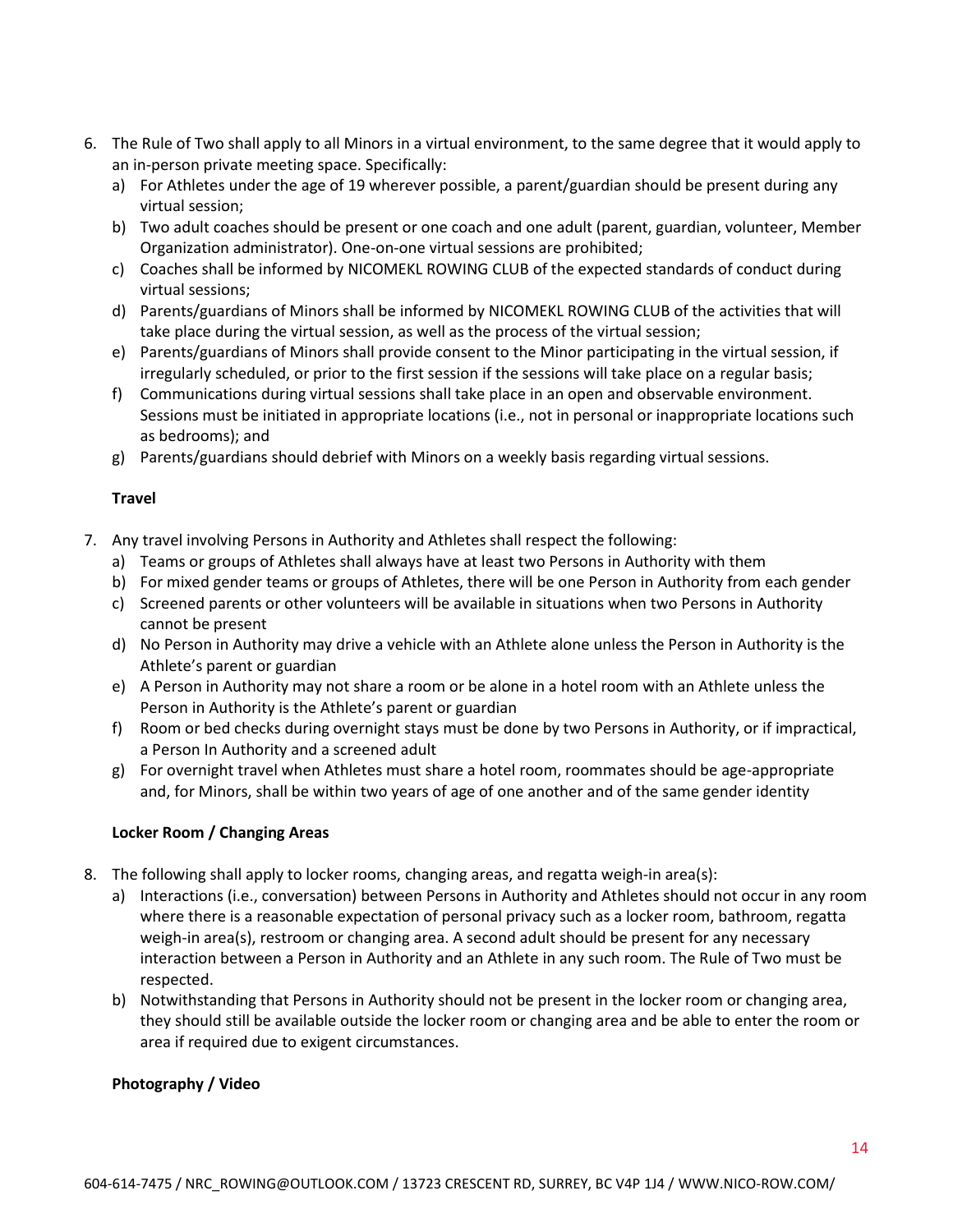- 9. Any photograph or video involving Athletes shall respect the following:
	- a) Photographs and video may only be taken in public view at regattas or similar events that are open to the public, must observe generally accepted standards of decency, and be both appropriate for and in the best interest of the Athlete.
	- b) The use of recording devices of any kind in rooms where there is a reasonable expectation of privacy is strictly prohibited.
	- c) Examples of photos that shall be edited or deleted include:
		- i. Images with misplaced apparel or where undergarments are showing
		- ii. Suggestive or provocative poses
		- iii. Embarrassing images
	- d) If any photographs or videos will be used on any form of public media, an Image Consent Form must be completed before any images are taken and used

### **Physical Contact**

- 10. It is recognized that some physical contact between Persons in Authority and Athletes may be necessary for various reasons including, but not limited to, teaching a skill or tending to an injury. Any physical contact shall respect the following:
	- a) Unless it is otherwise impossible because of serious injury or other justifiable circumstance, a Person in Authority must always clarify with an Athlete where and why any physical contact will occur prior to the contact occurring. The Person in Authority must make clear that they are requesting to touch the Athlete and not requiring physical contact
	- b) Infrequent, non-intentional physical contact during a training session is permitted
	- c) Hugs lasting longer than five seconds, cuddling, physical horseplay, and physical contact initiated by the Person in Authority is not permitted. It is recognized that some Athletes may initiate hugging or other physical contact with a Person in Authority for various reasons (e.g., such as crying or celebrating after a performance), but this physical contact may only occur in an open and observable environment.

### **Enforcement**

11. Any alleged violations of this *Athlete Protection Policy* shall be addressed pursuant to NICOMEKL ROWING CLUB's *Discipline and Complaints Policy*.

### **Privacy**

12. The collection, use and disclosure of any personal information pursuant to this Policy is subject to NICOMEKL ROWING CLUB's Privacy Policy.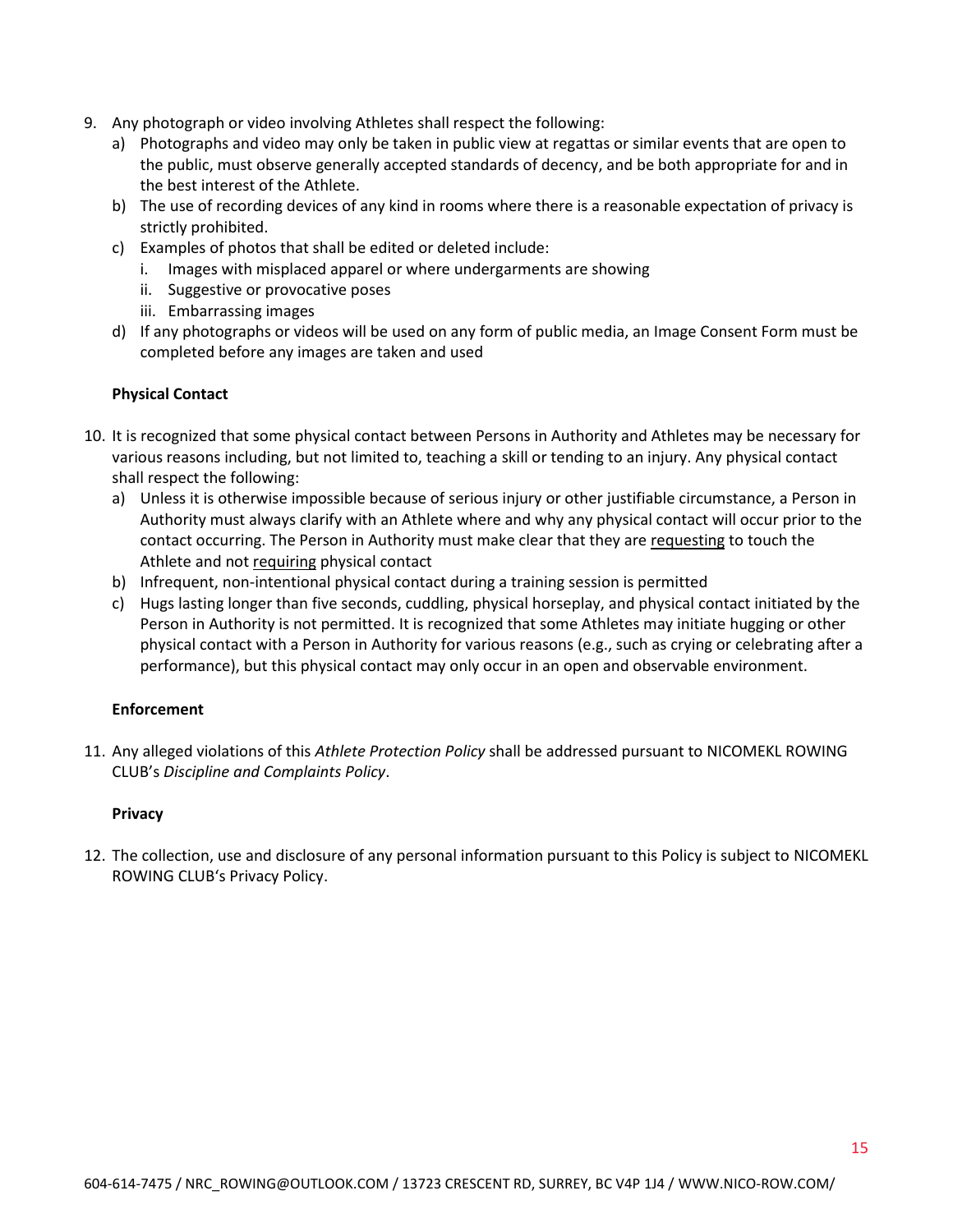# **Appendix A – Image Consent Form**

- 1. I hereby grant to NICOMEKL ROWING CLUB, Rowing BC and Rowing Canada Aviron (collectively the "Organizations") on a worldwide basis, the permission to photograph and/or record the Participant's image and/or voice on still or motion picture film and/or audio tape (collectively the "Images"), and to use the Images to promote the sport and/or the Organizations through traditional media such as newsletters, websites, television, film, radio, print and/or display form, and through social media such as Instagram, Facebook, YouTube, and Twitter. I understand that I waive any claim to remuneration for use of audio/visual materials used for these purposes. This consent will remain in effect in perpetuity; however, consent may be withdrawn by the Participant by the Participant notifying NICOMEKL ROWING CLUB of such withdrawal in writing.
- 2. I hereby fully release, discharge, and agree to save harmless the Organizations, for any and all claims, demands, actions, damages, losses or costs that might arise out of the collection, use or disclosure of the Images or taking, publication, distortion of the Images, negatives, and masters or any other likeness or representation of the Participant that may occur or be produced in the taking of said Images or in any subsequent processing thereof, including without limitation any claims for libel, passing off, misappropriation of personality or invasion of privacy.
- 3. **I UNDERSTAND AND AGREE**, that I have read and understood the terms and conditions of this document. On behalf of me, my heirs, and assigns, I agree that I am signing this document voluntarily and to abide by the terms and conditions contained herein.

Signed at this day of \_\_\_\_\_\_\_\_\_\_\_\_\_\_, 20\_\_.

Print Name of Participant: \_\_\_\_\_\_\_\_\_\_\_\_\_\_\_\_\_\_\_\_\_\_\_\_\_\_\_\_\_\_\_\_\_\_\_\_\_\_\_\_\_\_\_\_\_\_\_\_\_\_\_\_\_\_

Signature of Participant: \_\_\_\_\_\_\_\_\_\_\_\_\_\_\_\_\_\_\_\_\_\_\_\_\_\_\_\_\_\_\_\_\_\_\_\_\_\_\_\_\_\_\_\_\_\_\_\_\_\_\_\_\_\_\_

Signature of Parent/Guardian (if Participant is younger than 18 years old):

\_\_\_\_\_\_\_\_\_\_\_\_\_\_\_\_\_\_\_\_\_\_\_\_\_\_\_\_\_\_\_\_\_\_\_\_\_\_\_\_\_\_\_\_\_\_\_\_\_\_\_\_\_\_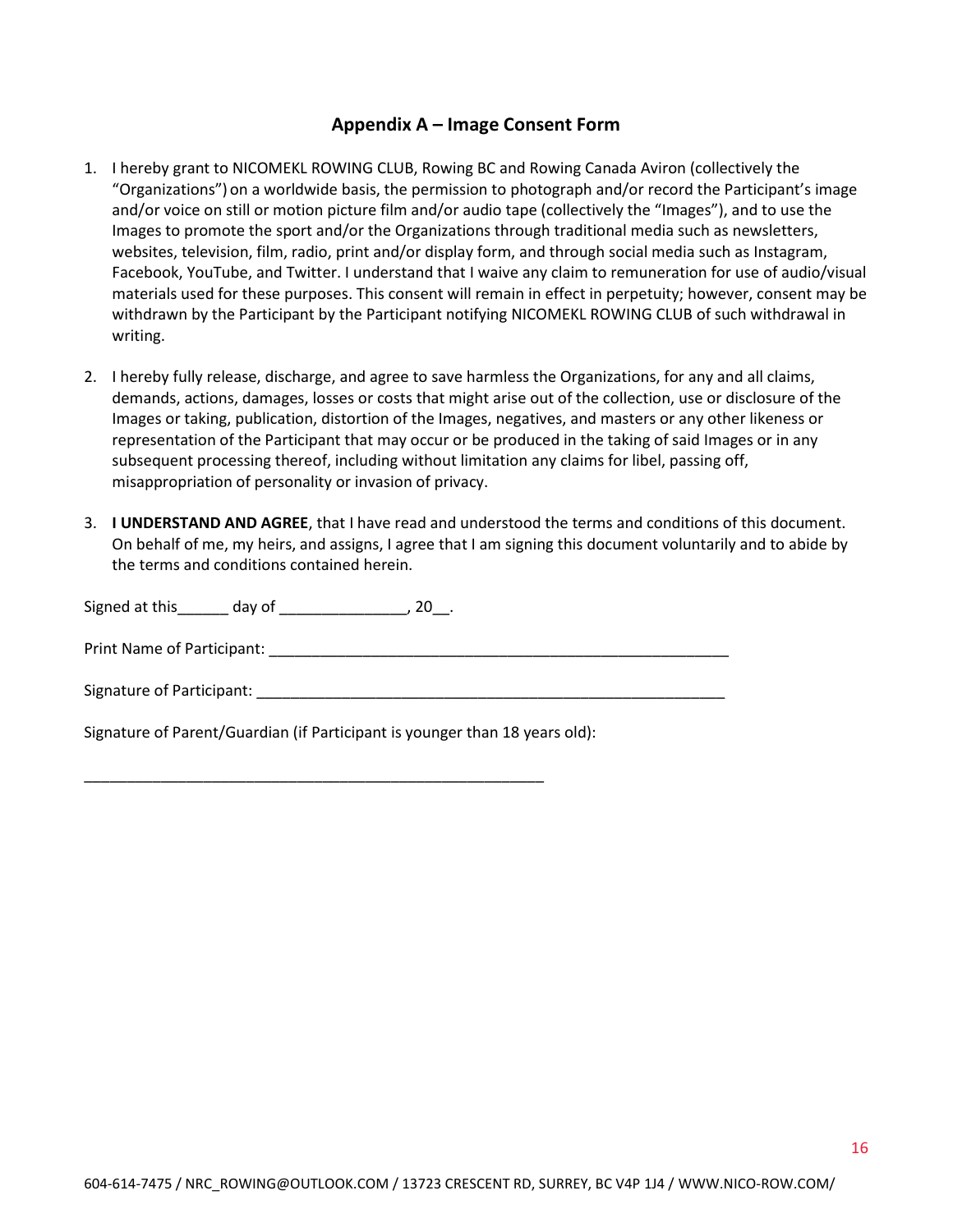# **NICOMEKL ROWING CLUB**

# **CODE OF CONDUCT AND ETHICS**

| Effective date                | February 14, 2022            |
|-------------------------------|------------------------------|
| Archived date                 | N/A                          |
| Date last reviewed            | March 7, 2022                |
| Scheduled review date         | March 31, 2023               |
| Replaces and/or amends        | V1 February 14, 2022         |
| Approved by and date          | Executive, February 13, 2022 |
| Appendix(-ces) to this Policy | N/A                          |

# **A. Purpose**

1. The purpose of this Code is to ensure a safe and positive environment within the programs, activities, and Events of NICOMEKL ROWING CLUB by making Individuals aware that there is an expectation, at all times, of appropriate behaviour consistent with the applicable organization's core values and policies. NICOMEKL ROWING CLUB supports equal opportunity, prohibits discriminatory practices, and is committed to providing an environment in which all individuals can safely participate in its sport and are treated with respect and fairness.

### **Application of this Code**

- 2. This Code applies to any Individual's conduct during the business, activities, and Events of NICOMEKL ROWING CLUB including, but not limited to, competitions, practices, evaluations (including time trials or any other form of testing), treatment or consultations (i.e., massage therapy), training camps, travel associated with organizational activities, the office environment, and any meetings or social Events.
- 3. This Code also applies to Individuals' conduct outside of the business, activities, and Events of NICOMEKL ROWING CLUB when such conduct adversely affects the organization's relationships (and the work and sport environment) or is detrimental to the image and reputation of NICOMEKL ROWING CLUB. Such applicability will be determined by NICOMEKL ROWING CLUB at its sole discretion.
- 4. This Code applies to Individuals active in the sport of rowing or who have retired from the sport of rowing where any claim regarding a potential breach of this Code occurred when the Individual was active in the sport.
- 5. In addition, breaches of this Code may occur when the Individuals involved interacted due to their mutual involvement in the sport of rowing or, if the breach occurred outside of the sport environment, if the breach has a serious and detrimental impact on one or more Individuals.
- 6. Any Individual who violates this Code may be subject to sanctions pursuant to the *Discipline and Complaints Policy*. In addition to facing possible sanctions pursuant to the *Discipline and Complaints Policy,* an Individual who violates this Code during a competition may be removed from the competition or training area, and the Individual may be subject to further sanctions.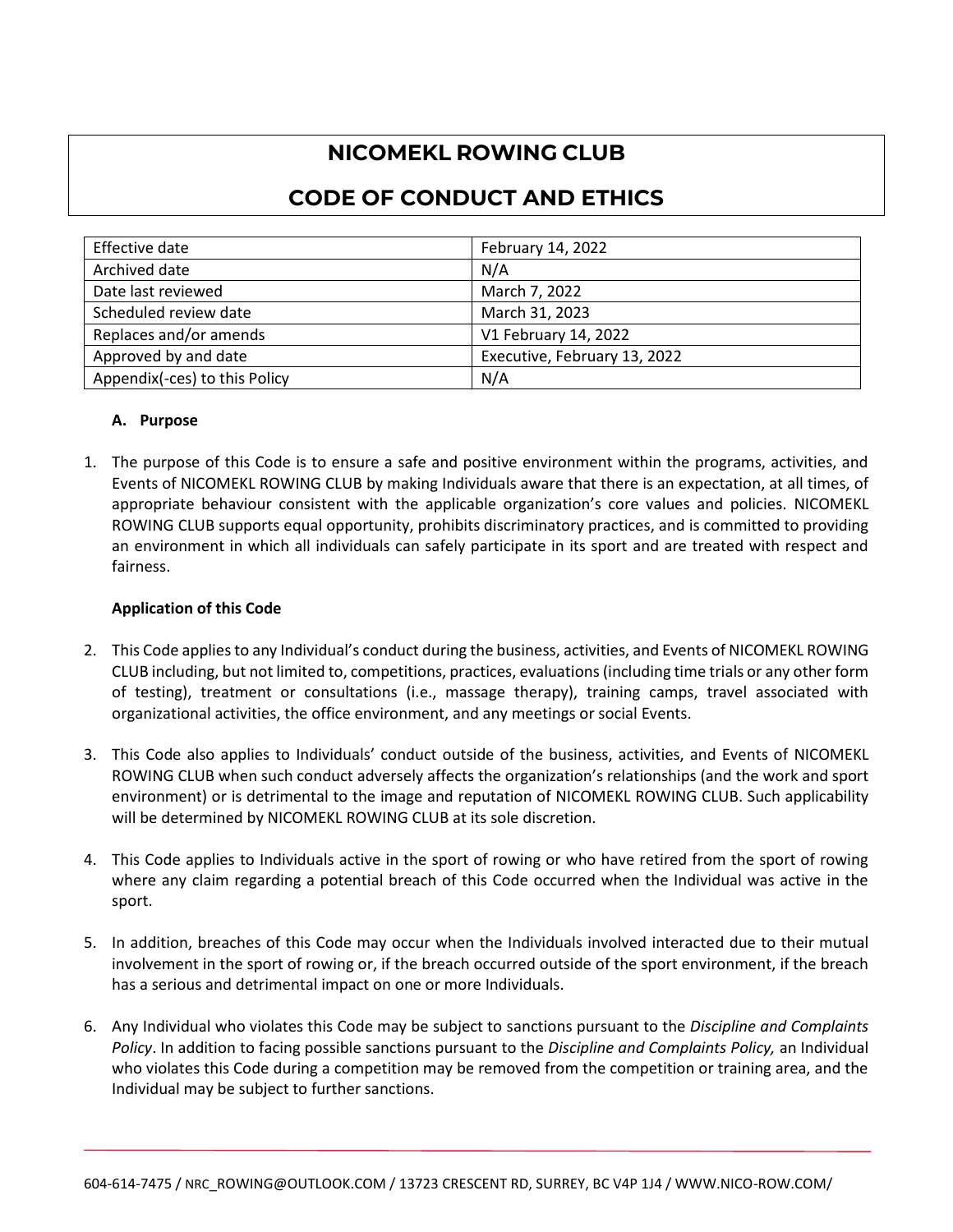### **Responsibilities**

- 7. Individuals have a responsibility to:
	- a) Maintain and enhance the dignity and self-esteem of other Individuals by:
		- i. Treating each other with the highest standards of respect and integrity;
		- ii. Focusing comments or criticism appropriately and avoiding public criticism of Athletes, coaches, umpires, officials, organizers, volunteers, employees, or other participants;
		- iii. Consistently demonstrating the spirit of sportsmanship, sport leadership, and ethical conduct;
		- iv. Acting to correct or prevent practices that are unjustly discriminatory;
		- v. Consistently treating individuals fairly and reasonably; and
		- vi. Ensuring adherence to the rules of the sport, both to their letter and their spirit.
	- b) Refrain from any behaviour that constitutes Harassment, Workplace Harassment, Sexual Harassment, Workplace Violence, Discrimination, or any form of Maltreatment
	- c) Refrain from the use of power or authority in an attempt to coerce another person to engage in inappropriate activities
	- d) In the case of Minors, not consume alcohol, tobacco, or cannabis at any Event;
	- e) In the case of adults:
		- a. not consume illegal drugs in the Workplace or any circumstance associated with NICOMEKL ROWING CLUB;
		- b. not consume alcohol or recreational cannabis in the Workplace or in any situation associated with the Events of NICOMEKL ROWING CLUB, apart from Designated Events;
		- c. not consume alcohol or recreational cannabis during NICOMEKL ROWING CLUB programs, activities or competitions in situations where minors are present, excepting Designated Events; and
		- d. take reasonable steps to manage the responsible consumption of alcohol and recreational cannabis in adult-oriented social situations.
	- f) Respect the property of others and not wilfully cause damage
	- g) Promote sport in the most constructive and positive manner possible
	- h) When driving a vehicle or operating a coach boat or safety launch:
		- i. Not have their license suspended;
		- ii. Obey traffic laws at all times;
		- iii. Not be under the influence of alcohol, cannabis or illegal drugs or intoxicating substances;
		- iv. Have valid insurance; and
		- v. Refrain from using a mobile device or engaging in any activity that would constitute distracted driving.
	- i) Adhere to all federal, provincial, municipal and host country laws
	- j) Refrain from engaging in deliberate cheating which is intended to manipulate the outcome of a competition or para-classification, and refrain from offering or receiving any bribe which is intended to manipulate the outcome of a competition
	- k) Comply, at all times, with the bylaws, policies, procedures, and rules and regulations of NICOMEKL ROWING CLUB as adopted and amended from time to time
	- l) Report any ongoing criminal or anti-doping investigation, conviction, or existing bail conditions involving an Individual to the Independent Third Party, including, but not limited to, those for violence, child pornography, or possession, use, or sale of any illegal or Prohibited Substance or Method
	- m) As a Person in Authority, not place an Individual in a situation that makes them vulnerable to Maltreatment. This includes, but is not limited to, instructing an Athlete and a coach to share a hotel room when traveling, hiring a coach who the Person in Authority is aware or is made aware has a past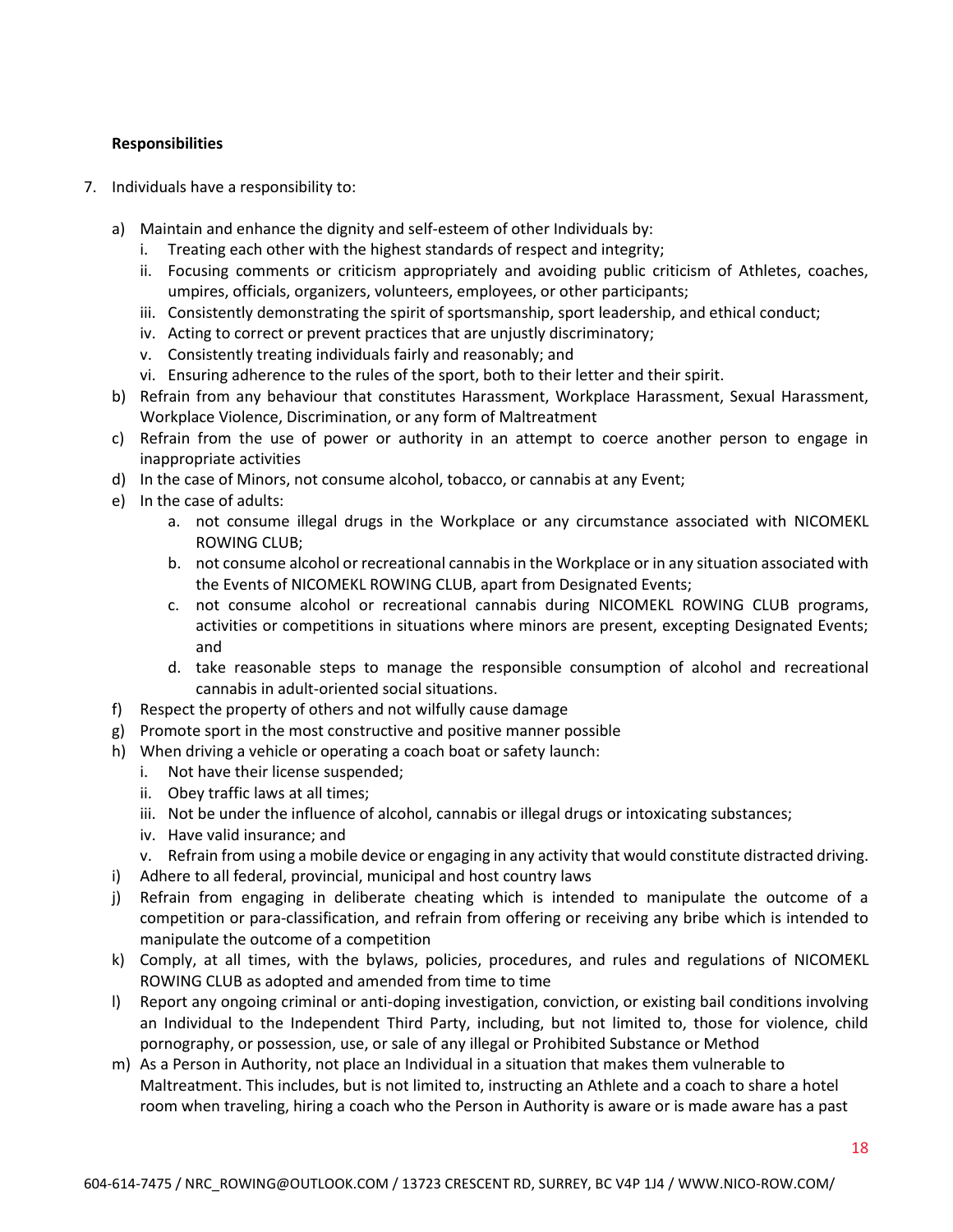history of Athlete Maltreatment (except where the coach has satisfied any remediation required by the relevant authority for such offences), assigning guides and other support staff to a Vulnerable Individual when the guide or support staff has a reputation for Athlete Maltreatment or assigning such a guide or support staff to a para-Athlete in the absence of consultation with the para-Athlete.

### **Directors, Committee Members, and Staff**

- 8. In addition to responsibilities of an Individual listed above, directors, committee members, and staff of NICOMEKL ROWING CLUB will have additional responsibilities to:
	- a) When performing their role as a director or committee member or staff member of NICOMEKL ROWING CLUB (as applicable), ensure that they respect their duty of loyalty to NICOMEKL ROWING CLUB, and refrain from engaging in any activity or behaviour that could constitute a conflict of interest
	- b) Act with honesty and integrity and conduct themselves in a manner consistent with the nature and responsibilities of the business and the maintenance of Individuals' confidence in NICOMEKL ROWING CLUB
	- c) Ensure that financial affairs are conducted in a responsible and transparent manner with due regard for all fiduciary responsibilities
	- d) Comply with the *Screening Policy*
	- e) Conduct themselves openly, professionally, lawfully and in good faith
	- f) Be independent and impartial and not be influenced by self-interest, external pressure, expectation of reward, or fear of criticism
	- g) Behave with decorum appropriate to both circumstance and position
	- h) Exercise the degree of care, diligence, and skill required in the performance of their duties pursuant to applicable laws
	- i) Respect the confidentiality appropriate to issues of a sensitive nature
	- j) Respect the decisions of the majority and resign if unable to do so
	- k) Commit the time to attend meetings and be diligent in preparation for, and participation in, discussions at such meetings
	- l) Have knowledge and understanding of all relevant policies and procedures

# **Coaches**

- 9. Coaches have many additional responsibilities to those of an Individual listed above. The coach-Athlete relationship is a privileged one and plays a critical role in the personal, sport, and athletic development of the Athlete. Coaches must understand and respect the inherent Power Imbalance that exists in this relationship and must be extremely careful not to abuse it, either consciously or unintentionally. Coaches will:
	- a) Ensure a safe environment by selecting activities and establishing controls that are suitable for the age, experience, ability, and fitness level of the Athletes
	- b) Prepare Athletes systematically and progressively, using appropriate time frames and monitoring physical and psychological adjustments while refraining from using training methods or techniques that may harm Athletes
	- c) Avoid compromising the present and future health of Athletes. This can be done by communicating and cooperating with sport medicine professionals (where applicable) in the diagnosis, treatment, and management of Athletes' medical and psychological treatments
	- d) Support the coaching staff of a training camp, provincial team, or national team, should an Athlete qualify for participation with one of these programs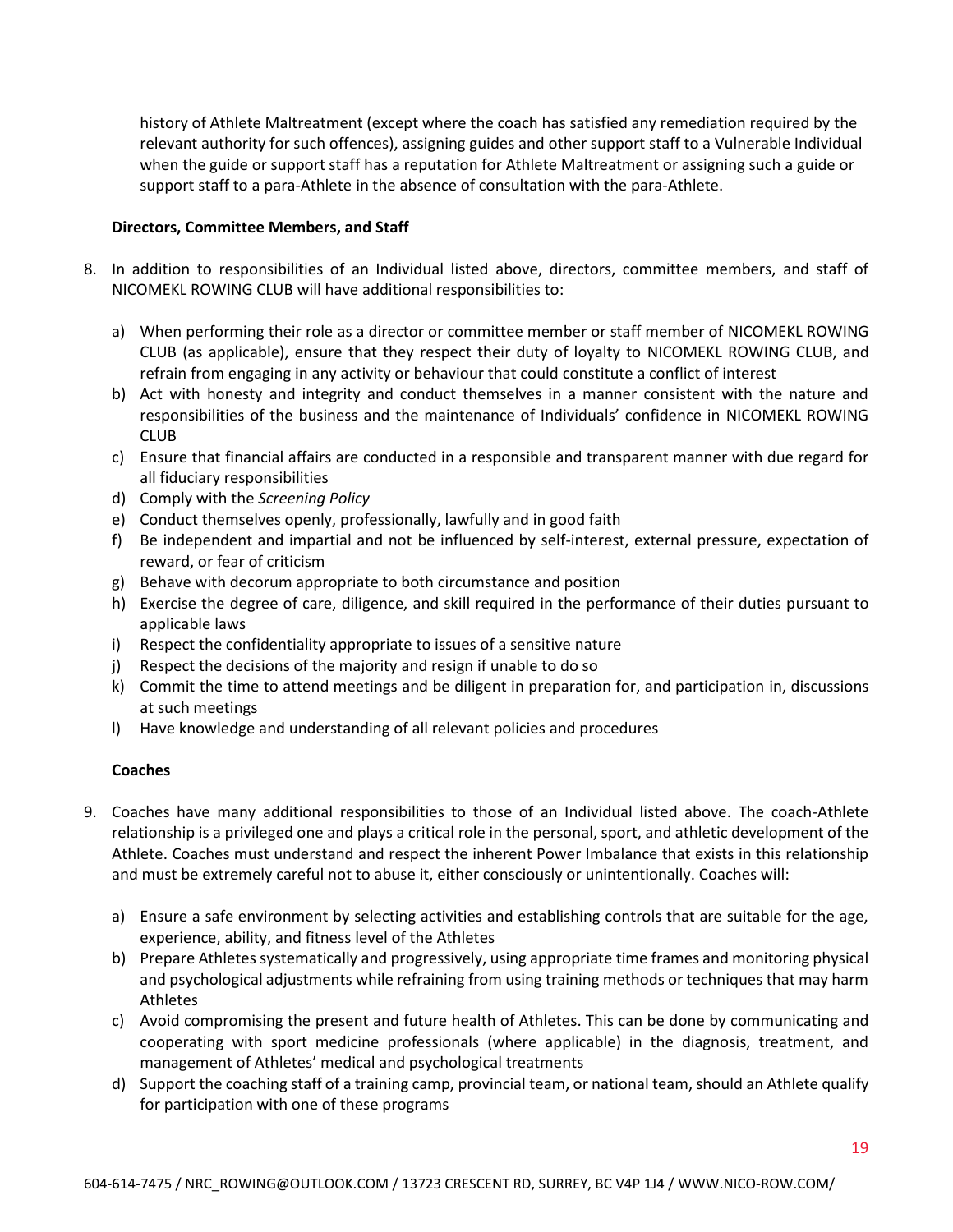- e) Accept and promote Athletes' personal goals and refer Athletes to other coaches and sport specialists as appropriate
- f) Provide Athletes (and the parents/guardians of minor Athletes) with the information necessary to be involved in the decisions that affect the Athlete
- g) Act in the best interest of the Athlete's development as a whole person
- h) Comply with the *Screening Policy*
- i) Under no circumstances provide, promote, normalize or condone the use of drugs (other than properly prescribed medications) or Prohibited Substances or Prohibited Methods and, in the case of Minors, alcohol, cannabis, and/or tobacco
- j) Respect Athletes competing for other Member Organizations, provinces, or countries and, in dealings with them, not discuss topics or take actions within the realm of 'coaching', unless after first receiving approval from the coaches who are responsible for the Athletes
- k) Not engage in a sexual or intimate relationship with an Athlete of any age in which the coach is in a position of trust or authority (i.e. where there is a Power Imbalance)
- l) Recognize the power inherent in the position of coach and respect and promote the rights of all participants in sport. This is accomplished by establishing and following procedures for confidentiality (right to privacy), informed participation, and fair and reasonable treatment. Coaches have a special responsibility to respect and promote the rights of participants who are in a vulnerable or dependent position and less able to protect their own rights
- m) Dress appropriately
- n) Use inoffensive language, and consider the audience being addressed (e.g., the age/maturity of the participants)

### **Athletes**

- 10. In addition to the responsibilities of an Individual listed above, Athletes are responsible to:
	- a) Adhere to their Athlete Agreement (if applicable)
	- b) Report any medical problems in a timely fashion, when such problems may limit their ability to travel, practice, or compete
	- c) Participate and appear on-time and prepared to participate to their best abilities in all competitions, practices, training sessions, and evaluations (including time controls or any other form of testing)
	- d) Properly represent themselves and not attempt to participate in a competition for which they are not eligible by reason of age, classification, or other reason
	- e) Adhere to any rules and requirements regarding clothing and equipment
	- f) Dress to represent the sport and themselves appropriately
	- g) Act in accordance with applicable policies and procedures and, when applicable, additional rules as outlined by coaches or managers

#### **Umpires**

- 11. In addition to the responsibilities of an Individual listed above and those found in the RCA Rules of Racing, umpires are responsible to:
	- a) Maintain and update their knowledge of the Rules of Racing and any rule changes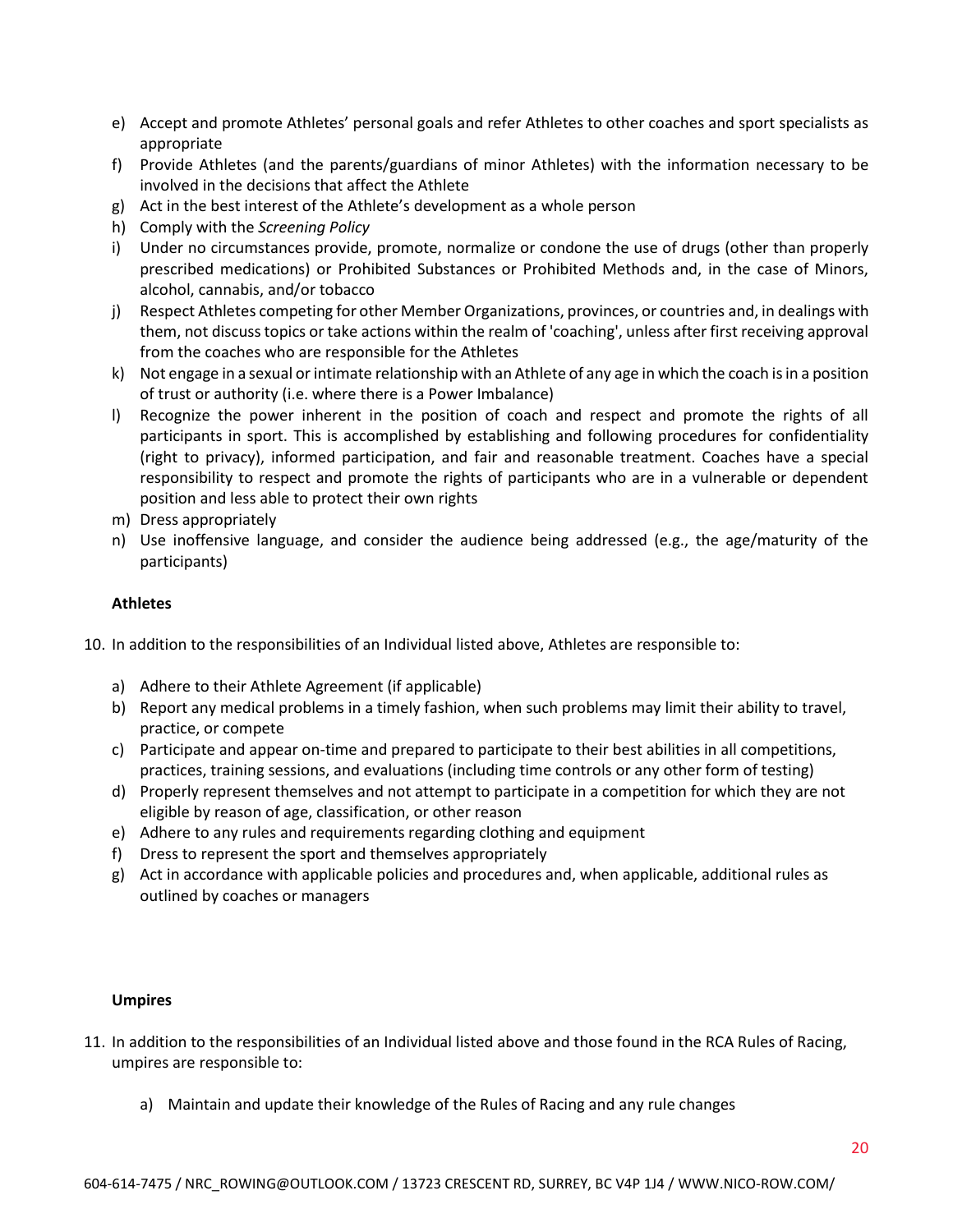- b) Not publicly criticize any Individual
- c) Place the safety and welfare of competitors, and the fairness of the competition, above all else
- d) Strive to provide a fair sporting environment, and at no time engage in Maltreatment of any person on the field of play
- e) Work within the boundaries of their position's description while supporting the work of other umpires and follow the direction of Chief Umpires
- f) Act as an ambassador of the sport of rowing by agreeing to enforce and abide by national and provincial rules and regulations
- g) Take ownership of actions and decisions made while umpiring
- h) Respect the rights, dignity, and worth of all Individuals
- i) Act openly, impartially, professionally, lawfully, and in good faith
- j) Be fair, equitable, considerate, independent, honest, and impartial in all dealings with others
- k) Respect the confidentiality required by issues of a sensitive nature, which may include discipline processes, appeals, and specific information or data about Individuals
- l) Comply with the *Screening Policy*
- m) Honour all assignments unless unable to do so by virtue of illness or personal emergency, in which case they must communicate their situation to the individual(s) responsible for assignments as soon as possible, including, if already at a regatta, the Chief Umpire
- n) When writing reports, set out the actual facts to the best of their knowledge and recollection
- o) Dress in appropriate attire for umpiring
- p) Never umpire at a regatta located in BC that is not sanctioned by Rowing BC and Rowing Canada Aviron

#### **Parents/Guardians and Spectators**

- 12. In addition to the responsibilities of an Individual listed above, parents/guardians and spectators at Events will, at all times:
	- a) Encourage Athletes to compete within the rules and to resolve conflicts without resorting to hostility or violence
	- b) Condemn the use of violence in any form
	- c) Never ridicule a participant during a competition or practice
	- d) Respect the decisions and judgments of umpires and officials, and encourage Athletes to do the same
	- e) Support all efforts to eliminate verbal and physical abuse, coercion, intimidation, and sarcasm
	- f) Respect all competitors, coaches, umpires, officials, and other volunteers
	- g) Never harass competitors, coaches, umpires, officials, parents/guardians, or other spectators

#### **Anti-Doping**<sup>2</sup>

- 13. All Individuals shall:
	- a) Abstain from the non-medical use of medications or drugs or the use of Prohibited Substances or Prohibited Methods as listed on the version of the World Anti-Doping Agency's Prohibited List currently

<sup>2</sup> Any capitalized terms used in this Anti-Doping section shall, unless the context requires otherwise, have the meanings ascribed to them in the Definitions section of the Canadian Anti-Doping Program.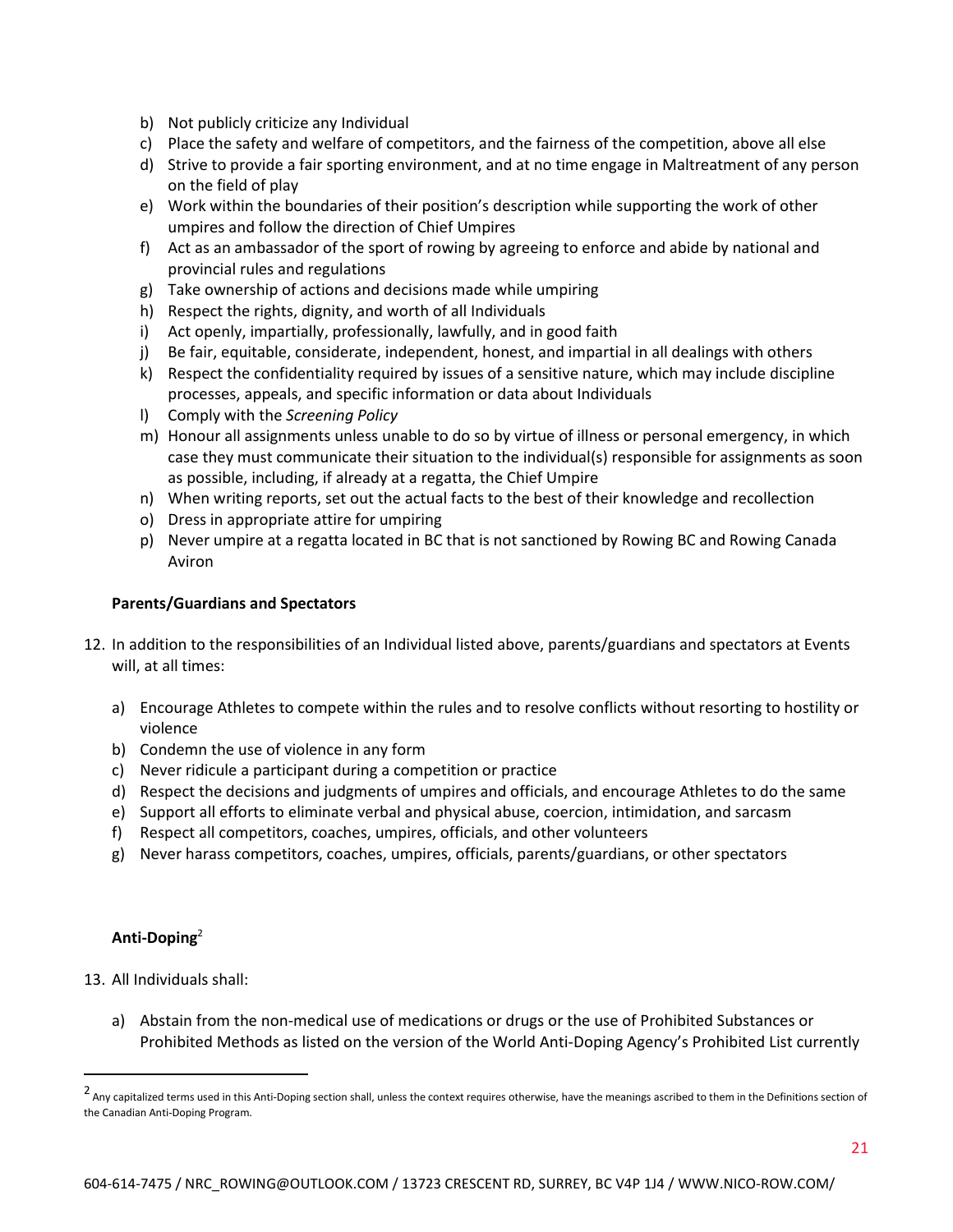in force<sup>3</sup>. More specifically, NICOMEKL ROWING CLUB adopts and adheres to the Canadian Anti-Doping Program. NICOMEKL ROWING CLUB will respect any sanction imposed on an Individual as a result of a breach of the Canadian Anti-Doping Program<sup>4</sup> or any other applicable Anti-Doping Rules

- b) Refrain from associating with any person who has been found to have committed an anti-doping rule violation and is serving a period of ineligibility imposed pursuant to the Canadian Anti-Doping Program or any other applicable anti-doping rules for the purpose of coaching, training, competition, instruction, administration, management, athletic development, or supervision
- c) Cooperate with any Anti-Doping Organization that is conducting an investigation into any anti-doping rule violation(s)
- d) Refrain from any offensive conduct toward a Doping Control official or other individual involved in Doping Control
- 14. All Athlete Support Personnel or other Persons who are Using a Prohibited Substance or Prohibited Method without a valid and acceptable justification shall refrain from providing support to Athletes that fall under the jurisdiction of NICOMEKL ROWING CLUB.

# **Retaliation, Retribution or Reprisal**

15. It is a breach of this Code of Conduct and Ethics for any Individual to engage in any act that threatens or seeks to intimidate another Individual with the intent of discouraging that Individual from filing, in good faith, a Report pursuant to any NICOMEKL ROWING CLUB policy. It is also a breach of this Code of Conduct and Ethics for an Individual to file a Report for the purpose of retaliation, retribution, or reprisal against any other Individual. Any Individual found to be in breach of this section shall be liable for the costs related to the disciplinary process required to establish such a breach.

### **Privacy**

16. The collection, use and disclosure of any personal information pursuant to this Policy is subject to NICOMEKL ROWING CLUB's Privacy Policy.

<sup>3</sup> Located at https://www.wada-ama.org/en/content/what-is-prohibited

<sup>4</sup> Located at https://cces.ca/sites/default/files/content/docs/pdf/2021-cces-policy-cadp-2021-final-draft-e.pdf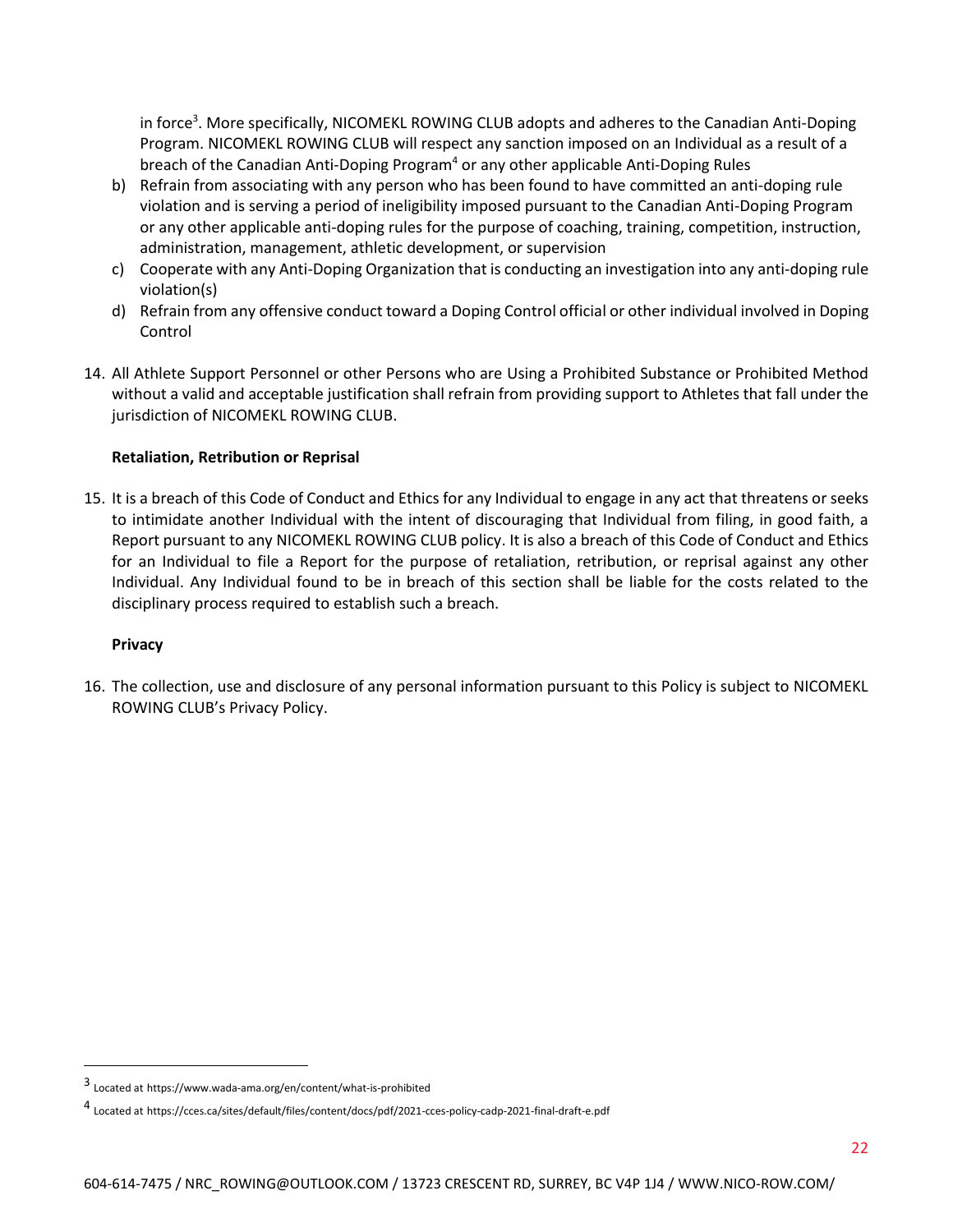# **NICOMEKL ROWING CLUB**

# **DISCIPLINE AND COMPLAINTS POLICY**

| Effective date                | February 14, 2022            |
|-------------------------------|------------------------------|
| Archived date                 | N/A                          |
| Date last reviewed            | March 7, 2022                |
| Scheduled review date         | March 31, 2023               |
| Replaces and/or amends        | V1 February 14, 2022         |
| Approved by and date          | Executive, February 13, 2022 |
| Appendix(-ces) to this Policy | N/A                          |

### **A. Purpose**

1. Individuals are expected to fulfill certain responsibilities and obligations including, but not limited to, complying with the policies, Bylaws, rules, and regulations of NICOMEKL ROWING CLUB and their Member Organizations. Non-compliance may result in the imposition of sanctions pursuant to this Policy.

### **B. Application of this Policy**

- 2. This Policy applies to all Individuals and any alleged breaches of the *BC Universal Code of Conduct* and/or the *Code of Conduct and Ethics* or any policy within the NICOMEKL ROWING CLUB Safe Sport Policy Manual.
- 3. This Policy applies to matters that may arise during the business, activities, and Events of NICOMEKL ROWING CLUB including, but not limited to, competitions, on and off water training, evaluations (including time trials or any other form of testing), treatment or consultations (i.e., massage therapy), training camps, travel associated with NICOMEKL ROWING CLUB activities, and meetings.
- 4. This Policy also applies to Individuals' conduct outside of the business, activities, and Events of NICOMEKL ROWING CLUB when such conduct adversely affects NICOMEKL ROWING CLUB's relationships (and the work and sport environment) or is detrimental to the image and reputation of NICOMEKL ROWING CLUB.
- 5. Without limiting the generality of the foregoing, this Policy applies to alleged breaches of the *BC Universal Code of Conduct* and/or the *Code of Conduct and Ethics* by Individuals who have retired from the sport of rowing where any claim regarding a potential breach of the *BC Universal Code of Conduct* and/or the *Code of Conduct and Ethics* occurred when the Individual was active in the sport. In addition, this Policy will apply to breaches of the *BC Universal Code of Conduct* and/or the *Code of Conduct and Ethics* that occurred when the Individuals involved interacted due to their mutual involvement in the sport of rowing or, if the breach occurred outside of the sport environment, if the breach has a serious and detrimental impact on the Individual(s).

If an Individual makes a complaint or Reports an incident that occurred at a time during which a different NICOMEKL ROWING CLUB policy was in force (i.e., Code of Conduct and Ethics, Appeal, Discipline and Complaints, Conflict of Interest, Commitment to Fair Play, Confidentiality, Trans Inclusion), the matter will be governed by the substantive rules in the policy in force at the time that the incident occurred to determine whether an offense or breach of the policy has occurred, unless the panel hearing the matter determines that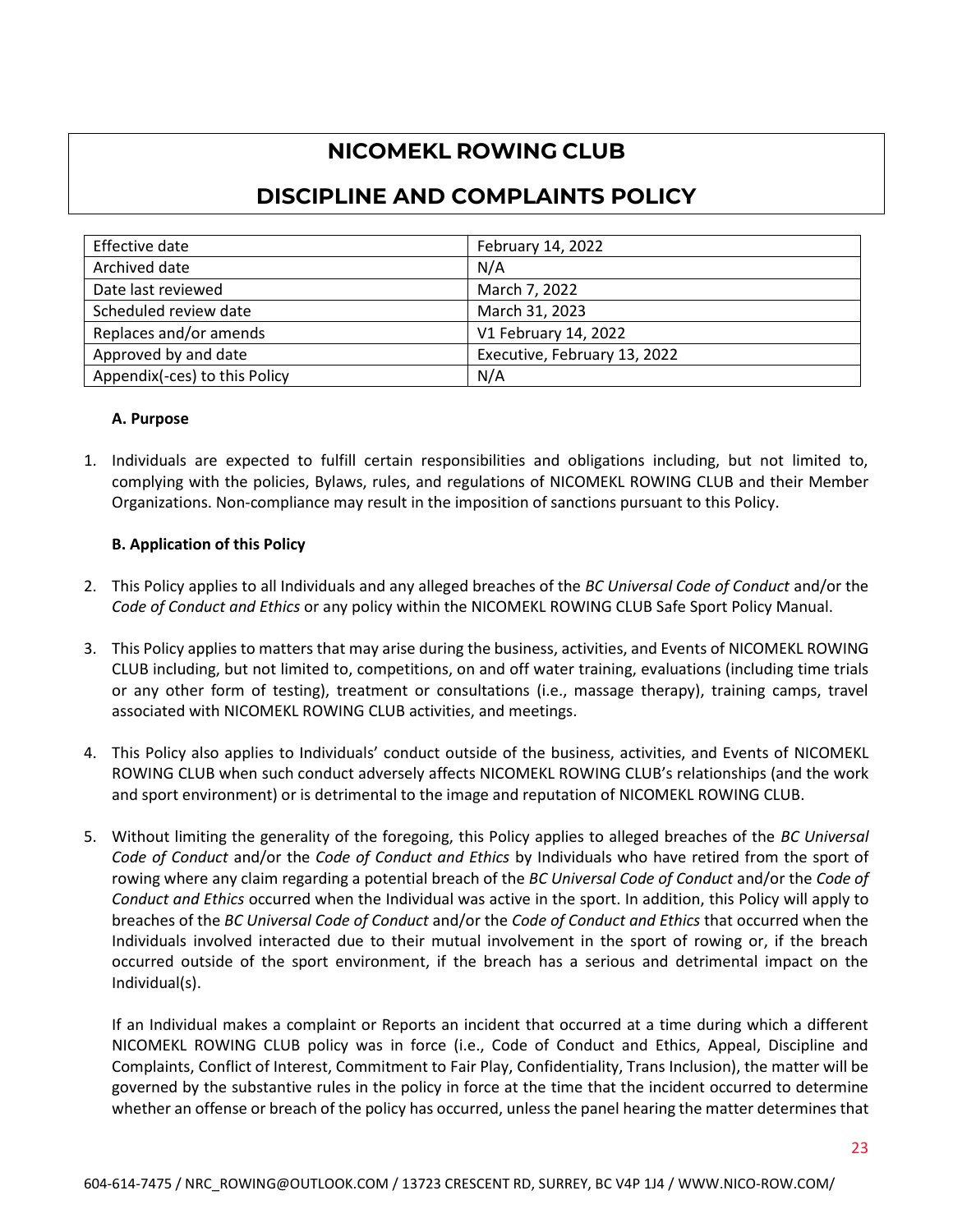the less strict policy is applicable to the circumstances of the case. However, for such cases, this *Discipline and Complaints Policy* will apply retroactively, prior to its approval date, as it relates to procedural matters.

Applicability of this Policy will be determined by the Independent Third Party at their sole discretion and shall not be subject to appeal.

- 6. In the event that it is considered appropriate or necessary on the basis of the circumstances, immediate discipline or the imposition of an interim suspension or sanction may be applied by NICOMEKL ROWING CLUB's President after which further discipline or sanctions may be applied according to this Policy. Any infractions occurring within competition will be dealt with by the procedures specific to the competition, if applicable. In such situations, disciplinary sanctions may be for the duration of the competition, training, activity, or Event only.
- 7. In addition to being subject to disciplinary action pursuant to this *Discipline and Complaints Policy*, an employee of NICOMEKL ROWING CLUB who is a Respondent to a Report may also be subject to consequences in accordance with the employee's employment agreement. Violations may result in a warning, reprimand, restrictions, suspensions, or other disciplinary actions up to and including termination of employment.
- 8. NICOMEKL ROWING CLUB will adhere to all disclosure and reporting responsibilities required by any government entity, local police force, or child protection agency.

#### **C. Minors**

- 9. Complaints may be brought for or against an Individual who is a Minor. Minors must have a parent/guardian or other adult serve as their representative during this process. If the Minor's representative is not their parent/guardian, the representative must have written permission to act in such a capacity from the Minor's parent/guardian
- 10. Communication from the Independent Third Party, Case Manager, Complaint Resolution Officer, or discipline panel, as applicable, must be directed to the Minor's Parent/Guardian until such a time as a representative is identified.
- 11. Any Individual who Reports or brings a complaint involving known or suspected abuse, neglect, or Maltreatment of a Minor on behalf of the Minor must report this to local child welfare services, the applicable provincial social service ministries or departments, or local police.
- 12. A Minor is not required to attend an oral hearing themselves, if held.

### **D. Reporting a Complaint**

- 13. All complaints must be Reported in writing by an Individual (or Individuals) to RCA's Independent Third Party within fourteen (14) days of the occurrence of the incident. This timeline may be waived at the Independent Third Party's sole discretion if they consider that there were extenuating circumstances that prevented the Individual from Reporting their complaint within fourteen (14) days of the occurrence of the incident.
- 14. A Complainant who fears retribution or reprisal or who otherwise considers that their identity must remain confidential may Report a complaint to the Independent Third Party and request that their identity be kept confidential. If the Independent Third Party considers that the Complainant's identity must remain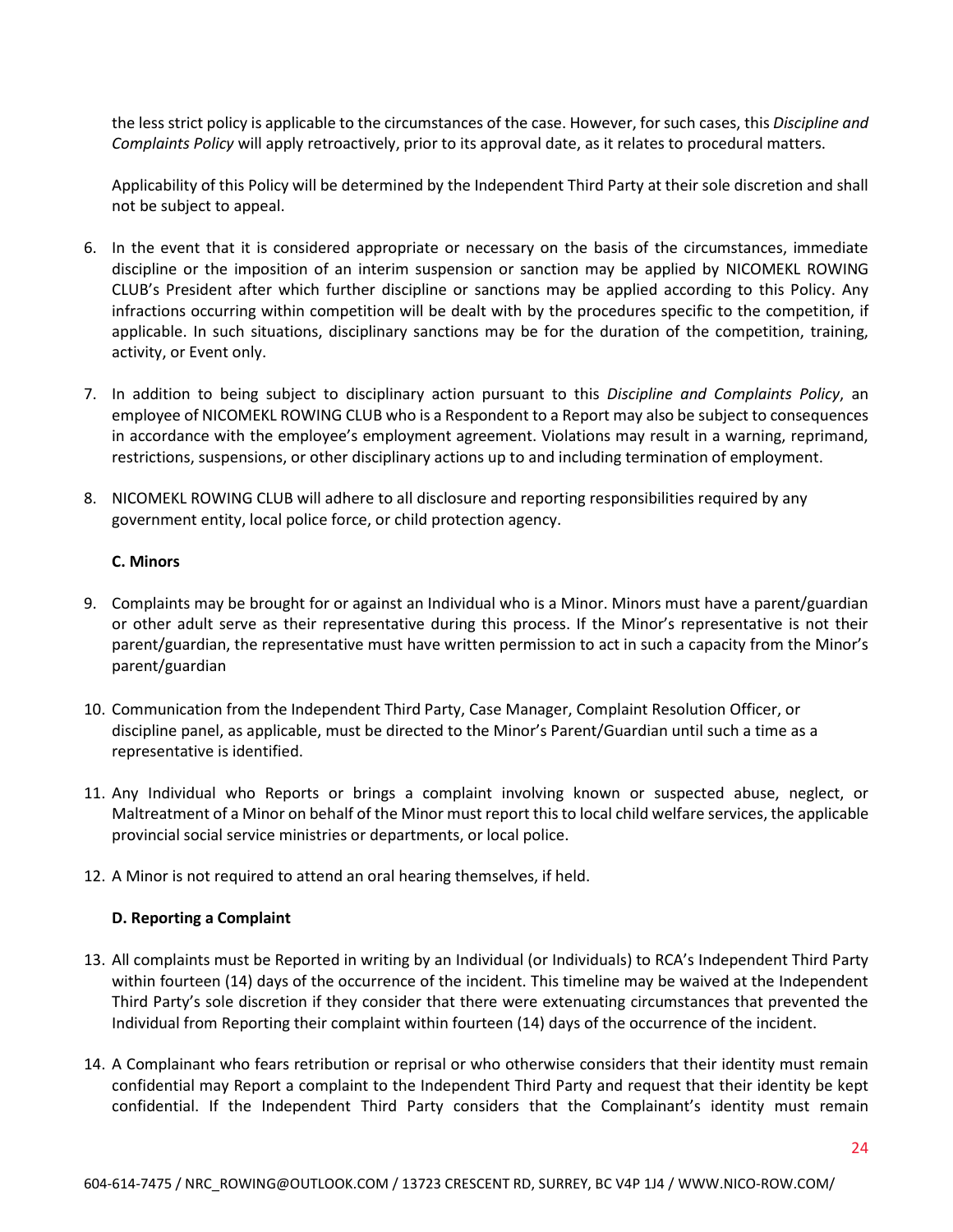confidential, the Independent Third Party may ask that NICOMEKL ROWING CLUB act as the Complainant as laid out below.

15. If the Independent Third Party considers that it is unnecessary to keep the Complainant's identity confidential, they shall inform the Complainant, who may decide whether or not to pursue the Reported complaint. However, the Independent Third Party may not reveal the identity of the Complainant in such circumstances unless the Complainant expressly informs them of their desire to pursue the complaint and has indicated, in writing, their approval to have their identity divulged.

#### **E. Independent Third Party Responsibilities**

- 16. Upon receipt of a Reported complaint from an Individual (or Individuals), the Independent Third Party shall determine:
	- a) whether the complaint falls within the jurisdiction of this Policy;
	- b) if it can be accepted pursuant to procedures for reporting a complaint above; and
	- c) whether it is either a frivolous or vexatious complaint, or if it has been made in bad faith.<sup>5</sup>

If the Reported complaint is not accepted by the Independent Third Party for any of the aforementioned reasons, the Independent Third Party shall inform the Complainant and provide the reasons for which the complaint was not accepted. If the Reported complaint is accepted by the Independent Third Party, the Independent Third Party shall proceed to make the determinations indicated below and notify the Parties accordingly that the Reported complaint has been accepted.

- 17. In cases where the Independent Third Party receives a complaint or Report involving known or suspected abuse, neglect, or Maltreatment of a Minor, they shall report this to local child welfare services, the applicable provincial or territorial social service ministries or departments, or local police. The Independent Third Party shall not be responsible for fulfilling the aforementioned obligation if the Individual making the complaint or filing the Report confirms in writing that they have already reported the matter to any such authorities.
- 18. If a Reported complaint has been accepted by the Independent Third Party, the Independent Third Party shall determine whether the Reported incident has occurred within the business, activities or Events of RCA, Rowing BC or NICOMEKL ROWING CLUB. If the incident has occurred outside of the business, activities or Events of any of these organizations, the Independent Third Party will determine which organization's relationships are adversely affected or which organization's image or reputation will be detrimentally affected by the incident, as set out in Section 4 above. The Independent Third Party will also determine if the breach has had a serious and detrimental impact on the Individual(s), as set out in Section 5 above.
- 19. NICOMEKL ROWING CLUB will only handle Reported complaints when the alleged incident falls within their business, activities or Events, and if NICOMEKL ROWING CLUB is willing to handle the matter pursuant to its policies (or pursuant to this Policy, adopted by NICOMEKL ROWING CLUB). NICOMEKL ROWING CLUB may inform the Independent Third Party that it is unwilling and/or unable to handle a Reported complaint and the Independent Third Party will direct the complaint to be handled by Rowing BC. In these cases, Rowing BC will work with NICOMEKL ROWING CLUB to consider how best to address the costs associated with handling

<sup>5</sup> The Sport Dispute Resolution Centre of Canada's Investigation Guidelines suggests that a Reported complaint shall not be characterized as vexatious if the evidence demonstrates that there was a reasonable basis for filing and pursuing it. For a complaint to be considered to have been made in bad faith, the Independent Third Party must consider that it was filed consciously for a dishonest purpose or due to the moral underhandedness of the Complainant and that there was an intention to mislead.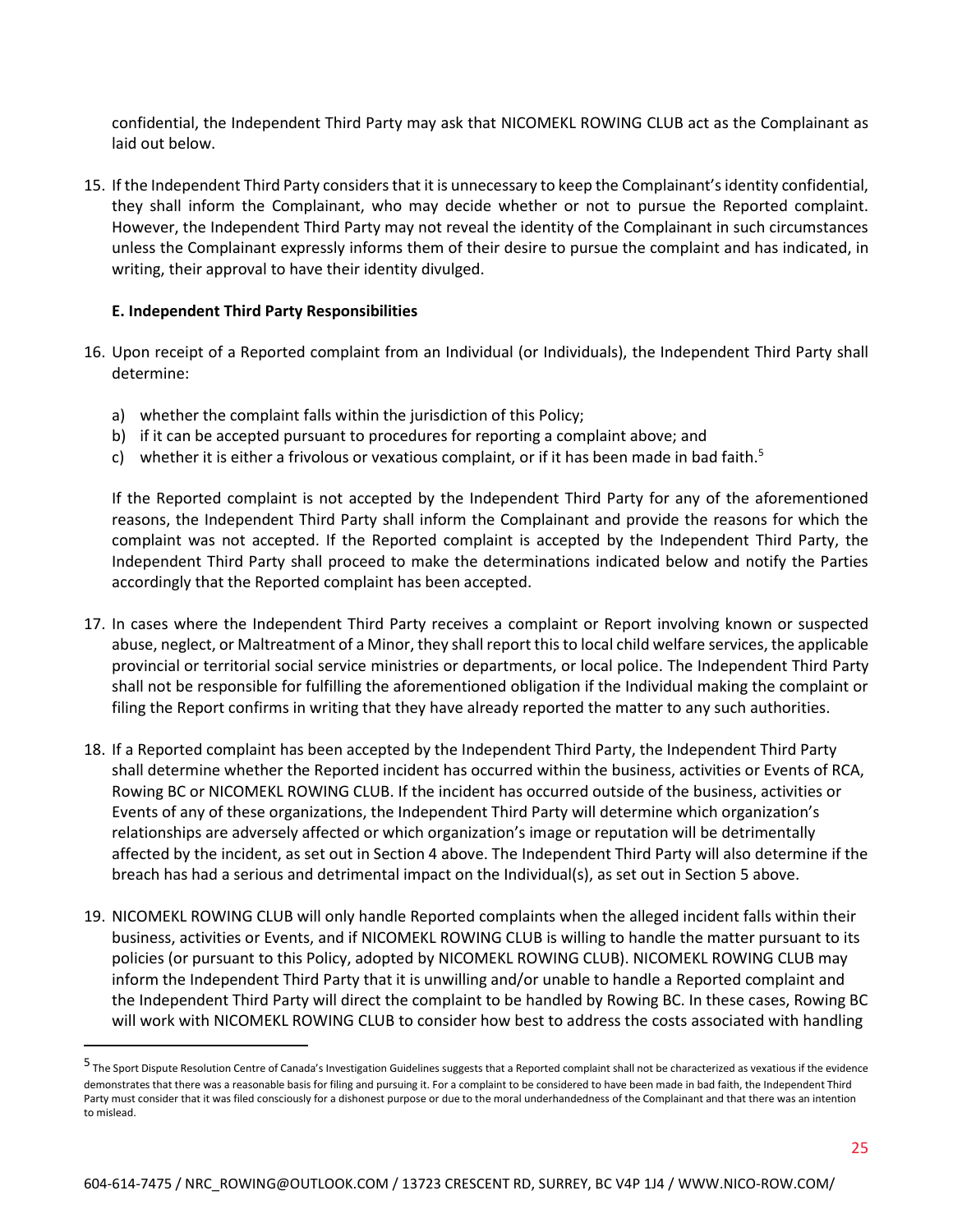the complaint. In exceptional circumstances, the Independent Third Party may direct a Reported complaint to be managed by Rowing BC if NICOMEKL ROWING CLUB is otherwise unable to manage the complaint for valid and justifiable reasons, such as a conflict of interest or due to a lack of capacity.

- 20. The Independent Third Party shall direct a Reported complaint to be managed by a NICOMEKL ROWING CLUB Complaint Resolution Officer, or one appointed by Rowing BC, if the Complainant alleges that any of the following incidents have occurred:
	- i. Disrespectful conduct or behaviour
	- ii. Minor acts of physical violence, unless the physical violence is between a Person in Authority and a Vulnerable Individual, in which case the matter will fall under Section 21 below
	- iii. Conduct contrary to the values of NICOMEKL ROWING CLUB
	- iv. Non-compliance with NICOMEKL ROWING CLUB's policies, procedures, rules, or regulations
	- v. Minor violations of the *BC Universal Code of Conduct* and/or the *Code of Conduct and Ethics, Social Media Policy, Athlete Protection Policy,* or the Rules of Racing
- 21. The Independent Third Party shall direct a Reported complaint to be managed by the Case Manager appointed by Rowing BC if the Complainant alleges that any of the following incidents have occurred:
	- i. Repeated incidents pursuant to Section 20
	- ii. Abusive, racist, or sexist comments, conduct or behaviour
	- iii. Any incident of hazing
	- iv. Behaviour that constitutes abuse, Maltreatment, Harassment, Sexual Harassment, or Sexual Misconduct
	- v. Major incidents of physical violence (e.g., fighting, attacking)
	- vi. Pranks, jokes, or other activities that endanger the safety of others
	- vii. Conduct that intentionally interferes with a competition or with any Athlete's preparation for a competition
	- viii. Conduct that intentionally damages NICOMEKL ROWING CLUB's image, credibility, or reputation
	- ix. Consistent disregard for NICOMEKL ROWING CLUB's Bylaws, policies, rules, and regulations
	- x. Major or repeated violations of the *BC Universal Code of Conduct* and/or the *Code of Conduct and Ethics, Social Media Policy, Athlete Protection Policy,* or the Rules of Racing
	- xi. Intentionally damaging NICOMEKL ROWING CLUB's property or improperly handling the its funds
	- xii. Abusive use of alcohol or any other intoxicating substance, any use or possession of alcohol or any other intoxicating substance by Minors, or use or possession of illicit drugs and narcotics
	- xiii. A conviction for any *Criminal Code* offense
- 22. Notwithstanding any provision in this Policy, NICOMEKL ROWING CLUB may, at its discretion, or upon request by the Independent Third Party, act as the Complainant and initiate the complaint Reporting process under the terms of this Policy. In such cases, NICOMEKL ROWING CLUB will identify an individual to represent the organization.

### **F. Investigations**

23. In exceptional circumstances, and only when the Independent Third Party considers that the conditions indicated in this section have been satisfied, the Independent Third Party may determine that a Reported incident requires further investigation by an independent third-party investigator. The Independent Third Party will direct that an investigation be conducted: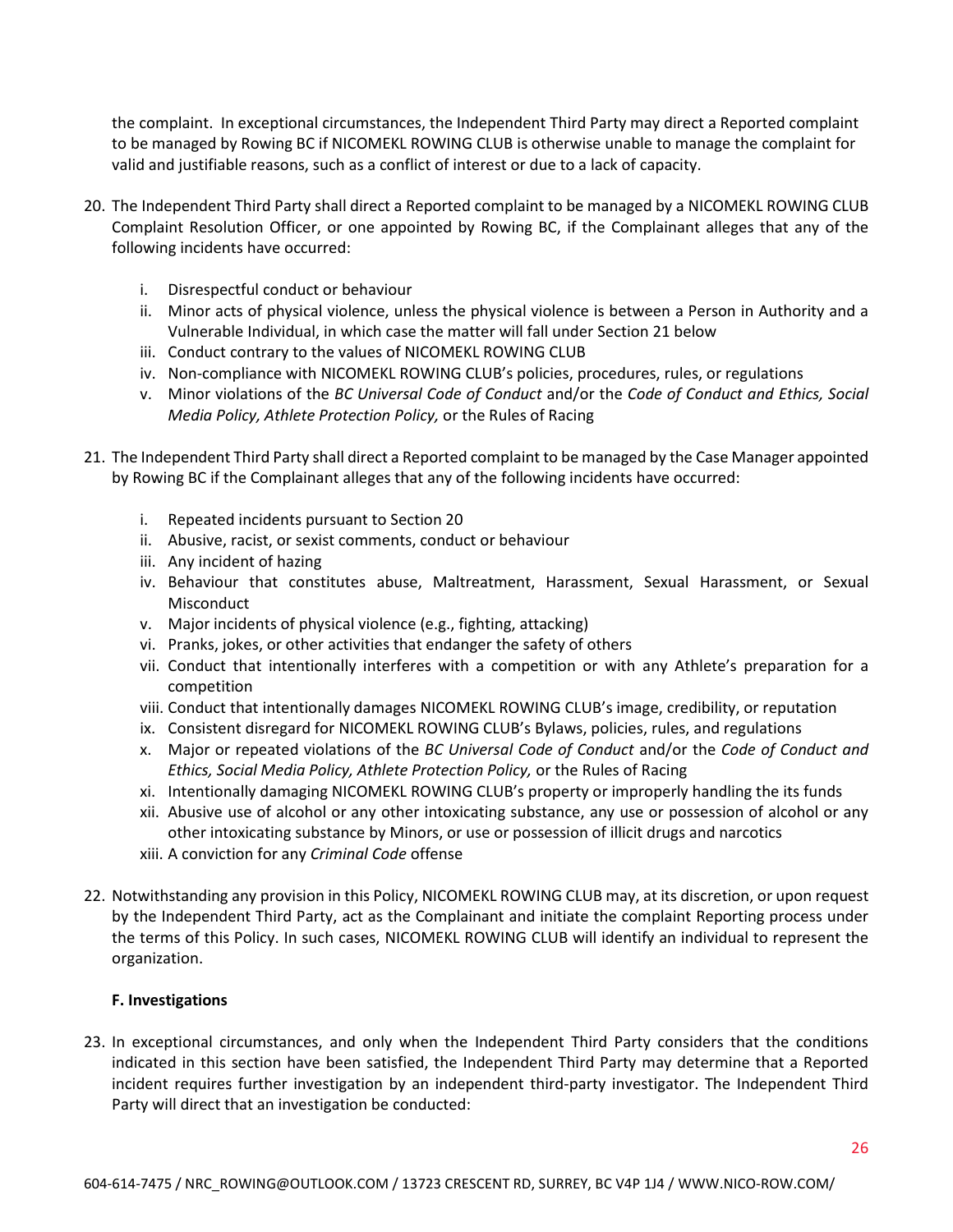- a) Only if the Reported incident falls within Section 21 above;
- b) In accordance with and by an independent investigator appointed pursuant to the *Investigations Policy – Discrimination, Harassment and Maltreatment*;
- c) Where the Independent Third Party considers that there is a need for an independent assessment to determine whether an allegation or, where there are several allegations, which allegations, should be heard by a discipline panel pursuant to this Policy because they constitute a likely breach of the *Code of Conduct and Ethics*, the *Social Media Policy*, the *Athlete Protection Policy*, or any other relevant and applicable NICOMEKL ROWING CLUB policy (this process may also be used to determine whether allegations are frivolous, vexatious or made in bad faith); and
- d) For the purpose of making non-binding recommendations to the Independent Third Party so that they may discharge their responsibilities pursuant to this Policy.

If the Independent Third Party considers that an independent investigation must be conducted for the reasons mentioned above, the investigation shall be conducted before any disciplinary procedures are commenced pursuant to this Policy; however, when an investigation is conducted and where it is necessary in the circumstances, interim measures may be imposed in accordance with Section 6 above.

Upon receipt of the investigator's report, the Independent Third Party shall determine whether the matter will proceed pursuant to the procedures for cases handled by Discipline Panel and Case Manager below and shall inform the Parties and NICOMEKL ROWING CLUB.

If the Independent Third Party does not consider that an independent investigation is necessary and the Reported complaint has been accepted in accordance with the conditions indicated above, the matter shall proceed pursuant to the applicable procedure, either before a Complains Resolution Officer or a Case Manager, set out below.

### **G. Complaint Handled by Complaints Resolution Officer**

- 24. Following the Independent Third Party's determination that the Reported complaint or incident shall be managed by a Complaint Resolution Officer, NICOMEKL ROWING CLUB will appoint a Complaint Resolution Officer. The Complaint Resolution Officer appointed to handle a Reported complaint or incident must be unbiased and not in a conflict of interest situation.
- 25. The Complaint Resolution Officer will ask the Complainant and the Respondent for either written or oral submissions regarding the Reported complaint or incident. Both Parties shall also have the right to submit to the Complaint Resolution Officer any relevant evidence including, but not limited to witness statements, documentary evidence or evidence from other media (i.e., photos, screenshots, videos, or other recordings).
- 26. Each Party shall have the right to receive the other Party's submissions and evidence, including the Complainant's complaint. In the case of oral submissions, each Party shall be present when such submissions are made.
- 27. The Complaints Resolution Officer will determine the timelines for providing the submissions and evidence so that the Parties have an opportunity to present their respective cases fairly and without one Party being taken by surprise. The Complainant will provide their submissions and evidence to the Respondent first, followed by the Respondent providing their submissions and evidence to the Complainant in response, with each Party being given adequate time to provide their respective materials.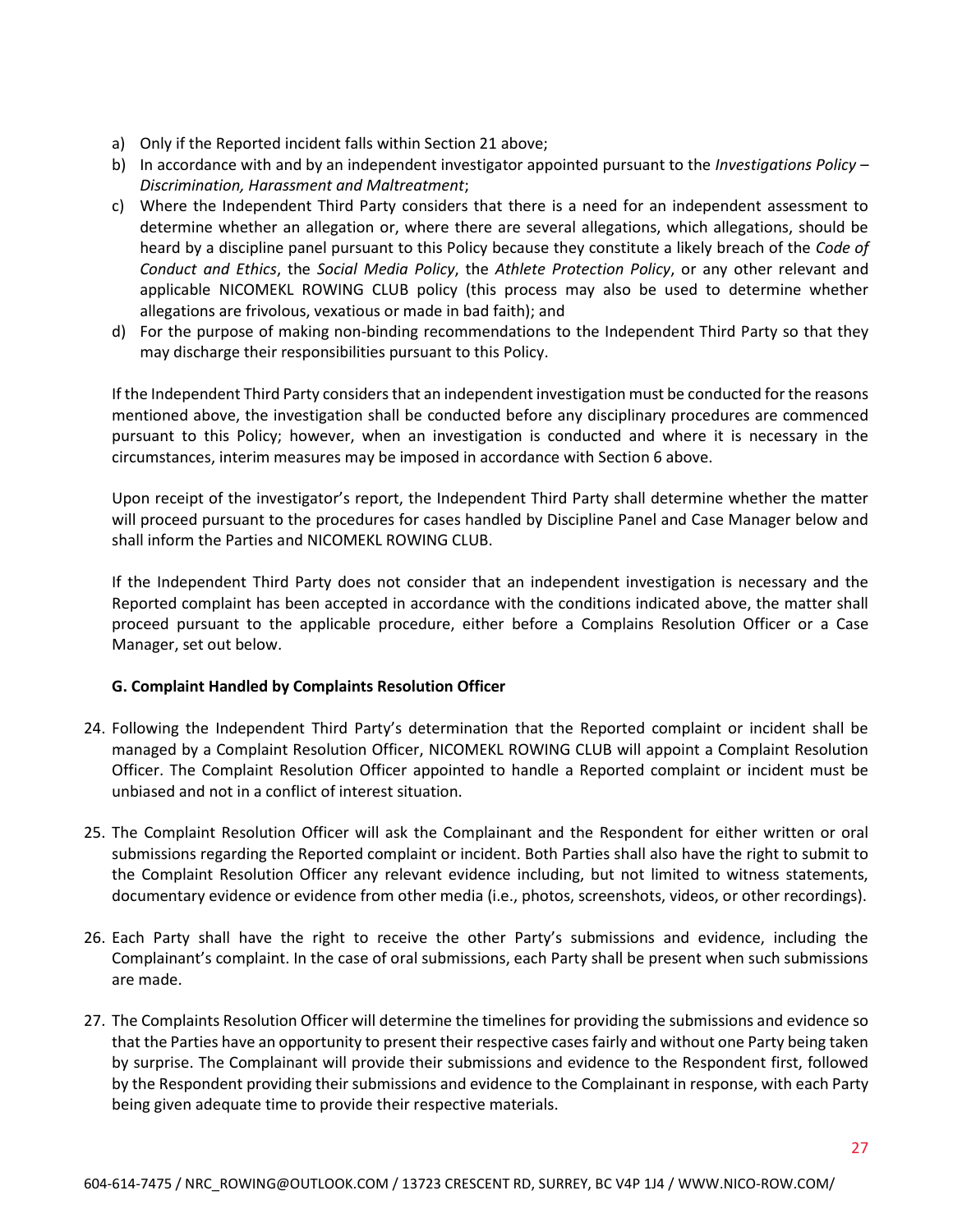- 28. Following receipt of the Parties' submissions, the Complaint Resolution Officer may convene the Parties to a meeting, either in person or by way of video or teleconference in order to ask the Parties questions and to allow the Parties to ask questions of one another.
- 29. Following their review of the submissions and evidence related to the Reported complaint or incident, the Complaint Resolution Officer shall determine if any of the incidents listed in Section 20 above have occurred and, if so, if one or more of the following sanctions should be applied:
	- a) Verbal or written reprimand
	- b) Verbal or written apology
	- c) Service or other contribution to NICOMEKL ROWING CLUB
	- d) Removal of certain privileges
	- e) Suspension from certain teams, Events, and/or activities
	- f) Suspension from certain activities for a designated period
	- g) Any other sanction considered appropriate for the offense
	- h) Education or training opportunities

If, after hearing the Parties and reviewing their submissions, the Complaint Resolution Officer considers that none of the incidents listed in Section 20 above have occurred, they shall dismiss the Reported complaint.

- 30. The Complaint Resolution Officer will inform the Parties of their decision, in writing and with reasons. Any sanction imposed shall take effect upon the Parties' receipt of the decision. Should the circumstances require a decision to be rendered immediately or within a short timeline, the Complaint Resolution Officer may render a short, written decision, either orally or in writing, followed by a written reasoned decision.
- 31. Any decision rendered by the Complaint Resolution Officer shall be provided to and maintained in the NICOMEKL ROWING CLUB records, as well as in Rowing BC and RCA's records. Decisions will be kept confidential by the Parties and the aforementioned organizations and shall be retained and discarded in accordance with the relevant and applicable privacy legislation.

#### *Request for Reconsideration*

- 32. If the Complaint Resolution Officer decides not to impose a sanction on the Respondent, the Complainant may request a reconsideration from the Complaint Resolution Officer by informing them in writing, within seven (7) days of receiving the decision, that they are not satisfied with the decision, with an explanation as to why that is the case.
- 33. If the Complaint Resolution Officer imposes a sanction, the Respondent may request, in writing, a reconsideration from the Complaint Resolution Officer by informing them, within seven (7) days of receiving the decision, that they are not satisfied with the decision. In their request for reconsideration, the Respondent must indicate:
	- a) Why the sanction is inappropriate;
	- b) Any evidence to support the Respondent's position; and
	- c) What penalty or sanction (if any) would be appropriate.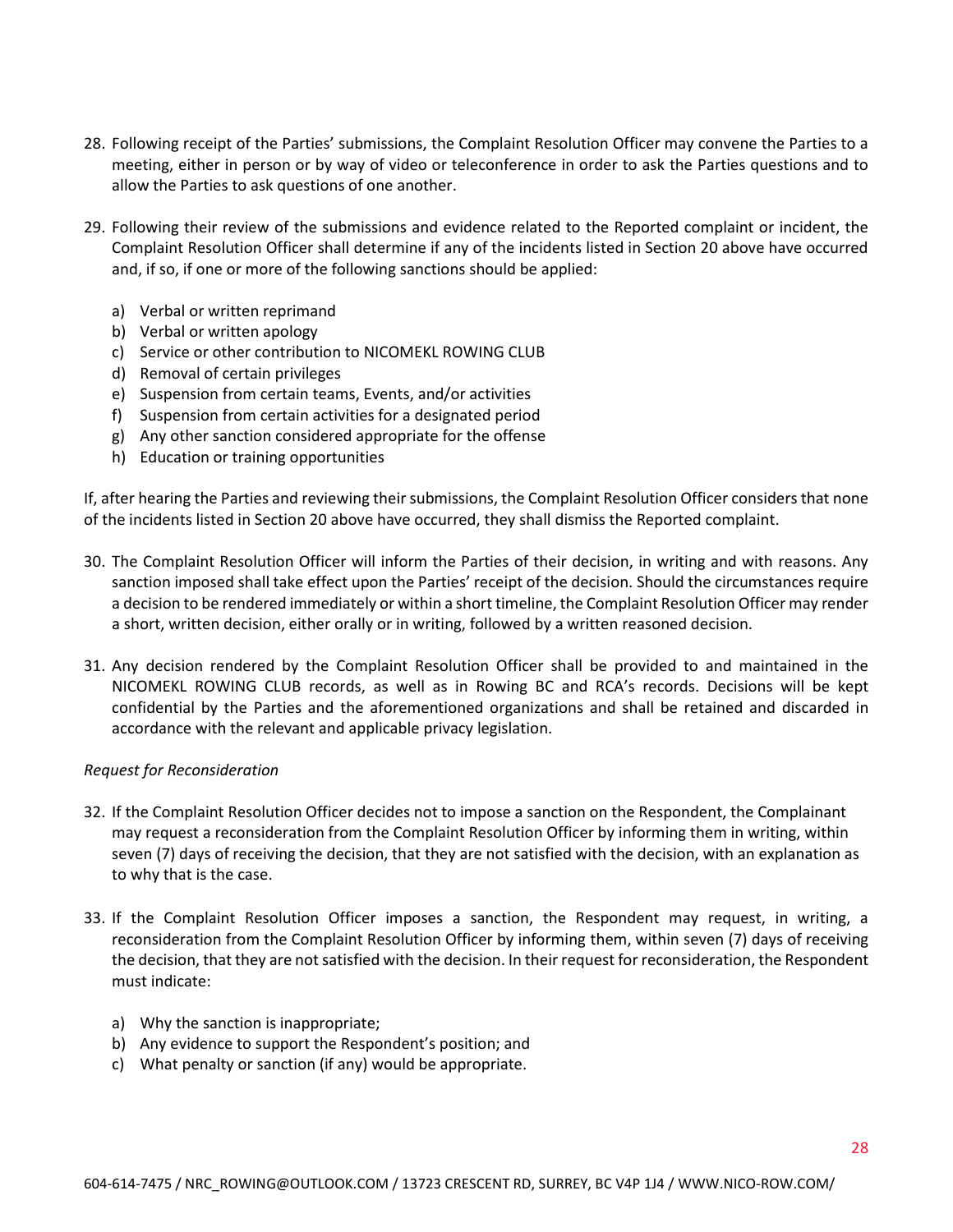- 34. Upon receiving a request for reconsideration, the Complaint Resolution Officer shall render a decision within seven (7) days explaining whether they have accepted the request for reconsideration and, if so, their new decision.
- 35. The Complaint Resolution Officer's new decision may be appealed in accordance with the *Appeal Policy*; however, no Party shall have a right to appeal unless they have exhausted their right to request a reconsideration.

#### **H. Complaint Handled by Case Manager**

- 36. If the Independent Third Party determines that the Reported complaint or incident should be handled by Rowing BC pursuant to Section 21 above, Rowing BC shall appoint a Case Manager to fulfil the responsibilities listed immediately below.
- 37. Following the Independent Third Party's determination that the Reported complaint or incident should be handled by Rowing BC pursuant to Section 21 above, the appointed Case Manager will have the responsibility to:
	- a) Propose the use of Rowing BC's *Dispute Resolution Policy* (if considered appropriate in the circumstances)
	- b) Appoint the discipline panel, if necessary
	- c) Coordinate all administrative aspects and set timelines
	- d) Provide administrative assistance and logistical support to the discipline panel as required, including providing the discipline panel with any information related to previously established infractions committed by the Respondent(s) of the policies of Rowing BC or any other sport organization that had authority over the Respondent (as the Case Manager may be aware).
	- e) Provide any other service or support that may be necessary to ensure a fair and timely proceeding

### **I. Procedures**

- 38. The Case Manager will establish and adhere to timelines that ensure procedural fairness and that the matter is heard in a timely fashion.
- 39. If appropriate in the circumstances, the Case Manager will propose that the Parties use Rowing BC's *Dispute Resolution Policy* with the objective of resolving the dispute. If applicable, and if the dispute is not resolved, or if the Parties refuse to use Rowing BC's *Dispute Resolution Policy*, the Case Manager will appoint a discipline panel, which shall consist of a single Arbitrator, to hear the Reported complaint. In extraordinary circumstances, and at the discretion of the Case Manager, a discipline panel of three persons may be appointed to hear the complaint. In this event, the Case Manager will appoint one of the discipline panel's members to serve as the Chair.
- 40. The Case Manager, in cooperation with the discipline panel, will then decide the format under which the Reported complaint will be heard. This decision may not be appealed.
- 41. The format of the hearing may be an oral in-person hearing, an oral hearing by telephone or other communication medium, a hearing based on a review of documentary evidence submitted in advance of the hearing, or a combination of these methods. The hearing will be governed by the procedures that the Case Manager and the discipline panel deem appropriate in the circumstances, provided that: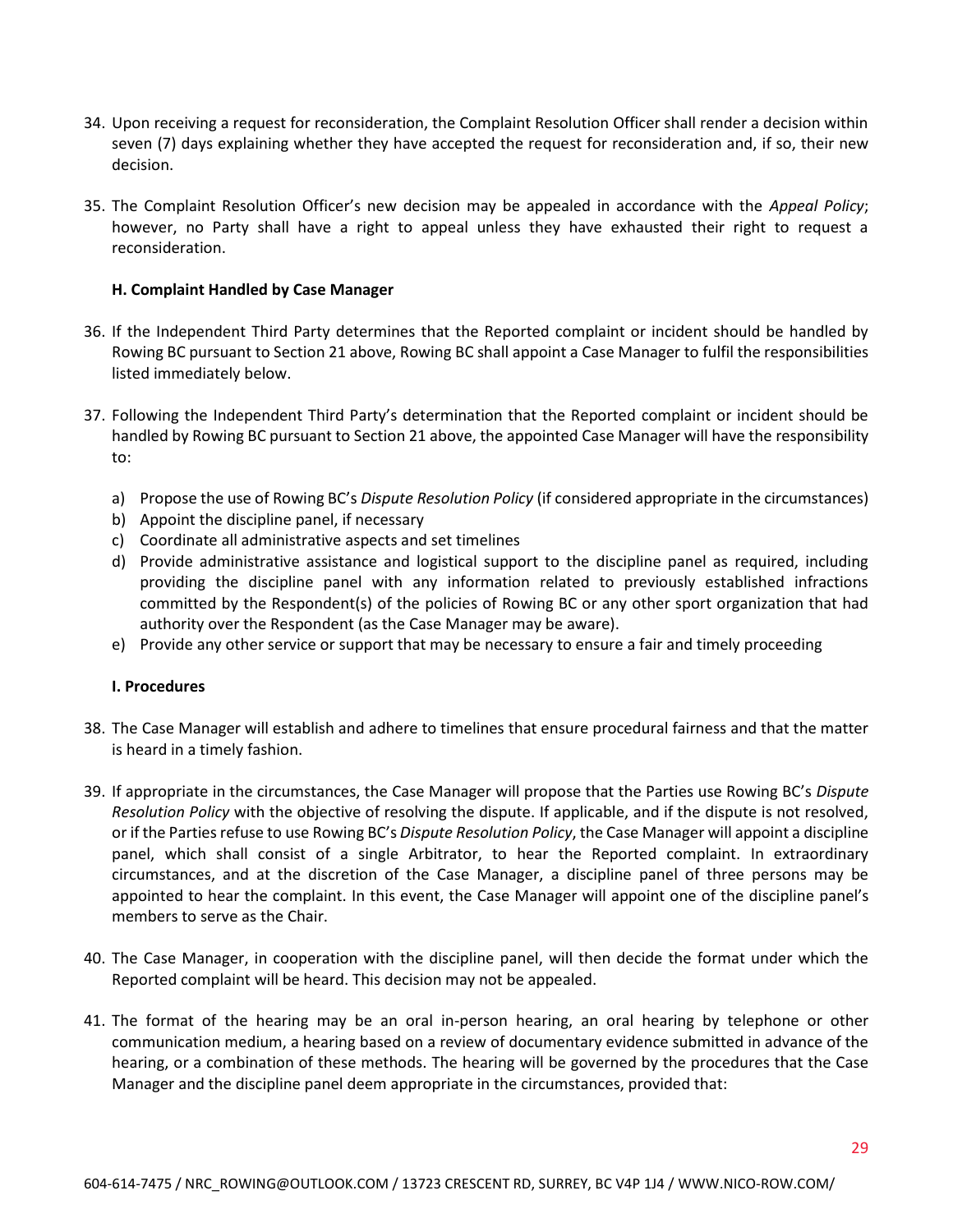- a) The Parties have an opportunity to present their respective cases fairly and without one Party being taken by surprise.
- b) The discipline panel determines procedures and timelines, as well as a hearing duration, that is as expedient and cost-efficient as possible in order to ensure that costs to the Parties and Rowing BC are reasonable
- c) The Parties will be given appropriate notice of the day, time, and place of the hearing, in the case of an oral in-person hearing or an oral hearing by telephone or other live communication medium
- d) Copies of any written documents which the Parties wish to have the discipline panel consider will be provided to all Parties, through the Case Manager, in advance of the hearing, including the Complainant's complaint.
- e) The Complainant will provide their submissions and evidence to the Respondent first, followed by the Respondent providing their submissions and evidence to the Complainant in response, with each Party being given adequate time to provide their respective materials.
- f) The Parties may engage a representative, advisor, translator, transcription services, or legal counsel at their own expense
- g) The discipline panel may request that any other individual participate and give evidence at the hearing
- h) If not a Party, NICOMEKL ROWING CLUB shall be allowed to attend the hearing as an observer and will be provided with access to any documents submitted. With the permission of the discipline panel, NICOMEKL ROWING CLUB may make submissions at the hearing or may provide the discipline panel with clarifying information that may be required for the panel to render its decision.
- i) The discipline panel may allow as evidence at the hearing any oral evidence and document or item relevant to the subject matter of the Reported complaint, but may exclude such evidence that is unduly repetitious, and shall place such weight on the evidence as it deems appropriate
- j) Where a discipline panel composed of three members is appointed, the decision will be by a majority vote
- 42. If the Respondent acknowledges the facts of the incident, the Respondent may waive the hearing, in which case the discipline panel will determine the appropriate sanction. The discipline panel may still hold a hearing for the purpose of determining an appropriate sanction.
- 43. The hearing may proceed even if a Party chooses not to participate in the hearing.
- 44. If a decision may affect another party to the extent that the other party would have recourse to a complaint or an appeal in their own right, that party will become a Party to the complaint and will be bound by the decision.
- 45. In fulfilling its duties, the discipline panel may obtain independent advice.

# **J. Decision**

- 46. After hearing and/or reviewing the matter, the discipline panel will determine whether an infraction has occurred and, if so, the sanctions to be imposed. If the discipline panel considers that an infraction has not occurred, the Reported complaint will be dismissed.
- 47. Within fourteen (14) days of the hearing's conclusion, the discipline panel's written decision, with reasons, will be distributed to all Parties, the Case Manager, RCA and Rowing BC, including NICOMEKL ROWING CLUB. In extraordinary circumstances, the discipline panel may first issue a verbal or summary decision soon after the hearing's conclusion, with the full written decision to be issued before the end of the fourteen (14) day period.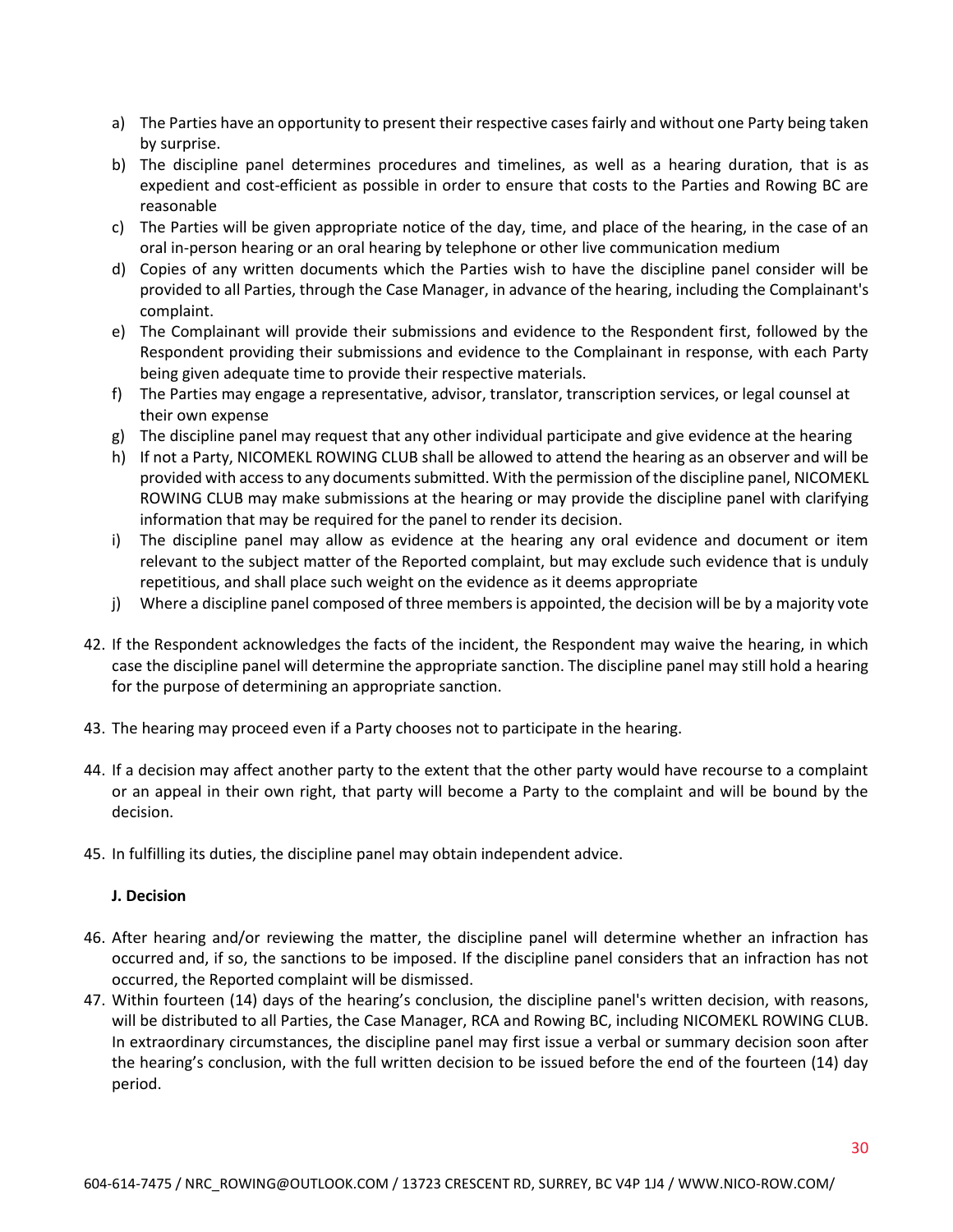- 48. Subject to the confidentiality provisions below, the discipline panel's decision will be considered a matter of public record unless decided otherwise by the discipline panel. However, the Parties may request that the discipline panel redact all or part of the decision. This decision shall be at the discipline panel's sole discretion and may not be appealed.
- 49. If the discipline panel dismisses the Reported complaint, its decision may only be published with the Respondent's consent. If the Respondent does not provide such consent, the decision will be kept confidential by the Parties, the Case Manager, RCA, and Rowing BC, including NICOMEKL ROWING CLUB, shall be retained and discarded in accordance with the relevant and applicable privacy legislation.

# **K. Sanctions**

- 50. The discipline panel may apply the following disciplinary sanctions, singularly or in combination:
	- a) Verbal or written reprimand
	- b) Verbal or written apology
	- c) Service or other contribution to NICOMEKL ROWING CLUB
	- d) Removal of certain privileges
	- e) Suspension from certain teams, Events, and/or activities
	- f) Payment of the cost of repairs for property damage
	- g) Suspension of funding from the organization or from other sources
	- h) Expulsion from NICOMEKL ROWING CLUB
	- i) Any other sanction considered appropriate for the offense

When the discipline panel imposes a sanction, its order shall include, at a minimum, the following details:

- which Party is responsible for the costs of implementing any sanction;
- which organization is responsible for monitoring that the sanctioned Individual respects the terms of the sanction imposed against them;
- if applicable, any reinstatement conditions that the sanctioned Individual must satisfy and which organization is responsible for ensuring that the conditions have been satisfied; and
- any other guidance that will assist the Parties to implement the panel's decision.

If necessary, a Party – or the organization that is responsible for implementing or monitoring a sanction – may seek clarifications from the panel regarding the order so that it can be implemented or monitored appropriately.

- 51. The following sanctions are presumed to be fair and appropriate for the corresponding Maltreatment listed below, although the Respondent may rebut these presumptions:
	- a) Sexual Maltreatment involving a Minor shall carry a presumptive sanction of a lifetime suspension;
	- b) Sexual Maltreatment, Physical Maltreatment with contact and Maltreatment related to Interference with Process shall carry a presumptive sanction of either a suspension or eligibility restrictions;
	- c) While a Respondent has pending charges or dispositions in violation of criminal law, the presumptive sanction shall be a period of suspension.
- 52. When determining an appropriate sanction in cases of Maltreatment, the discipline panel may consider the following factors: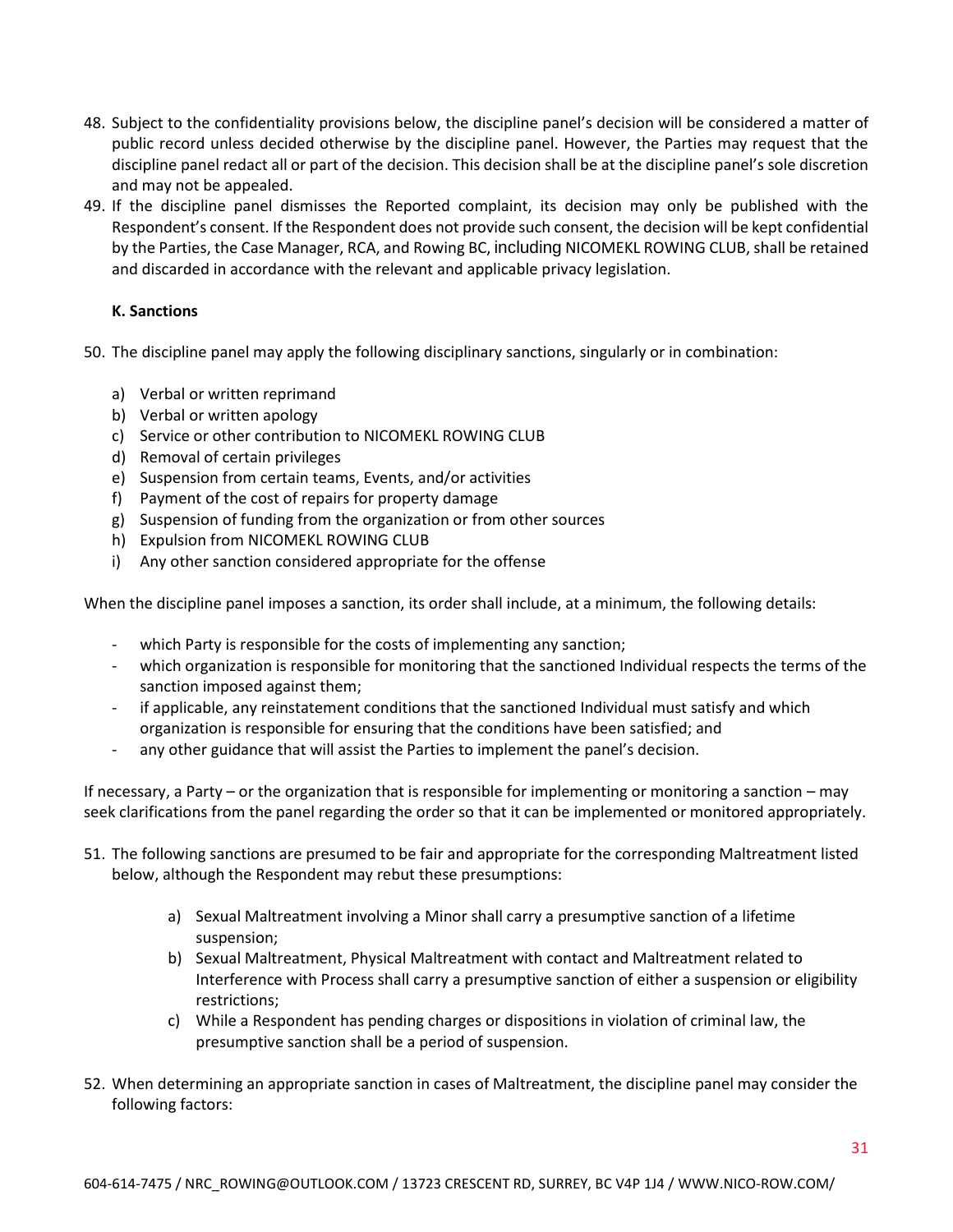- a) The nature and duration of the Respondent's relationship with the Complainant, including whether there is a Power Imbalance;
- b) The Respondent's prior history and any pattern of inappropriate behaviour or Maltreatment;
- c) The ages of the individuals involved;
- d) Whether the Respondent poses an ongoing and/or potential threat to the safety of others;
- e) The Respondent's voluntary admission of the offense(s), acceptance of responsibility for the Maltreatment and/or cooperation in the investigation and disciplinary process;
- f) Real or perceived impact of the incident on the Complainant, NICOMEKL ROWING CLUB or the rowing community;
- g) Mitigating circumstances specific to the Respondent being sanctioned (i.e., lack of appropriate knowledge or training regarding the requirements in NICOMEKL ROWING CLUB's policies, addiction, illness, disability);
- h) Whether, given the facts and circumstances that have been established, continued participation in the sport community is appropriate;
- i) A Respondent who is in a position of trust, intimate contact or high-impact decision-making may face more serious sanctions;
- j) Other mitigating or aggravating circumstances.

Any single factor, if severe enough, may be sufficient to justify the sanction(s) imposed. A combination of several factors may justify elevated or combined sanctions.

- 53. When imposing sanctions under this Policy, the discipline panel may take into account any previously established infractions committed by the Respondent(s) of the disciplinary policies of RCA, Rowing BC or NICOMEKL ROWING CLUB or any other sport organization that had or has authority over the Respondent.
- 54. Unless the discipline panel decides otherwise, any disciplinary sanctions will begin immediately, notwithstanding the availability or pursuit of an appeal. Failure to comply with a sanction as determined by the disciplinary panel will result in an automatic suspension from participation in the activities of RCA, Rowing BC and all Member Organizations until such time as compliance occurs.
- 55. Records of all decisions will be maintained by RCA and Rowing BC. NICOMEKL ROWING CLUB will submit all records to RCA and Rowing BC. Such records shall be retained and discarded in accordance with the relevant and applicable privacy legislation.

### **L. Appeals**

56. The decision of the discipline panel may be appealed in accordance with the Rowing BC *Appeal Policy*.

### **M. Suspension Pending a Hearing**

57. NICOMEKL ROWING CLUB may determine that an alleged incident is of such seriousness as to warrant suspension of an Individual pending completion of an investigation, criminal process, the hearing, or a decision of the discipline panel.

### **N. Criminal Convictions**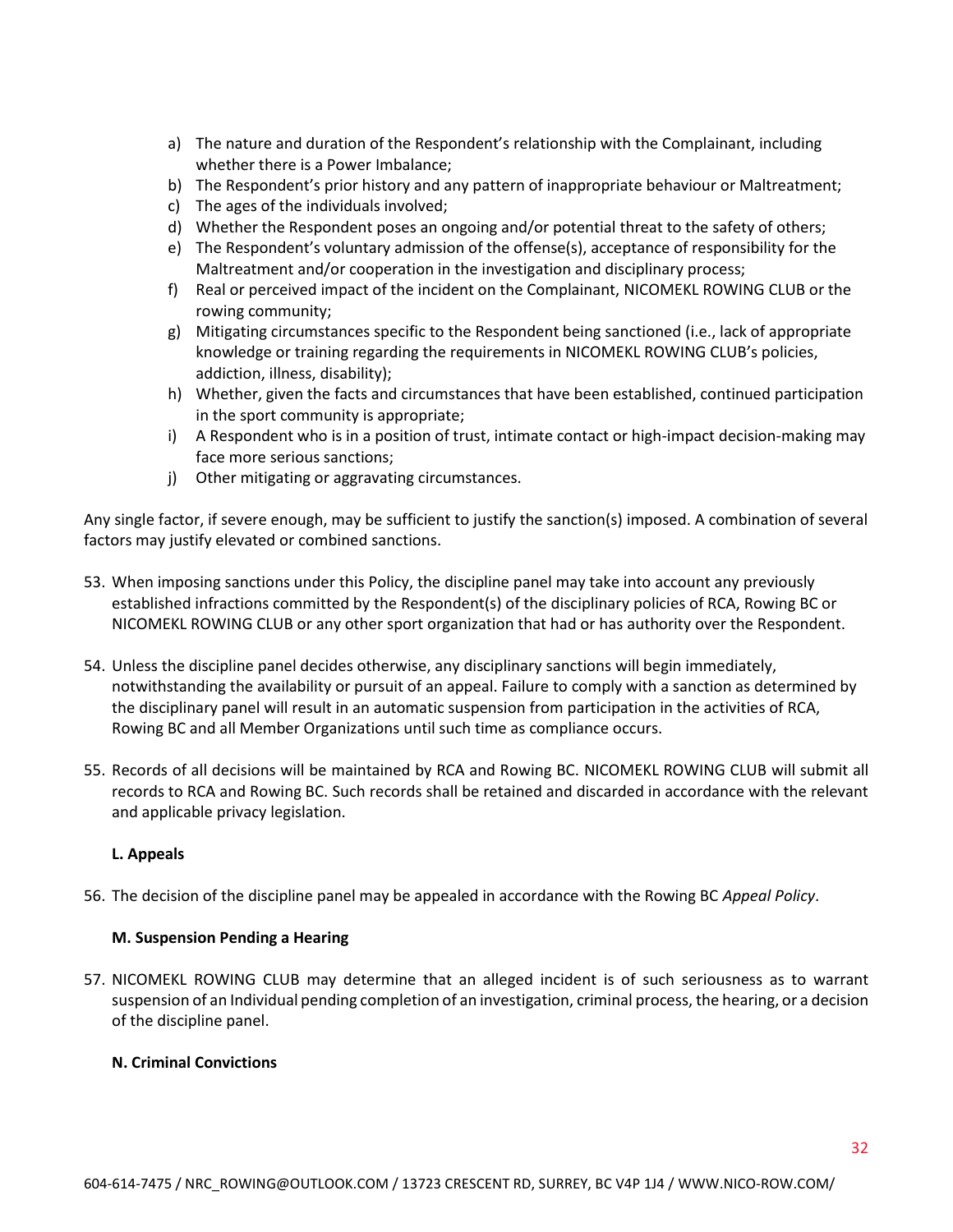58. An Individual's conviction for a *Criminal Code* offense will be deemed an infraction under this Policy and may, if justified by the seriousness of the criminal conviction, result in a suspension from the sport of rowing at all levels in Canada.

#### **O. Confidentiality**

- 59. The discipline and complaints process is confidential and involves only NICOMEKL ROWING CLUB (President and relevant staff as determined by President), the Parties, the Case Manager, the Complaint Resolution Officer, the discipline panel, and any independent advisors to the discipline panel. Once initiated and until a decision is rendered, none of the Parties will disclose confidential information relating to the discipline or Reported complaint to any person not involved in the proceedings.
- 60. Any failure to respect the aforementioned confidentiality requirement may result in further sanctions or discipline by the Complaint Resolution Officer or discipline panel (as applicable) against the Party (Parties) in breach.

#### **P. Timelines**

61. If the circumstances of the Reported complaint are such that adhering to the timelines outlined by this Policy will not allow a timely resolution to the complaint, the discipline panel may direct that these timelines be revised, in its sole discretion.

#### **Q. Records and Distribution of Decisions**

62. Other individuals or organizations, including but not limited to, national sport organizations, Provincial/Territorial sport organizations, local sport organizations, etc., may be advised by NICOMEKL ROWING CLUB of any decisions rendered in accordance with this Policy.

### **R. Privacy**

- 63. The collection, use and disclosure of any personal information pursuant to this Policy is subject to NICOMEKL ROWING CLUB's Privacy Policy.
- 64. The Independent Third Party, NICOMEKL ROWING CLUB, or any of its delegates pursuant to this Policy (i.e., Complaints Resolution Officer, Case Manager, discipline panel), shall comply with NICOMEKL ROWING CLUB's Privacy Policy in the performance of their services under this Policy.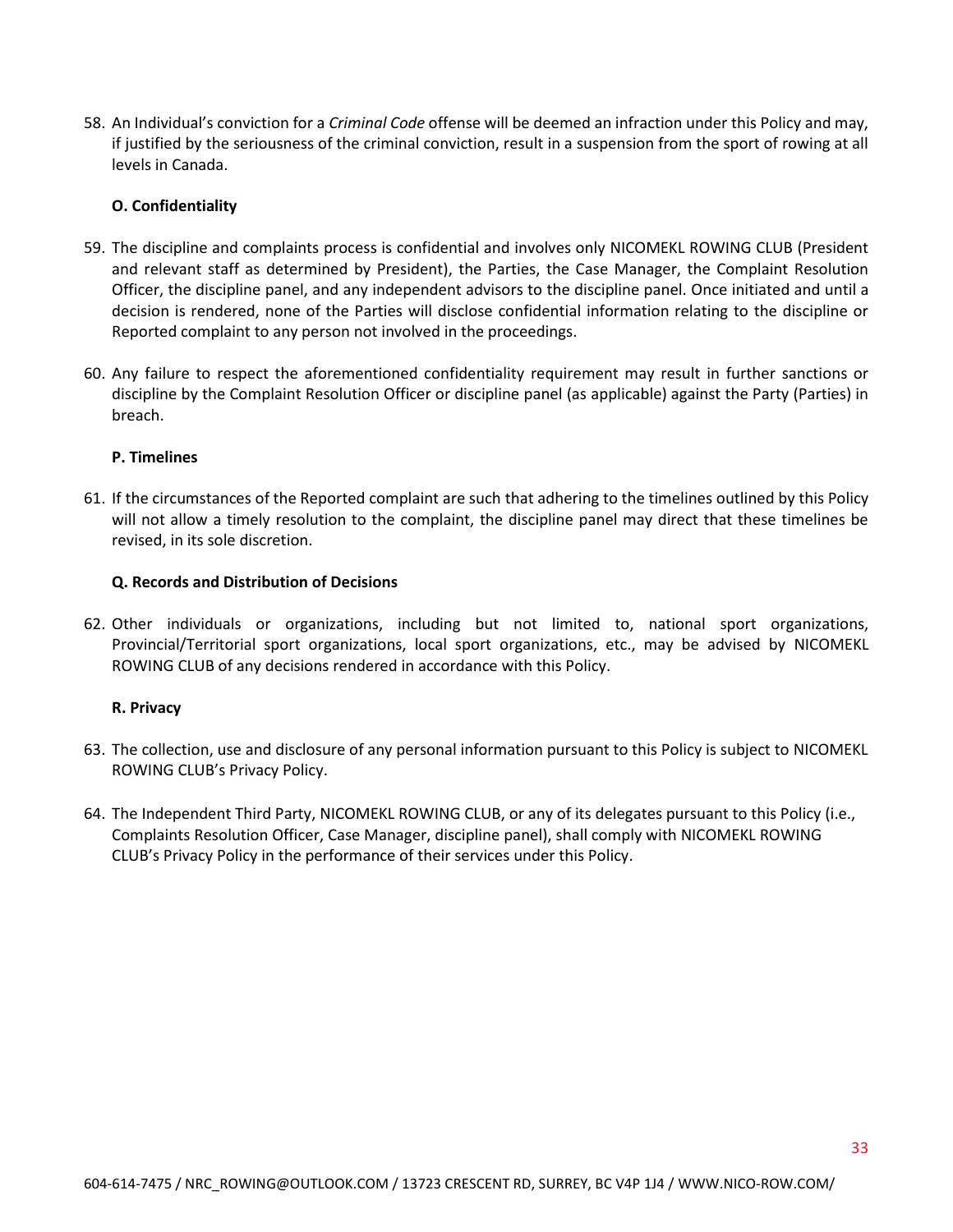# **NICOMEKL ROWING CLUB**

# **APPEAL POLICY**

| Effective date                | February 14, 2022            |
|-------------------------------|------------------------------|
| Archived date                 | N/A                          |
| Date last reviewed            | March 7, 2022                |
| Scheduled review date         | March 31, 2023               |
| Replaces and/or amends        | V1 February 14, 2022         |
| Approved by and date          | Executive, February 13, 2022 |
| Appendix(-ces) to this Policy | N/A                          |

# **B. Purpose**

1. This *Appeal Policy* provides Individuals with a fair, affordable, and expedient appeal process.

### **Scope and Application of this Policy**

- 2. This Policy applies to all Individuals.
- 3. Any Individual who is specifically affected by a decision taken by NICOMEKL ROWING CLUB, by its Board, by any Committee of the Board or by anybody or individual within NICOMEKL ROWING CLUB who has been delegated authority to make decisions in accordance with NICOMEKL ROWING CLUB's By-laws and governance policies (as applicable), shall have the right to appeal that decision provided that:
	- a) it is a decision that is subject to appeal pursuant to this Policy;
	- b) the conditions indicated in this Policy (as applicable) have been satisfied; and
	- c) that there are sufficient grounds for the appeal as described within this Policy.
- 4. This Policy **will apply** to decisions relating to:
	- a) eligibility
	- b) team selection decisions
	- c) conflict of interest
	- d) termination of membership
	- e) disciplinary decisions made pursuant to NICOMEKL ROWING CLUB's relevant and applicable policies
- 5. This Policy **will not apply** to the following decisions, relating to:
	- a) Matters of general application such as amendments to NICOMEKL ROWING CLUB's By-laws;
	- b) NICOMEKL ROWING CLUB's operational structure and committee appointments;
	- c) Issues of budgets and budget implementation;
	- d) Employment matters or matters of operational structure or staffing or volunteer leadership opportunities;
	- e) Except as otherwise provided for in this *Appeal Policy*, decisions made by organizations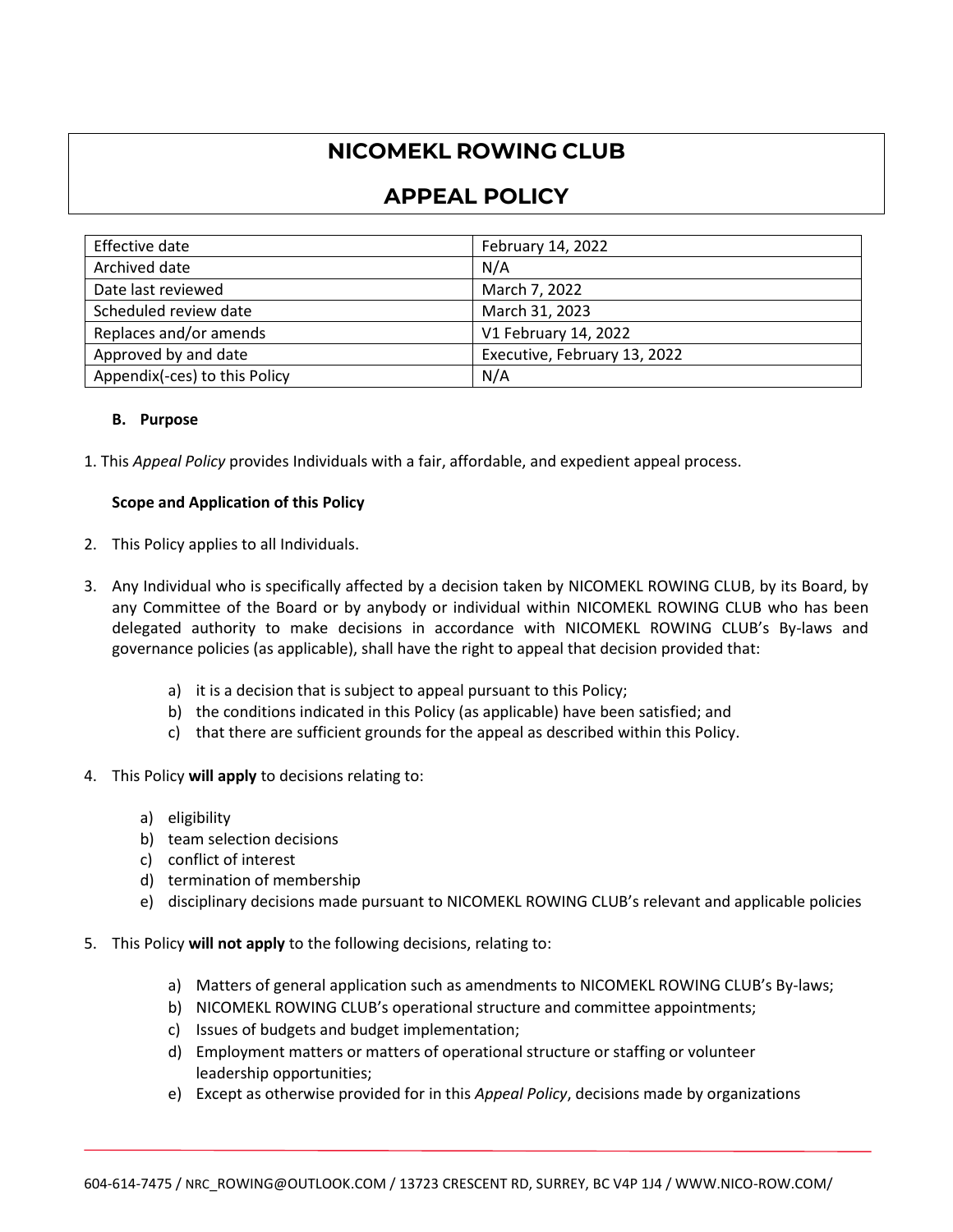other than NICOMEKL ROWING CLUB, including Rowing BC, such as Member Organizations, RCA, the Canadian Olympic Committee (COC), the Canadian Paralympic Committee (CPC), U Sports, the International Olympic Committee (IOC), the International Paralympic Committee (IPC), World Rowing or the Fédération Internationale du Sport Universitaire (FISU) or any other governing body;

- f) Selection criteria, quotas, policies and procedures established by entities other than NICOMEKL ROWING CLUB;
- g) Substance, content and establishment of team selection criteria;
- h) The Athlete Assistance Program (AAP) policies and procedures established by Sport Canada (or the provincial/territorial equivalent);
- i) Policy and procedures established by any other agency, association or organization external to NICOMEKL ROWING CLUB;
- j) Infractions for doping offences, which are dealt with pursuant to the Canadian Anti-Doping Program, by the Canadian Centre for Ethics in Sport and World Rowing;
- k) Protests and appeals made under the Rules of Racing;
- l) Contractual matters between NICOMEKL ROWING CLUB and its staff for which another dispute resolution process exists under the provisions of the applicable contract; or
- m) Settlements negotiated pursuant to Rowing BC's *Dispute Resolution Policy*.

# **Timing of Appeal**

- 6. Individuals who wish to appeal a decision have fourteen (14) days from the date on which they received notice of the decision to submit to NICOMEKL ROWING CLUB's President (or equivalent position) the following:
	- a) Notice of the intention to appeal
	- b) Their contact information
	- c) Name of the Respondent and any Affected Parties, when known to the Appellant
	- d) Date the Appellant was advised of the decision being appealed
	- e) A copy of the decision being appealed, or description of the decision if a written document is not available
	- f) Grounds and detailed reasons for the appeal
	- g) All evidence that supports these grounds
	- h) Requested remedy or remedies
	- i) An administration fee of one hundred and fifty dollars (\$150), which will be refunded if the appeal is upheld
- 7. An Individual who wishes to initiate an appeal beyond the fourteen (14) day period may only do so if exceptional circumstances prevented them from filing their appeal within the deadline indicated immediately above. Any such Individual must provide a written request stating the reasons for which they are seeking an exemption. The decision to allow, or not allow, an appeal outside of the fourteen (14) day period will be at the sole discretion of the Appeal Manager.

### **Grounds for Appeal**

8. A decision cannot be appealed on its merits alone or because an Individual (or Individuals) do not like or agree with a decision. An appeal may only be heard if there are sufficient grounds for appeal. Sufficient grounds include that the Respondent decision-maker: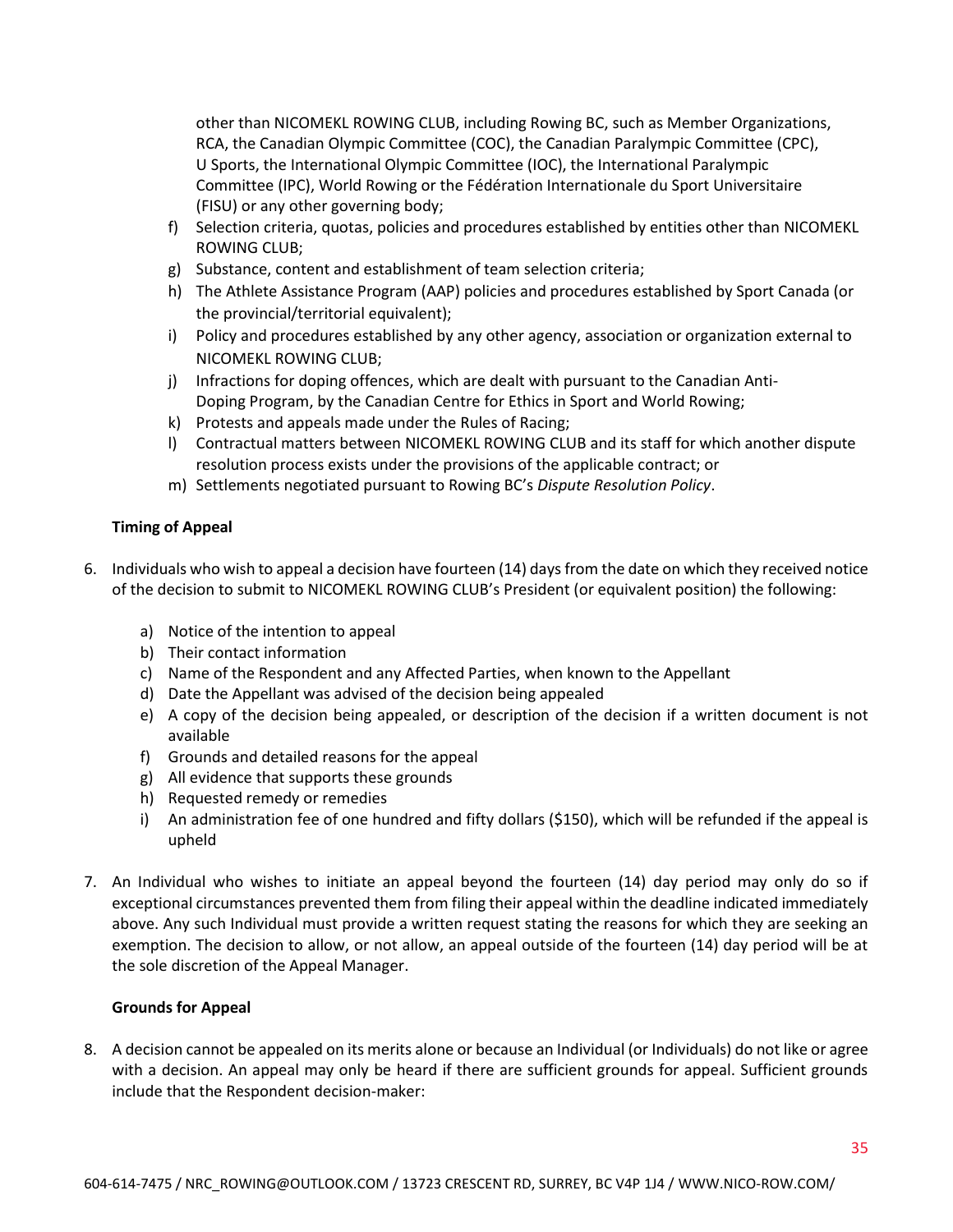- a) Made a decision that it did not have the authority or jurisdiction (as set out in the Respondent's governing documents) to make;
- b) Failed to follow its own procedures (as set out in the Respondent's governing documents);
- c) Made a decision that was influenced by bias (where bias is defined as a lack of neutrality to such an extent that the decision-maker appears not to have considered other views); or
- d) Made a decision that was grossly unreasonable or grossly unfair.
- 9. The Appellant must demonstrate, on a balance of probabilities, that the Respondent failed to ensure procedural fairness as described immediately above and that this error had, or may reasonably have had, a material effect on the decision or decision-maker.

#### **Submitting an Appeal**

#### **Complaint Resolution Officer Decision - NICOMEKL ROWING CLUB**

- 10. A decision made by NICOMEKL ROWING CLUB's Complaint Resolution Officer following a request for reconsideration by one of the Parties pursuant to the *Discipline and Complaints Policy* may be appealed to Rowing BC in accordance with this *Appeal Policy*, applied and modified according to the circumstances.
- 11. Rowing BC shall appoint an Appeal Manager and shall follow the process outlined below, applied, and modified according to the circumstances.
- 12. Notwithstanding the aforementioned or any provision that says otherwise in this *Appeal Policy*, the Appeal Manager may only appoint a single member Appeal Panel and, unless Rowing BC agrees otherwise, any fees (for example, the mediator's fees) related to the use of Rowing BC's *Dispute Resolution Policy* shall be the responsibility of the Parties to the *Dispute Resolution* process and not NICOMEKL ROWING CLUB or Rowing BC.

#### **Complaint Resolution Officer Decision – Rowing BC**

- 13. If a matter is referred directly to Rowing BC's Complaint Resolution Officer, the officer's decision following a request for reconsideration by one of the Parties pursuant to the *Discipline and Complaints Policy* may be appealed before Rowing BC's Appeal Panel in accordance with the terms of this *Appeal Policy*.
- 14. Rowing BC shall appoint an Appeal Manager and shall follow the process outlined below, modified, and applied accordingly based on the circumstances.

#### **Discipline Panel Decision – Rowing BC**

- 15. A decision made by Rowing BC's Discipline Panel pursuant to the *Discipline and Complaints Policy* may be appealed before Rowing BC's Appeal Panel in accordance with the terms of this *Appeal Policy*.
- 16. Rowing BC shall appoint an Appeal Manager and shall follow the process outlined below, modified, and applied accordingly based on the circumstances.
- 17. Any decision by Rowing BC's Appeal Panel in relation to an appeal filed in relation to a Rowing BC Complaint Resolution Officer or Discipline Panel decision shall be final. However, either original Party to the dispute may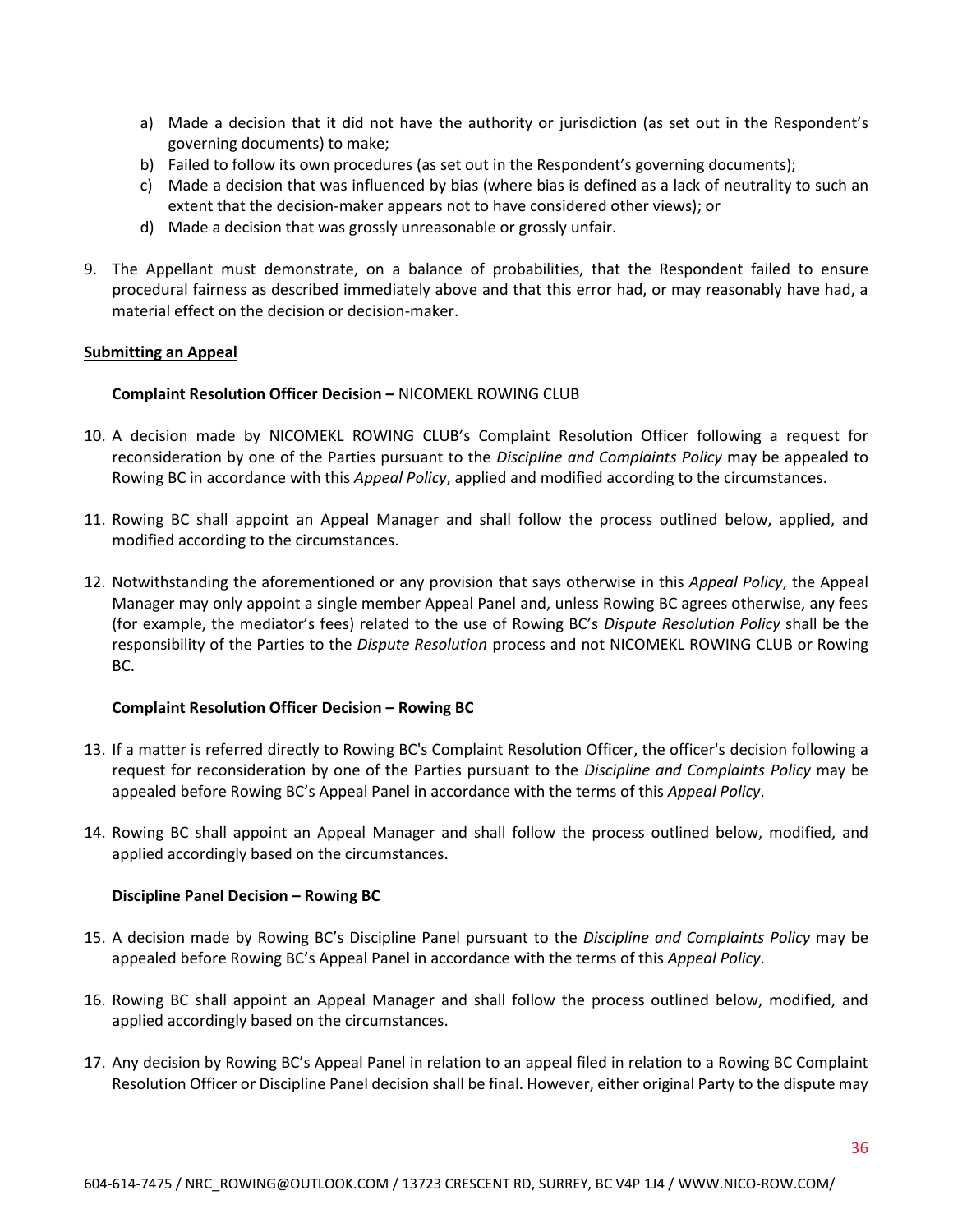appeal the Appeal Panel's decision to the Sport Dispute Resolution Centre of Canada (SDRCC) on a fee-forservice basis.

#### **Other Decisions**

- 18. Any other NICOMEKL ROWING CLUB decision relating to the matters indicated in Section 4 may be appealed in accordance with the process below. NICOMEKL ROWING CLUB decisions relating to the matters indicated in Sections 4(a)-(d) may be appealed in accordance with the process below, modified, and applied accordingly based on the circumstances. NICOMEKL ROWING CLUB decisions relating to the disciplinary decisions made pursuant to NICOMEKL ROWING CLUB's or Rowing BC's relevant and applicable policies may be heard as set out immediately above.
- 19. Rowing BC shall appoint an Appeal Manager and shall follow the process below*,* modified, and applied accordingly based on the circumstances.

#### **Dispute Resolution**

20. For appeals filed pursuant to Sections 13, 15 and 18, the Parties may first attempt to resolve the appeal through Rowing BC's *Dispute Resolution Policy* once the notice of the appeal, the fee, and the information required pursuant to this policy has been received.

#### **Screening of Appeal**

- 21. Should the appeal not be resolved by using the Rowing BC's *Dispute Resolution Policy*, Rowing BC will appoint an independent Appeal Manager (who must not be in a conflict of interest or have any direct relationship with the Parties) who has the following responsibilities:
	- a) To determine if the appeal falls under the scope of this Policy
	- b) To determine if the appeal was submitted in a timely manner
	- c) To decide whether there are sufficient grounds for the appeal
- 22. If the Appeal Manager denies the appeal on the basis of insufficient grounds, because it was not submitted in a timely manner, or because it did not fall under the scope of this Policy, the Appellant will be notified, in writing, of the reasons for this decision.
- 23. If the Appeal Manager accepts an appeal because it falls under the scope of this Policy, there are sufficient grounds and it was submitted in a timely manner, the Appeal Manager will notify the Parties of their decision in writing and will follow the steps described hereunder.

### **Appointment of Appeal Panel**

- 24. If an appeal is accepted, the Appeal Manager will appoint an appeal panel which shall consist of a single member to hear the appeal.
- 25. When appointing the appeal panel, the Appeal Manager must select individuals who are impartial, free from any real or perceived conflict of interest (and who shall remain so until a final decision has been rendered or the proceedings have otherwise finally terminated), and who do not have any direct relationship with any of the Parties. Although not a strict requirement, the Appeal Manager should attempt to appoint individuals to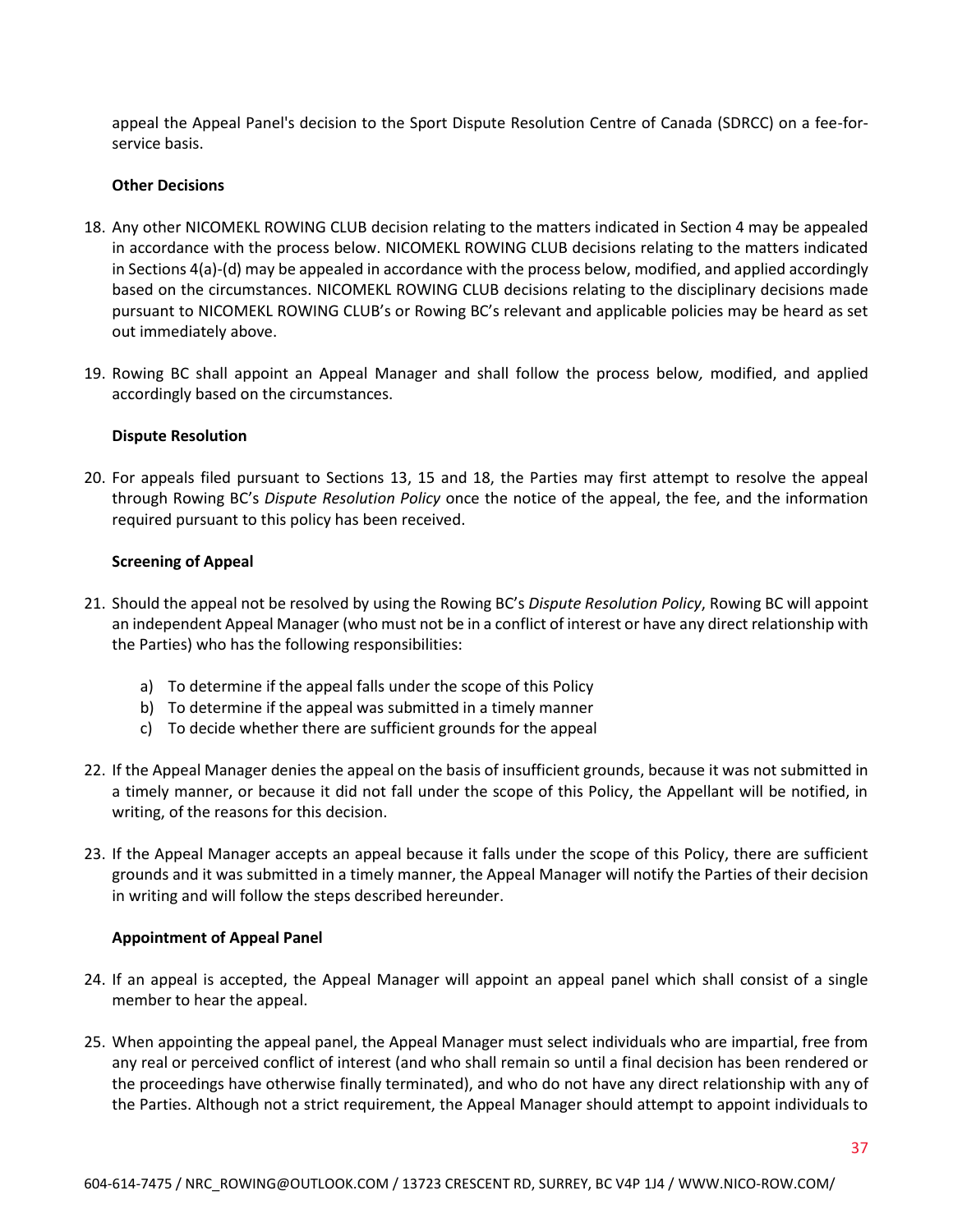the appeal panel who have a legal background and who understand the sport of rowing. When justified by the circumstances, the Appeal Manager may appoint individuals to the appeal panel who have specific areas of expertise that would assist in resolving the matter.

#### **Determination of Affected Parties**

26. In order to confirm the identification of any Affected Parties, the Appeal Manager will engage NICOMEKL ROWING CLUB. The Appeal Manager may determine whether a party is an Affected Party in their sole discretion.

### **Procedure for Appeal Hearing**

- 27. The Appeal Manager shall notify the Parties that the appeal will be heard. The Appeal Manager, in collaboration with the appeal panel, shall then decide the format under which the appeal will be heard. This decision is at the sole discretion of the Appeal Manager and may not be appealed.
- 28. If a Party chooses not to participate in the hearing, the hearing may proceed in any event.
- 29. The format of the hearing may involve an oral in-person hearing, an oral hearing by telephone or other electronic means, a hearing based on a review of documentary evidence submitted in advance of the hearing, a hearing based on documentary submissions alone, or a combination of these methods. The hearing will be governed by the procedures that the Appeal Manager and the appeal panel deem appropriate in the circumstances, provided that:
	- a) The Parties have an opportunity to present their respective cases fairly and without one Party being taken by surprise.
	- b) The hearing will be held in a timely manner within a timeline determined by the Appeal Manager
	- c) The Parties will be given reasonable notice of the day, time and place of an oral in-person hearing or oral hearing by telephone or electronic communications.
	- d) Copies of any written documents which the Parties wish to have the appeal panel consider will be provided to all Parties in advance of the hearing
	- e) The appealing Party will provide their written documents to the Respondent first, followed by the Respondent providing their written documents to the appealing Party in response, with each Party being given adequate time to provide their respective materials.
	- f) The Parties may be accompanied by a representative, advisor, or legal counsel at their own expense
	- g) The appeal panel may request that any other individual participate and give evidence at an oral inperson hearing or oral hearing by telephone or electronic communications.
	- h) The appeal panel may allow as evidence at the hearing any oral evidence and document or thing relevant to the subject matter of the appeal, but may exclude such evidence that is unduly repetitious and shall place such weight on the evidence as it deems appropriate
	- i) Any Affected Party shall be permitted to make submissions and file evidence before the appeal panel. The appeal panel's decision is binding on any Affected Party The decision to uphold or reject the appeal will be by a majority vote of the appeal panel members, except in cases where the panel consists of a single member
- 30. In fulfilling its duties, the appeal panel may obtain independent advice.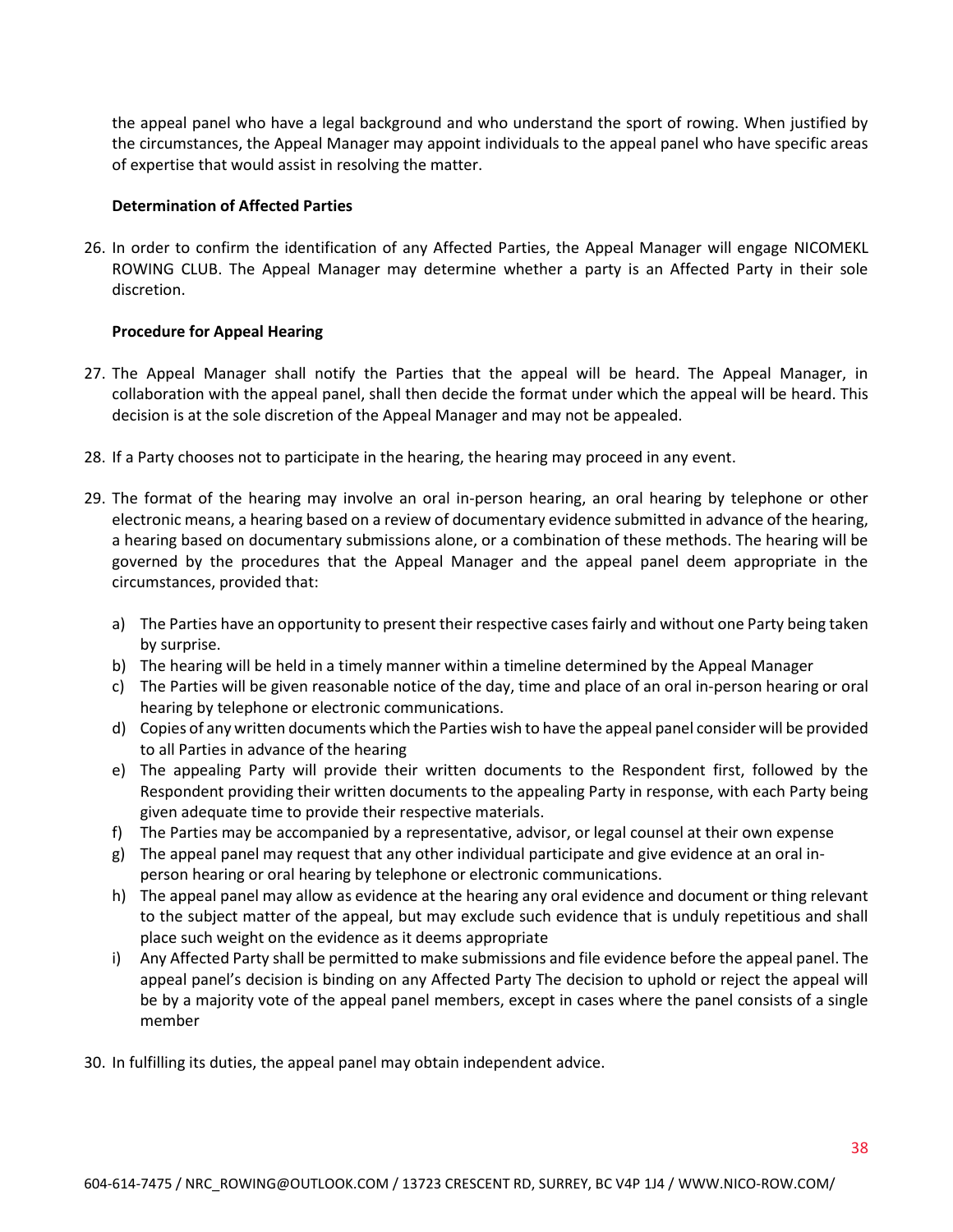### **Appeal Decision**

- 31. The appeal panel shall issue its decision, in writing and with reasons, within fourteen (14) days after the hearing's conclusion. In making its decision, the appeal panel will have no greater authority than that of the original decision-maker. The appeal panel may decide to:
	- a) Reject the appeal and confirm the decision being appealed
	- b) Uphold the appeal, in whole or in part, and refer the matter back to the initial decision-maker for a new decision
	- c) Uphold the appeal, in whole or in part, and vary the decision
	- d) Determine whether costs of the appeal, excluding legal fees and legal disbursements of any Parties, may be assessed against any Party. In assessing costs, the appeal panel will take into account the nature and amount of the costs, the outcome of the appeal, the conduct of the Parties, and the Parties' respective financial resources
- 32. The appeal panel's written decision, with reasons, will be distributed to all Parties, the Appeal Manager, and NICOMEKL ROWING CLUB. In extraordinary circumstances, the appeal panel may first issue a verbal or summary decision soon after the hearing's conclusion, with the full written decision to be issued thereafter. The decision will be considered a matter of public record unless a Party otherwise makes a request to the appeal panel and the panel orders that the decision, in whole or in part, remain confidential.
- 33. Subject to Section 17 above, the appeal panel's decision is final and binding on the Parties.

### **Timelines**

34. If the circumstances of the appeal are such that adhering to the timelines outlined by this Policy will not allow a timely resolution to the appeal, the Appeal Manager and/or Panel may direct that these timelines be revised.

### **Confidentiality**

- 35. The appeals process is confidential and involves only the Parties, the Appeal Manager, the Panel, and any independent advisors to the Panel. Once initiated and until a decision is released, none of the Parties will disclose confidential information to any person not involved in the proceedings.
- 36. Any failure to respect the aforementioned confidentiality requirement may result in disciplinary action being taken against the Individual(s) in accordance with NICOMEKL ROWING CLUB's relevant and applicable policies.

### **Privacy**

- 37. The collection, use and disclosure of any personal information pursuant to this Policy is subject to NICOMEKL ROWING CLUB's Privacy Policy.
- 38. NICOMEKL ROWING CLUB, Rowing BC or any of its delegates pursuant to this Policy (i.e., Appeal Manager, appeal panel) shall comply with NICOMEKL ROWING CLUB's Privacy Policy in the performance of their services under this Policy.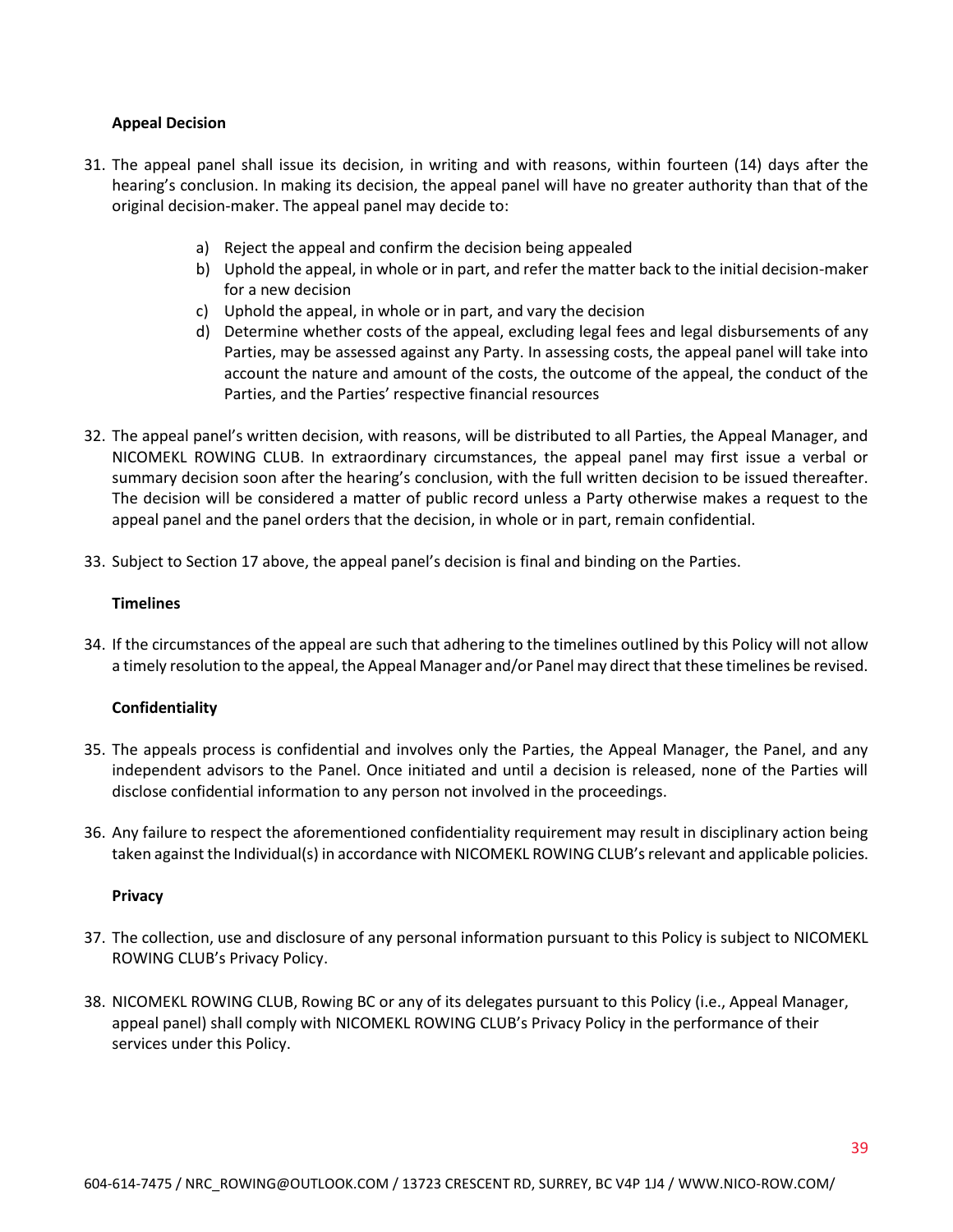# **NICOMEKL ROWING CLUB**

# **SOCIAL MEDIA POLICY**

| Effective date                | February 14, 2022            |
|-------------------------------|------------------------------|
| Archived date                 | N/A                          |
| Date last reviewed            | March 7, 2022                |
| Scheduled review date         | March 31, 2023               |
| Replaces and/or amends        | V1 February 14, 2022         |
| Approved by and date          | Executive, February 13, 2022 |
| Appendix(-ces) to this Policy | N/A                          |

# **A. Preamble**

1. NICOMEKL ROWING CLUB is aware that Individual interaction and communication occurs frequently on Social Media. NICOMEKL ROWING CLUB cautions Individuals that any conduct falling short of the standard of behaviour required by this *Social Media Policy* and the *BC Universal Code of Conduct* and/or the *Code of Conduct and Ethics* may be subject to the disciplinary sanctions identified within the *Discipline and Complaints Policy*.

# **B. Application of this Policy**

2. This Policy applies to all Individuals and NICOMEKL ROWING CLUB.

# **C. Conduct and Behaviour**

- 3. The following Social Media conduct may be subject to disciplinary action in accordance with the *Discipline and Complaints Policy*:
	- a) Posting comments or material on a social medium that is intended to cause harm (or is reckless as to the risk of causing harm), disparaging, hateful, or misleading, and that is directed at an Individual, NICOMEKL ROWING CLUB, Rowing BC or RCA, Rowing BC, or at other individuals connected with NICOMEKL ROWING CLUB, Rowing BC or RCA
	- b) Posting a picture, altered picture, or video on a social medium that is intended to cause harm (or is reckless as to the risk of causing harm), disparaging, hateful, or misleading, and that is directed at an Individual, at NICOMEKL ROWING CLUB, Rowing BC or RCA, or at other individuals connected with NICOMEKL ROWING CLUB, Rowing BC or RCA
	- c) Creating or contributing to a Social Medium vehicle, such as a Facebook group, webpage, Instagram account, Twitter feed, blog, or online forum, designed to cause harm or be hateful or misleading to NICOMEKL ROWING CLUB, Rowing BC or RCA, or their stakeholders, or their reputation
	- d) Inappropriate personal or sexual relationships over a Social Medium between Individuals who have a Power Imbalance in their interactions, such as between Athletes and coaches, committee members and staff, umpires and Athletes, etc.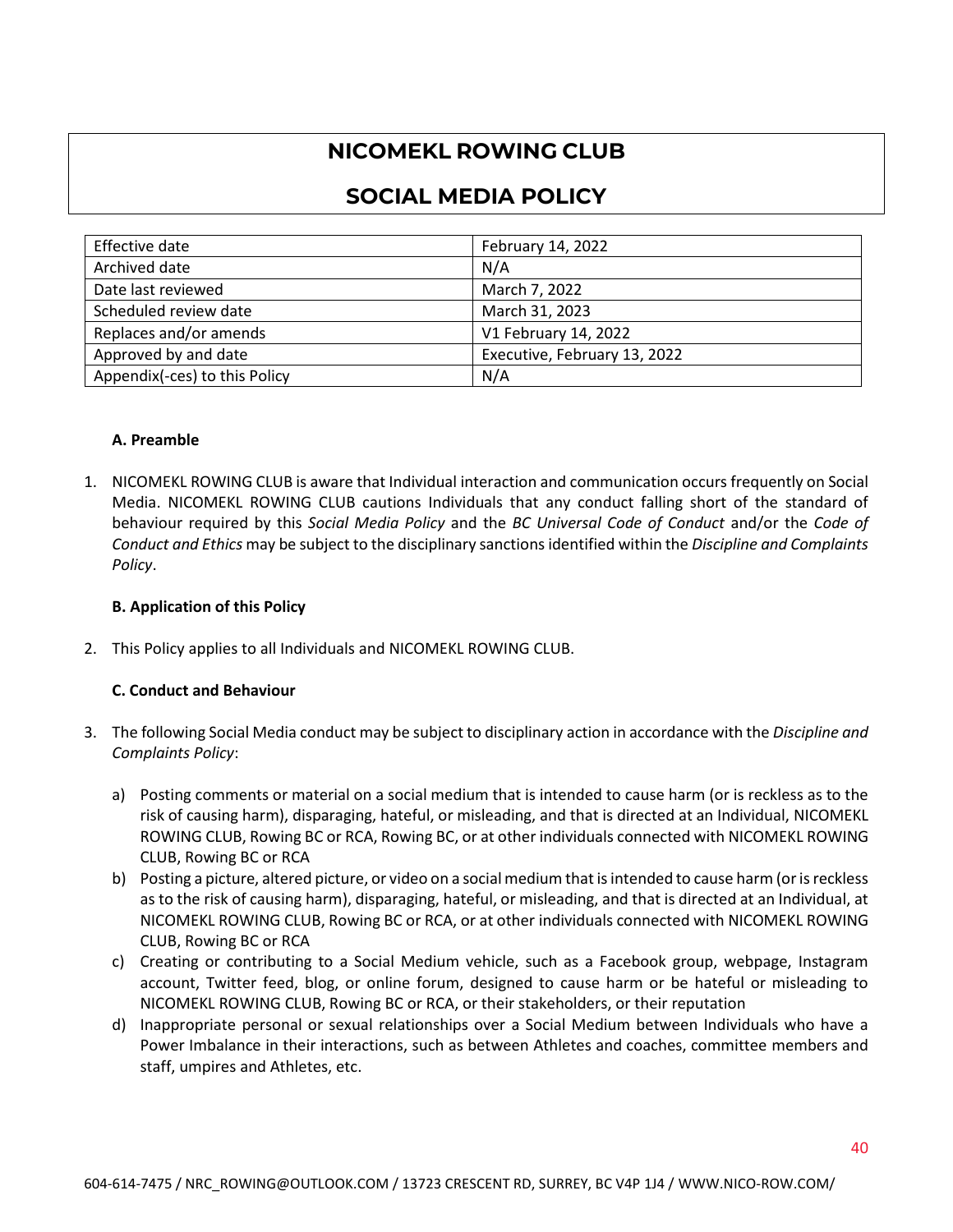- e) Any instance of cyber-bullying or cyber-harassment. Examples of cyber-bullying and cyber-harassment can include, but are not limited to, the following conduct on any Social Medium, via text-message, or via email:
	- 1. regular insults;
	- 2. negative comments;
	- 3. vexatious or unwelcome behaviour;
	- 4. mean-spirited pranks or jokes;
	- 5. threats;
	- 6. posing as another person;
	- 7. spreading rumours or lies; or
	- 8. other harmful behaviour.
- 4. For clarity, the above definition is not intended to stifle or restrict commentary about Membership Organizations, or organizations affiliated with NICOMEKL ROWING CLUB, that is made in good faith with a view to improving the operation and function of that organization.
- 5. All conduct and behaviour occurring on Social Media may be Reported pursuant to the *Discipline and Complaints Policy*.

#### **Individuals' Responsibilities**

- 6. Individuals acknowledge that their Social Media activity may be viewable and viewed by anyone, including NICOMEKL ROWING CLUB or Individuals.
- 7. If NICOMEKL ROWING CLUB unofficially engages with an Individual in Social Media (such as by retweeting a tweet or sharing a photo on Facebook) the Individual may, at any time, ask NICOMEKL ROWING CLUB to cease this engagement.
- 8. When using Social Media, an Individual must model appropriate behaviour befitting the Individual's role and status in connection with NICOMEKL ROWING CLUB.
- 9. Removing content from Social Media after it has been posted (either publicly or privately) does not excuse the Individual from being subject to the *Discipline and Complaints Policy*, but the timeliness of the removal may be considered by any assessing officer or panel.
- 10. An Individual who believes that another Individual's Social Media activity is inappropriate or may violate the policies and procedures of NICOMEKL ROWING CLUB should Report the matter in the manner outlined by the *Discipline and Complaints Policy*.

#### **Privacy**

11. The collection, use and disclosure of any personal information pursuant to this Policy is subject NICOMEKL ROWING CLUB' Privacy Policy.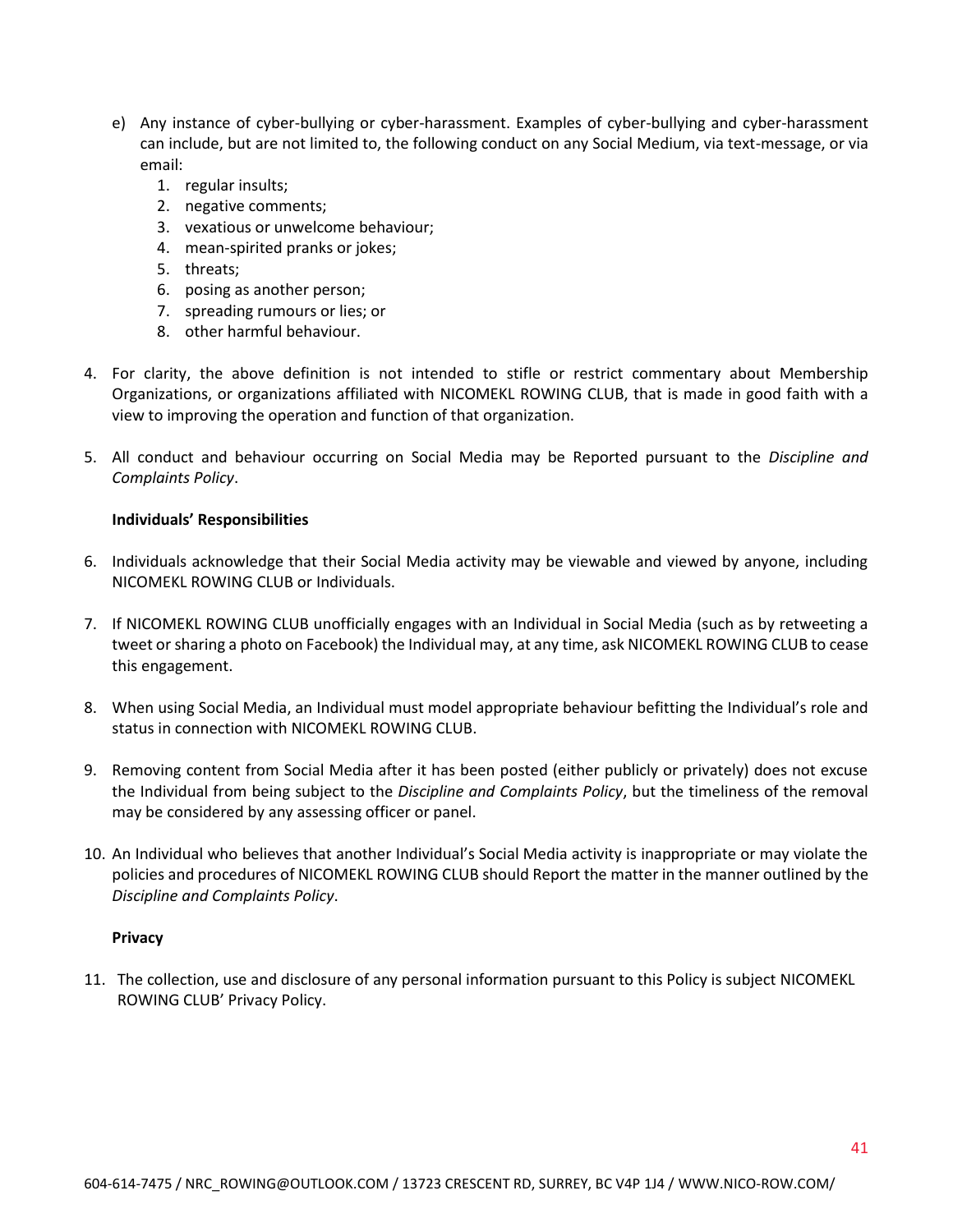# **NICOMEKL ROWING CLUB**

# **SCREENING POLICY**

| Effective date                | February 14, 2022                          |
|-------------------------------|--------------------------------------------|
| Archived date                 | N/A                                        |
| Date last reviewed            | March 7, 2022                              |
| Scheduled review date         | March 31, 2023                             |
| Replaces and/or amends        | V1 February 14, 2022                       |
| Approved by and date          | Executive, February 13, 2022               |
| Appendix(-ces) to this Policy | Appendix A – Screening Requirements Matrix |

Screening will be conducted in accordance with RCA's Screening Policy, as amended from time to time**.**